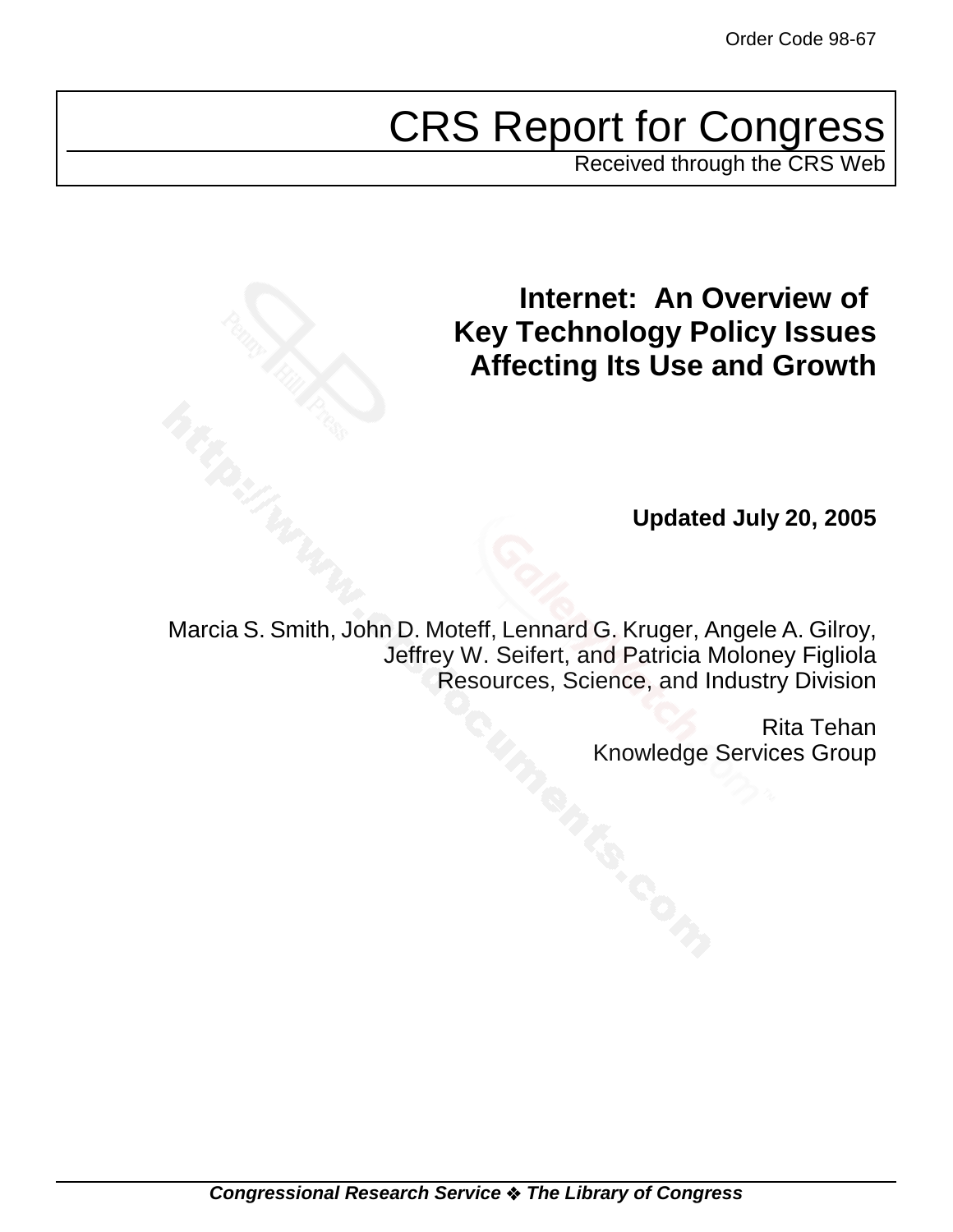## Internet: An Overview of Key Technology Policy Issues Affecting Its Use and Growth

### **Summary**

In the decade between 1994 and 2004, the number of U.S. adults using the Internet increased from 15% to 63%. From electronic mail to accessing information to online purchasing ("electronic commerce"), the Internet touches almost every aspect of modern life. The extent to which use of the Internet continues to grow, however, may be affected by a number of technology policy issues being debated in Congress

First is the availability of high-speed — or "broadband" — Internet access. Broadband Internet access gives users the ability to send and receive data at speeds far greater than Internet access over traditional telephone lines. With deployment of broadband technologies accelerating, Congress is seeking to ensure fair competition and timely broadband deployment to all sectors and geographical locations of American society.

Next are a range of issues that reflect challenges faced by those who do use the Internet, such as security, privacy (including spyware and identity theft), unsolicited commercial electronic mail ("spam"), protecting children from unsuitable material (such as pornography), and computer security, including the vulnerability of the nation's critical infrastructures to cyber attacks.

Other issues include the administration and governance of the Internet's domain name system (DNS), which is in transition from federal to private sector control. Congress is monitoring how the Department of Commerce is managing and overseeing that transition in order to ensure competition and promote fairness among all Internet constituencies.

The evolving role of the Internet in the political economy of the United States also continues to attract congressional attention. Among the issues are what changes may be needed at the Federal Communications Commission in the Internet age, federal support for information technology research and development, provision of online services by the government ( "e-government"), and availability and use of "open source" software by the government.

A number of laws already have been passed on many of these issues. Congress is monitoring the effectiveness of these laws, and assessing what other legislation may be needed. Several bills are pending in the 109<sup>th</sup> Congress, particularly on broadband deployment and Internet privacy (including identity theft). This report identifies that legislation, but does not track the status of the bills. Other CRS reports referenced in this document do track legislation, and the reader should consult those reports, which are updated more frequently than this one, for current information. This report is updated quarterly.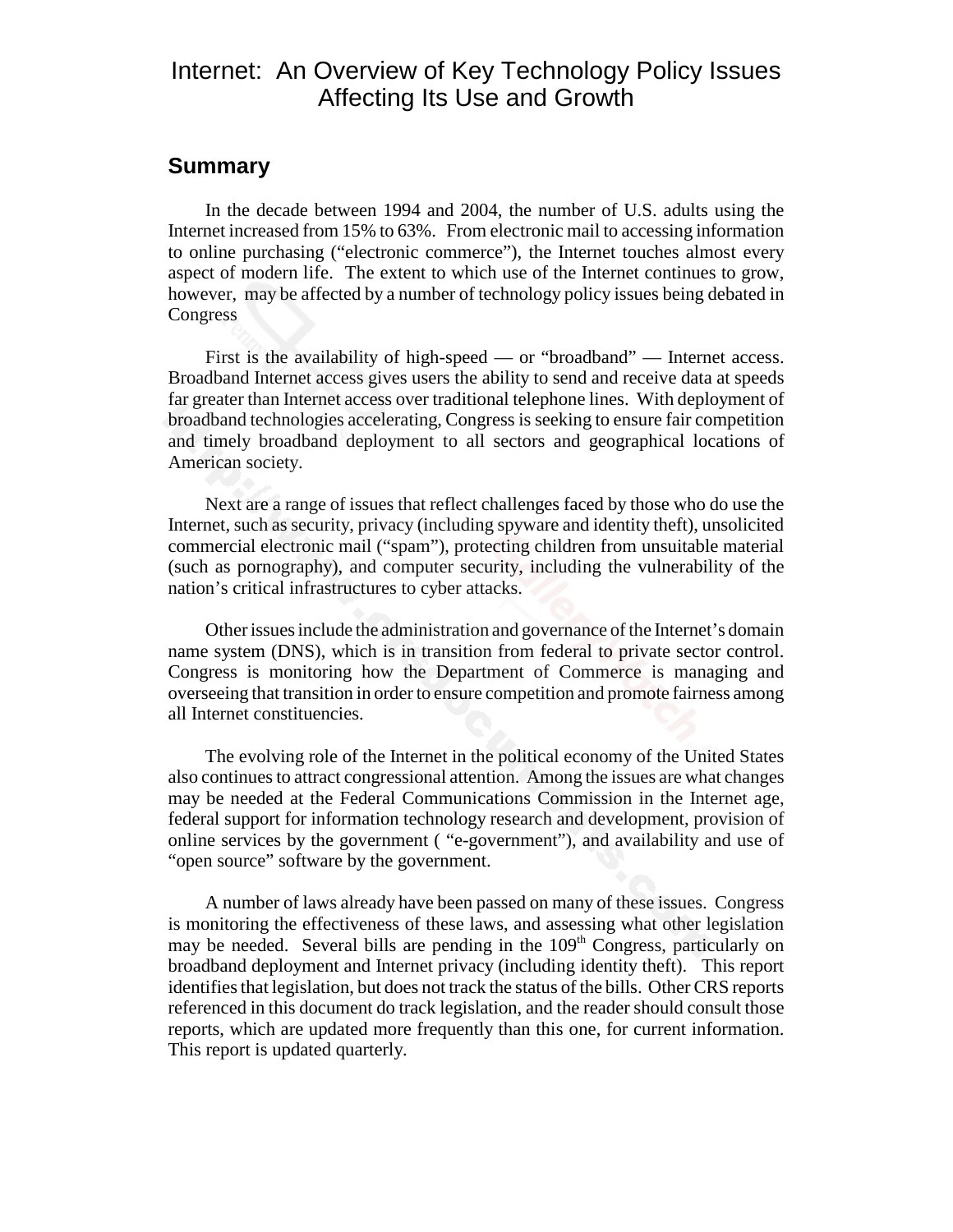## **Contents**

| Collection of Data by Website Operators and Fair Information Practices 10<br>By Government and Law Enforcement Officials 12 |
|-----------------------------------------------------------------------------------------------------------------------------|
|                                                                                                                             |
|                                                                                                                             |
| Top Level Domains $\ldots \ldots \ldots \ldots \ldots \ldots \ldots \ldots \ldots \ldots \ldots \ldots \ldots 18$           |
|                                                                                                                             |
|                                                                                                                             |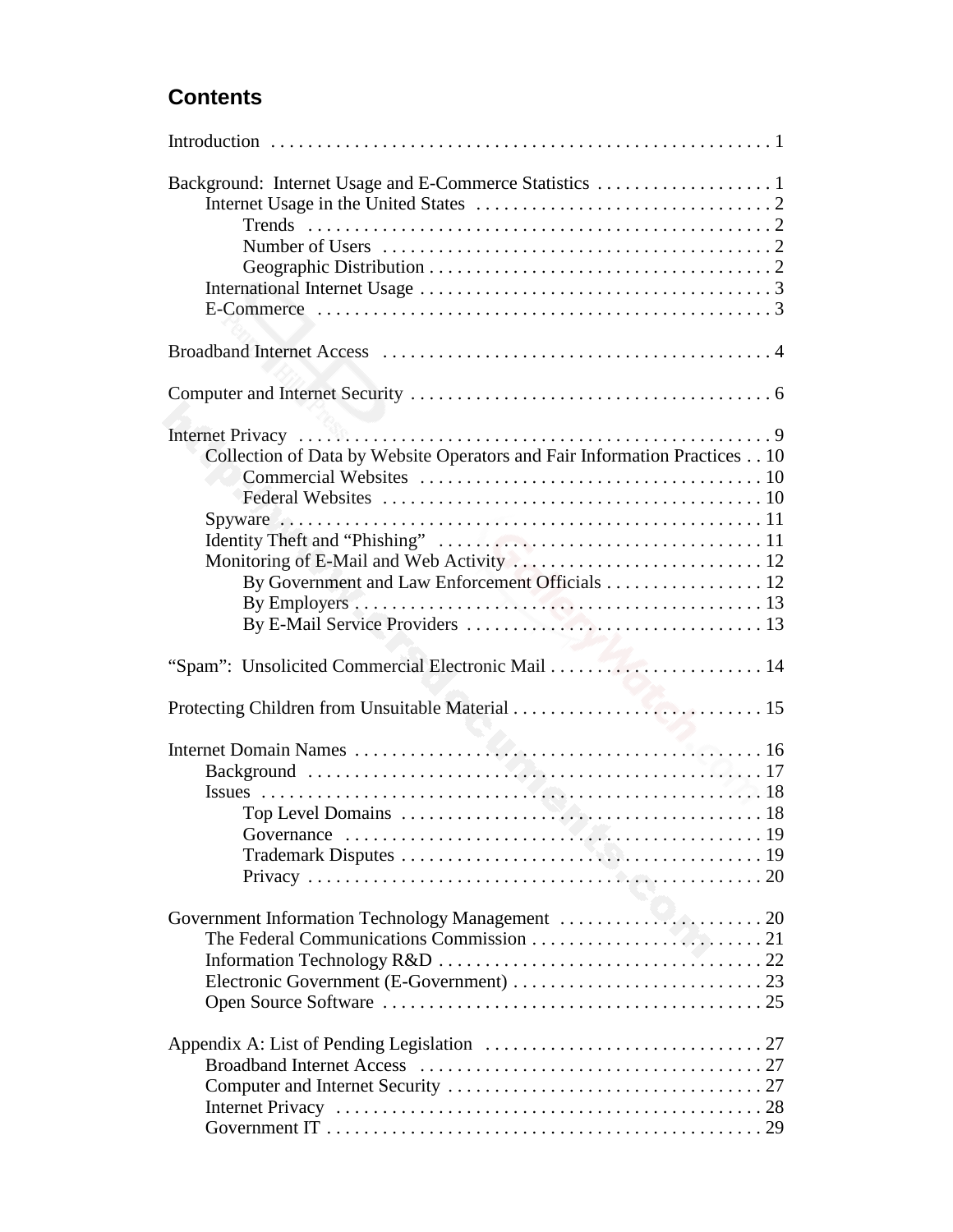| Appendix C: Legislation Passed by the $105th - 108th$ Congresses 33 |
|---------------------------------------------------------------------|
|                                                                     |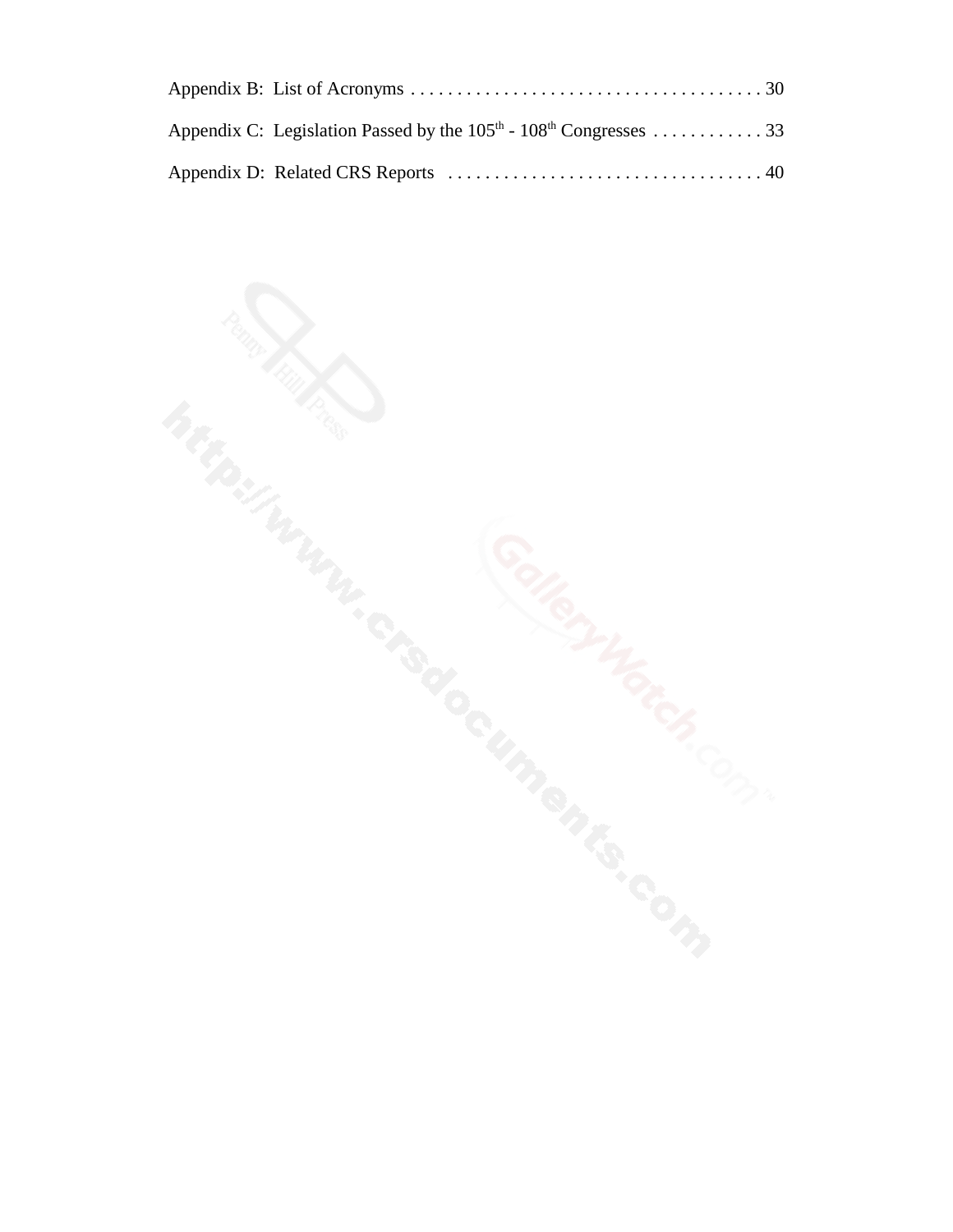## Internet: An Overview of Key Technology Policy Issues Affecting Its Use and Growth

### **Introduction**

The continued growth of the Internet for personal, government, and business purposes may be affected by a number of technology policy issues being debated by Congress. Among them are access to broadband (high-speed) Internet services, computer and Internet security, Internet privacy, the impact of "spam," concerns about what children may encounter (such as pornography) when using the Internet, management of the Internet Domain Name System, and government information technology management.

This report provides overviews of those issues, plus appendices providing a list of pending legislation, a list of acronyms, a discussion of legislation passed in earlier Congresses, and a list of other CRS reports that provide more detail on these and related topics. Other issues that are not directly related to technology could also affect the use and growth of the Internet, such as intellectual property rights. They are not addressed in this report, but the list of CRS products in Appendix D includes reports on related topics.

Because this report is updated only quarterly, it does not attempt to track legislation. For more timely information, see the other CRS reports identified in the following sections and in Appendix D.

## **Background: Internet Usage and E-Commerce** Statistics<sup>1</sup>

According to the Pew Internet & American Life Project, the percentage of adults (age 18 or older) in the United States using the Internet increased from approximately 15% in 1994, to 63% (or 128 million) in mid-2004.<sup>2</sup> It also found that 81% of teenagers (age 12-17) use the Internet. On a typical day at the end of 2004, the Pew report shows, about 70 million American adults logged onto the Internet to use email, read news, access government information, buy merchandise, and engage in countless other activities.

<sup>&</sup>lt;sup>1</sup> By Rita Tehan, Knowledge Services Group.

 $2$  Pew Internet and American Life Project. Internet: the Mainstreaming of Online Life. January 25, 2005. See [http://www.pewinternet.org/pdfs/Internet\_Status\_2005.pdf]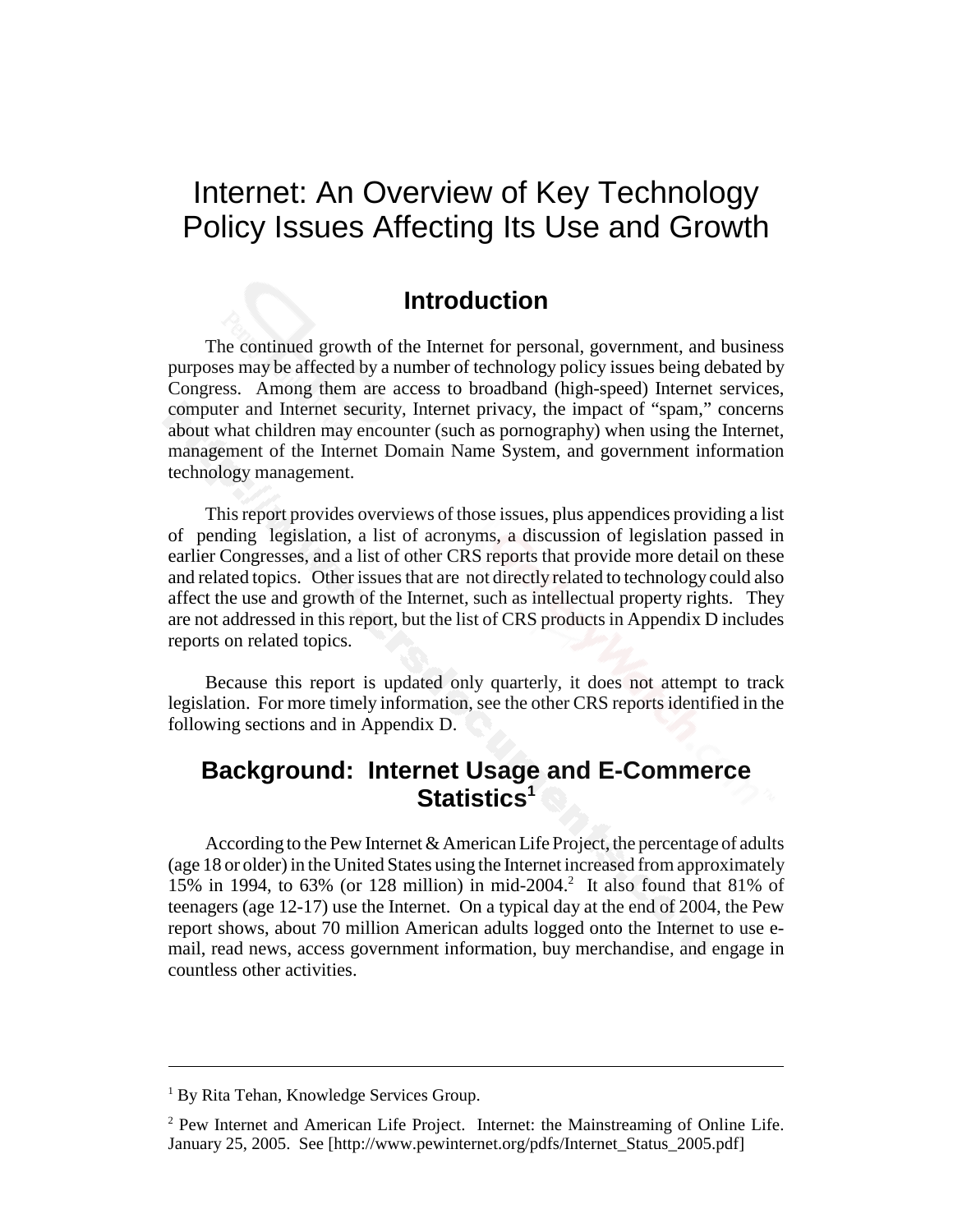#### **Internet Usage in the United States**

**Trends.** *Surveying the Digital Future, Year Four: Ten Years, Ten Trends*<sup>3</sup> highlights the major findings in Year Four of the Annenberg School's Digital Future Project, which is studying the impact of the Internet on Americans. Among the findings are:

- Internet access has risen to its highest level ever. About three-quarters of Americans now go online.
- The number of hours spent online continues to increase, rising to an average of 12.5 hours per week.
- Although the Internet has become the most important source of current information for users, the initially high level of credibility of information on the Internet began to drop in the third year of the study, and declined even further in Year Four.
- The number of users who believe that only about half of the information on the Internet is accurate and reliable is growing and has now passed 40 % of users for the first time.

**Number of Users.** The Federal Communications Commission (FCC) issues biannual reports on broadband Internet access service.<sup>4</sup> In its July 2005 report, the FCC reported that during the year 2004, high-speed lines serving residential, small business, larger business, and other subscribers increased by 34%, to 37.9 million lines. High-speed lines serving residential and small business subscribers increased by 36% during 2004, to 35.3 million lines.<sup>5</sup>

**Geographic Distribution.** *A Nation Online: Entering the Broadband Age* is the sixth report released by the U.S. Department of Commerce examining Americans' use of computers, the Internet, and other information technology tools.<sup>6</sup> The report also examines the geographic differences in broadband adoption and the reasons why some Americans do not have high-speed service. According to that September 2004 report, although the rate of Internet penetration among rural households (54.1%) was similar to that in urban areas (54.8%), the proportion of

<sup>&</sup>lt;sup>3</sup> USC Annenberg School, Center for the Digital Future. The Digital Future Report: Surveying the Digital Future, Year Four: Ten Years, Ten Trends," September, 2004. See: [http://www.digitalcenter.org/downloads/DigitalFutureReport-Year4-2004.pdf ]

<sup>&</sup>lt;sup>4</sup> For the purposes of the FCC report, broadband means high-speed lines that deliver services exceeding 200 kilobits (kb) per second in at least one direction. Broadband Internet issues are discussed later in this report.

<sup>&</sup>lt;sup>5</sup> FCC. Federal Communications Commission Releases Data on High-Speed Services for Internet Access. Press release, July 7, 2005. Available at [http://www.fcc.gov/Bureaus/Common\_Carrier/Reports/FCC-State\_Link/IAD/hspd1204. pdf].

<sup>6</sup> U.S. Department of Commerce. A Nation Online: Entering the Broadband Age. September 2004. See [http://www.ntia.doc.gov/reports/anol/index.html]. Rural/urban geographic distribution figures are on pp 15-19.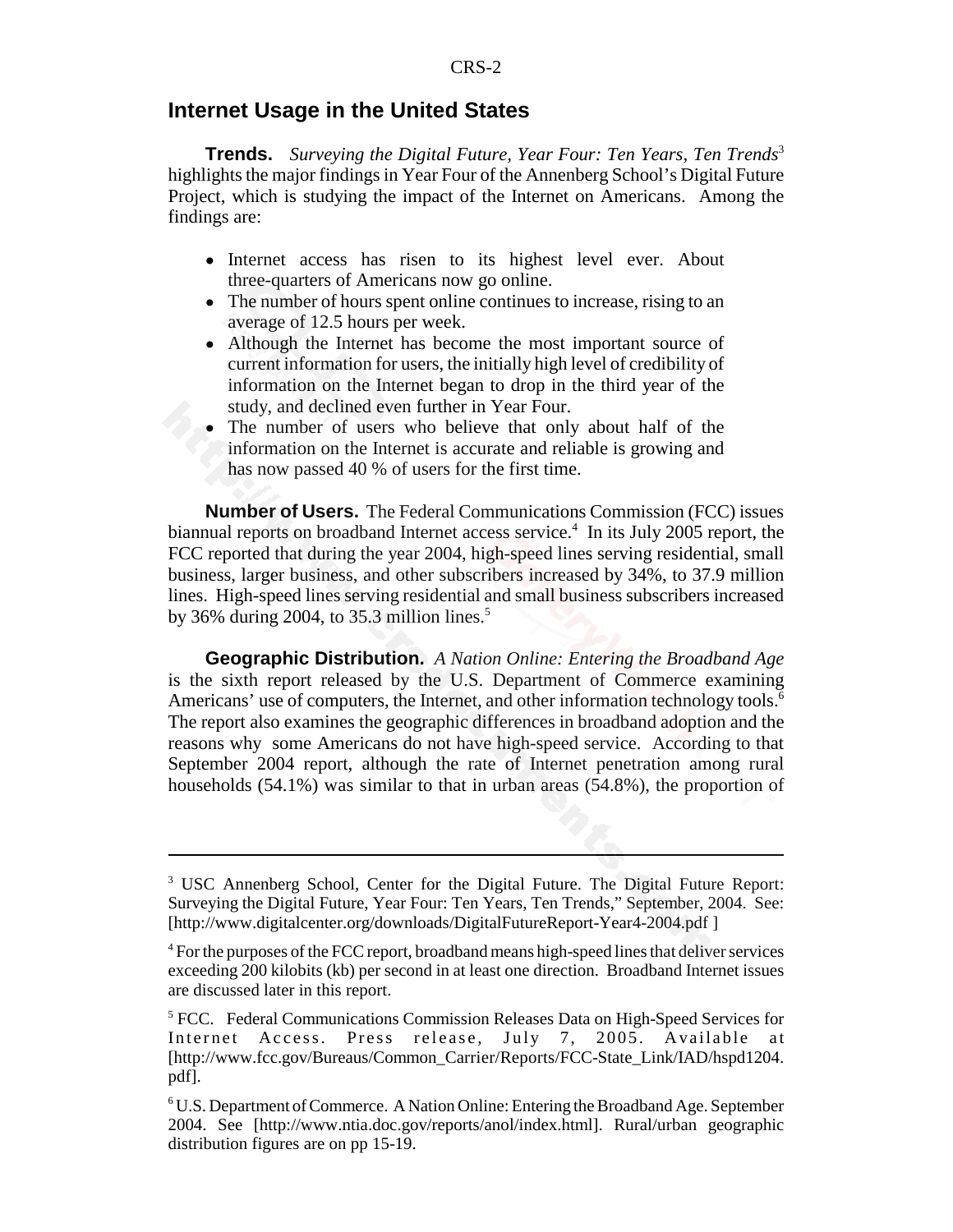Internet users with home broadband connections remained much lower in rural areas than in urban areas.

### **International Internet Usage**

According to a September 2004 report from the Computer Industry Almanac, the worldwide number of Internet users is expected to top 1 billion in 2005.<sup>7</sup> The report concluded that there is little Internet user growth in developed countries, but over the next five years, many Internet users in developing countries are expected to supplement computer-based Internet access with access via wireless devices. The Almanac also found that Internet use is growing strongly in China, and surpassed Japan for second place in 2003.

Broadband subscribers in the OECD member countries<sup>8</sup> reached 118 million by the end of 2004, adding 34.1 million broadband subscribers during the year. The OECD broadband penetration rate reached 10.2 subscribers per 100 inhabitants in 2004, up from 7.3 subscribers per 100 inhabitants in December 2003.9

#### **E-Commerce**

The U.S. Census Bureau releases quarterly retail e-commerce statistics. On May 20, 2005, its estimate of U.S. retail e-commerce sales for the first quarter of 2005, on a not adjusted basis, was \$19.2 billion, an increase of 10.8% from the fourth quarter of 2004. Total retail sales for the 1<sup>st</sup> quarter of 2005 were estimated at \$916.9 billion, an increase of 1.5% from the  $4<sup>th</sup>$  quarter of 2004.<sup>10</sup>

More than two thirds of online retail purchases are transacted via broadband, according to Nielsen//NetRatings MegaView Online Retail service, which tracks online consumer retail activity and purchasing behavior, and 69% of retail purchases transacted online were conducted via a broadband connection, compared to 31% transacted via narrowband or dial-up access during November 2004.11

<sup>&</sup>lt;sup>7</sup> Worldwide Internet Users will Top 1 Billion in 2005. Computer Industry Almanac, September 3, 2004. See [http://www.c-i-a.com/pr0904.htm]

<sup>&</sup>lt;sup>8</sup> OECD member countries include include Australia, Austria, Belgium, Canada, the Czech Republic, Denmark, Finland, France, Germany, Greece, Hungary, Iceland, Ireland, Italy, Japan, Korea, Luxembourg, Mexico, The Netherlands, New Zealand, Norway, Poland, Portugal, Slovak Republic, Spain, Sweden, Switzerland, Turkey, United Kingdom, and the United States.

<sup>9</sup> OECD Broadband Statistics, December 2004. See [http://www.oecd.org/document/60/0,2340,en\_2825\_495656\_2496764\_1\_1\_1\_1,00.html #data2004]

<sup>&</sup>lt;sup>10</sup> U.S. Census Bureau. Quarterly Retail E-commerce Sales, 1<sup>st</sup> Quarter 2005. See [http://www.census.gov/mrts/www/ecomm.html].

 $11$  Nielsen//NetRatings press release, January 19, 2005. See [http://www.nielsen-netratings.com/pr/pr\_050119.pdf]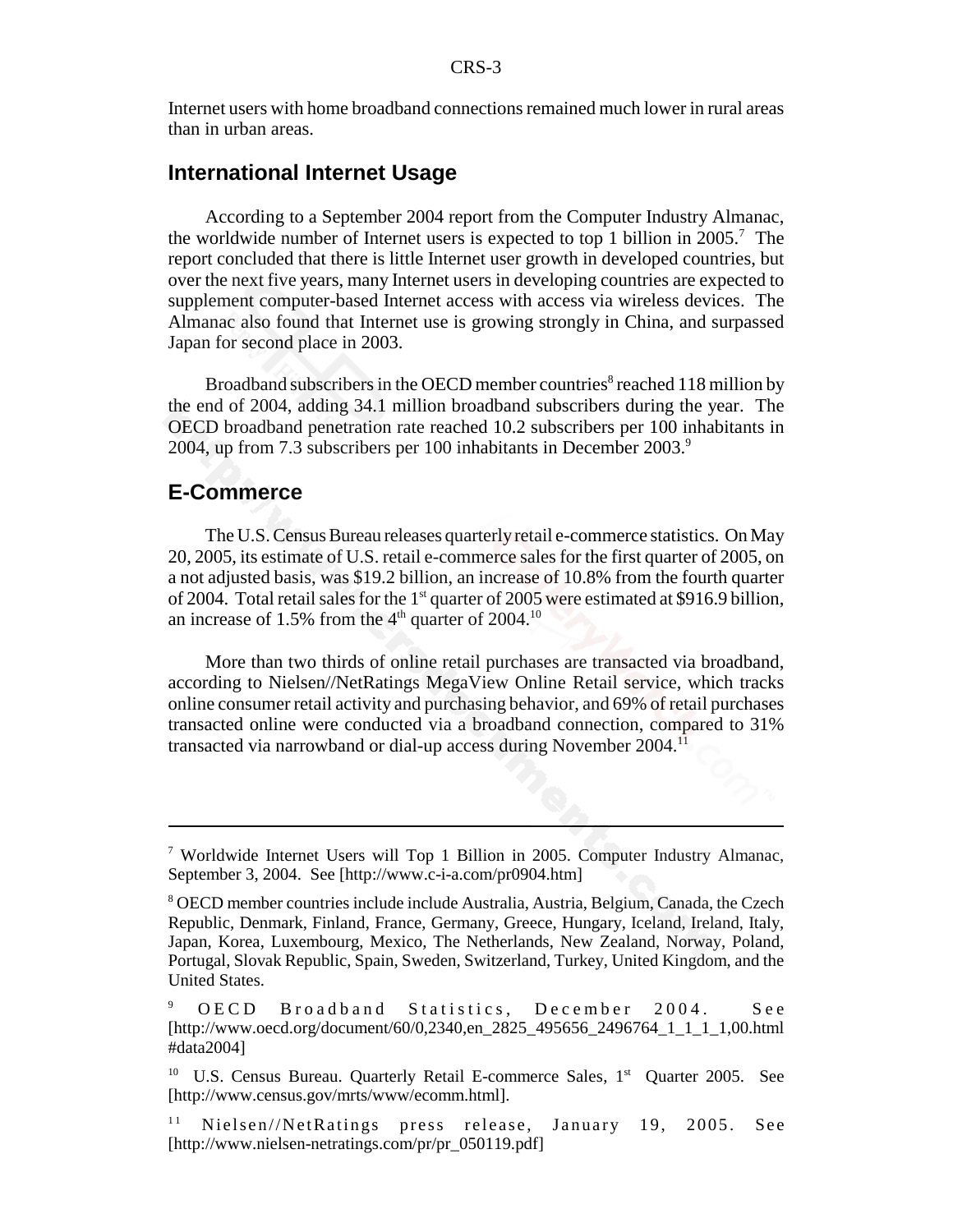## **Broadband Internet Access<sup>12</sup>**

Broadband Internet access gives users the ability to send and receive data at speeds far greater than conventional "dial up" Internet access over existing telephone lines. Broadband technologies – cable modem, digital subscriber line (DSL), satellite, wireless Internet, and fiber – are currently being deployed nationwide by the private sector. While President Bush has set a goal of universal broadband availability by 2007, some areas of the nation — particularly rural and low-income communities continue to lack full access to high-speed broadband Internet service. In order to address this problem, the 109th Congress is considering the scope and effect of federal broadband financial assistance programs (including universal service), and the impact of regulatory policies and new technologies on broadband deployment.

 Some policymakers, believing that disparities in broadband access across American society could have adverse economic and social consequences on those left behind, assert that the federal government should play a more active role to avoid a "digital divide" in broadband access. One approach is for the federal government to provide financial assistance to support broadband deployment in underserved areas and in the 109<sup>th</sup> Congress, legislation has been introduced to provide financial assistance (including loans, grants, and tax incentives) to encourage broadband deployment. For more information on federal assistance for broadband deployment, see CRS Report RL30719, *Broadband and the Digital Divide: Federal Assistance Programs*. Others, however, question the reality of the "digital divide," and argue that federal intervention in the broadband marketplace would be premature and, in some cases, counterproductive.

 The debate over access to broadband services has prompted policymakers to examine a range of other issues to ensure that broadband will be available on a timely and equal basis to all U.S. citizens. One facet of this debate focuses on whether present laws and subsequent regulatory policies are needed to ensure the development of competition and its subsequent consumer benefits, or conversely, whether such laws and regulations are overly burdensome and discourage needed investment in and deployment of broadband services. The regulatory debate focuses on a number of issues including the extent to which legacy regulations should be applied to traditional providers as they enter new markets, the extent to which legacy regulations should be imposed on new entrants as they compete with traditional providers in their markets, and the treatment of new and converging technologies.

For example, present law requires all incumbent local exchange (telephone) carriers (ILECs), such as Verizon or SBC, to open up their networks to enable competitors to lease out parts of the incumbent's network. These unbundling and resale requirements, which are detailed in Section 251 of the Telecommunications Act of 1996, were enacted in an attempt to open up the local telephone network to competitors. Whether such "open access" regulations should be applied to ILECs when they offer new non-dominant services such as broadband connections, or to

<sup>&</sup>lt;sup>12</sup> By Lennard G. Kruger and Angele A. Gilroy, Resources, Science, and Industry Division. See also CRS Issue Brief IB10045, *Broadband Internet Access: Background and Issues*, which is updated more frequently than this report.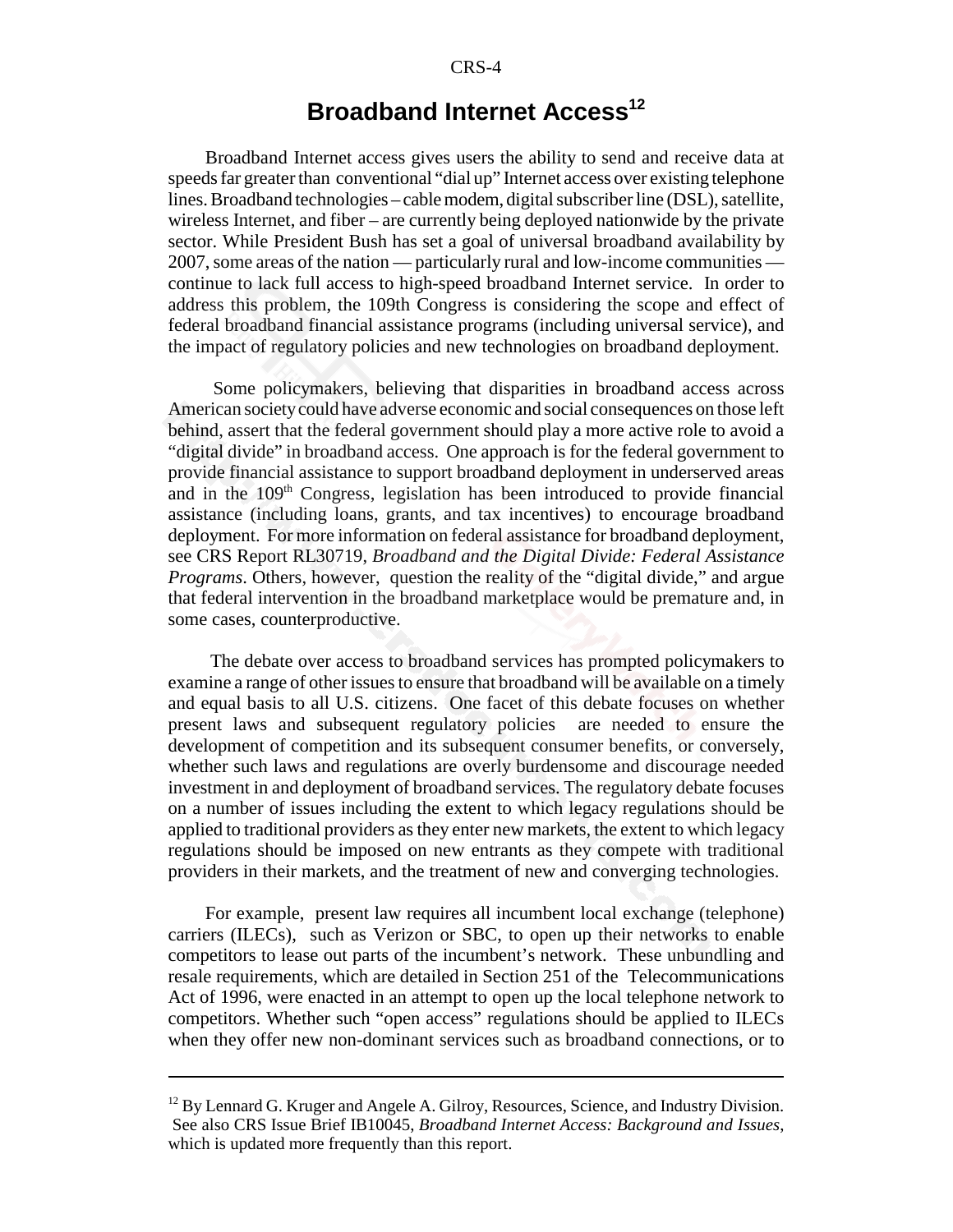new market entrants such as cable television companies when they offer services (such as voice and broadband) remains under debate. Equally contentious is the debate over whether legacy regulations, such as the requirement that cable television companies obtain a local franchise as a prerequisite for offering video service, be extended to other entrants, such as telephone companies, if they choose to enter the video market. A third and related debate surrounds the appropriate regulatory framework that should be imposed on new technologies such as voice over Internet Protocol (VoIP) and other Internet Protocol services as well as bundled service offerings.

The regulatory treatment of broadband technologies – whether offered by traditional or emerging providers, or incumbent or new entrants – remains a major focus of the policy debate. Cities, counties, and states have taken up the issue of whether to mandate open access requirements on local cable franchises. In June 1999, a federal judge ruled that the city of Portland, Oregon had the right to require open access to the Tele-Communications Incorporated (TCI) broadband network as a condition for transferring its local cable television franchise to AT&T. On March 14, 2002, the FCC adopted a Declaratory Ruling which classified cable modem service as an "interstate information service," subject to FCC jurisdiction and largely shielded from local regulation. After a series of conflicting court decisions the US Supreme Court in a June 27, 2005 action (*National Cable and Telecommunications Association v. Brand X Internet Services),* ruled that the FCC should be given deference in its decision that cable broadband service should be classified as an "interstate information service." While the classification of cable modem service as an "interstate information service" will result in FCC treatment under the less rigorous Title I of the 1934 Communications Act, what this decision means for the regulatory treatment of broadband services remains unclear. Furthermore, what response the Congress will have to this decision and subsequent FCC actions is yet to be determined.

Finally, emerging broadband technologies – such as fiber, wireless (including "3G", "wi-fi" and "Wimax"), and broadband over power lines (BPL) – continue to be developed and/or deployed, and have the potential to affect the regulatory and market landscape of broadband deployment. Congress and the FCC will likely consider policies to address the emergence of these and other new broadband technologies. In addition, how and to what extent "social regulations" such as 911 requirements, disability access, law enforcement obligations, and universal service support, should be applied to emerging technologies is also under debate. A related issue, the emergence of municipal broadband networks (primarily wireless and fiber based) and the debate over whether such networks constitute unfair competition with the private sector has become a significant policy issue (for more information on municipal broadband, see CRS Report RS20993, *Wireless Technology and Spectrum Demand: Advanced Wireless Services)*.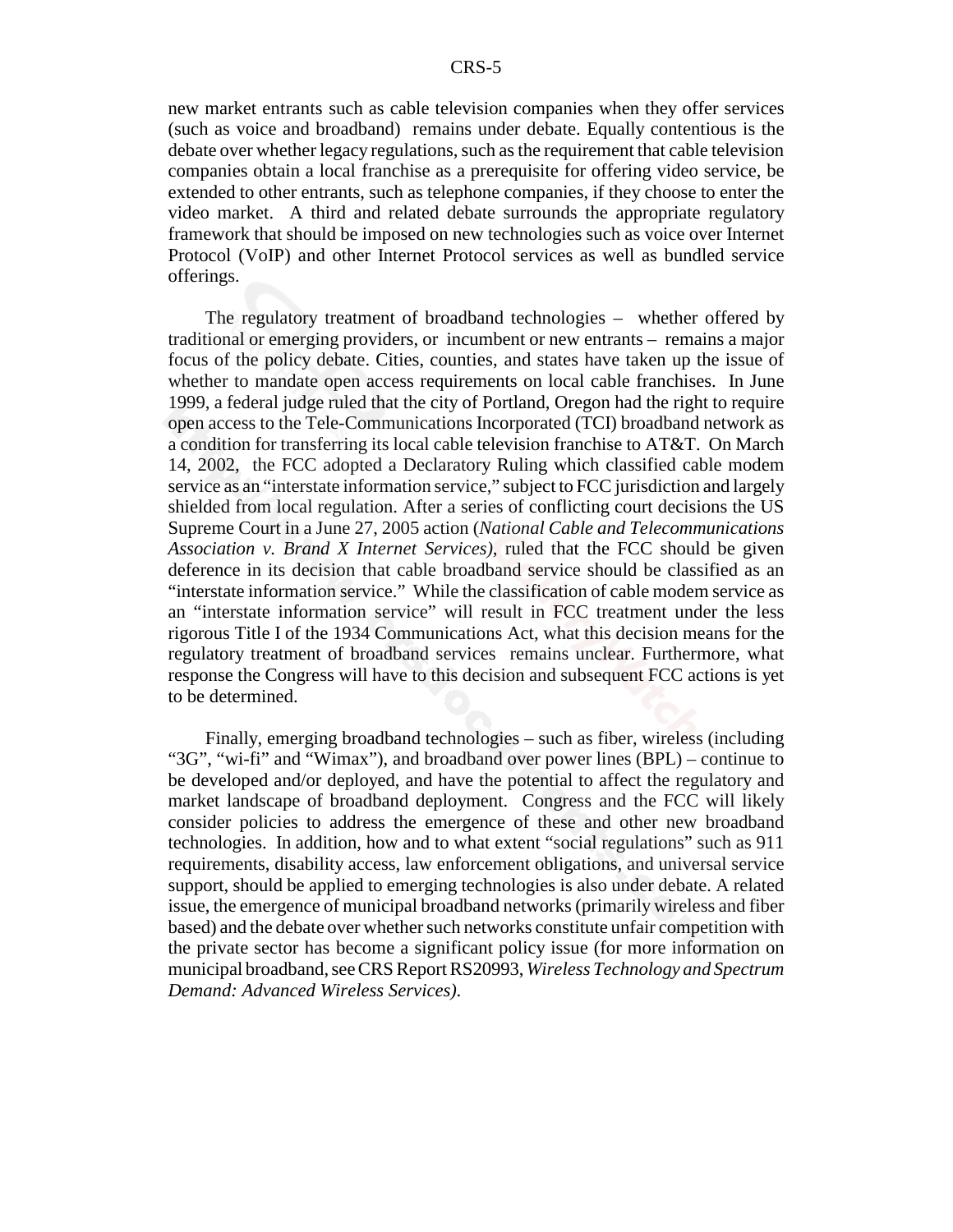## **Computer and Internet Security13**

On October 21, 2002, all 13 of the Internet's root Domain Name System servers were targeted by a distributed denial of service attack. While the attack had little overall effect on the performance of the Internet, a more sophisticated and sustainable attack might have had a more deleterious impact. As use of the Internet grows, so has concern about security of and security on the Internet. A long list of securityrelated incidents that have received wide-ranging media coverage (e.g. Melissa virus, the Love Bug, and the Code Red, Nimda, Slammer, and Blaster worms) represents the tip of the iceberg. More recently, some of the news reports of the loss of credit card numbers and other personal identifying information has been due to unauthorized computer intrusion. Every day, persons gain access, or try to gain access, to someone else's computer without authorization to read, copy, modify, or destroy the information contained within. These persons range from juveniles to disgruntled (ex)employees, to criminals, to competitors, to politically or socially motivated groups, to agents of foreign governments.

The extent of the problem is unknown. Much of what gets reported as computer "attacks" are probes, often conducted automatically with software widely available for even juveniles to use. But the number of instances where someone has actually gained unauthorized access is not known. Not every person or company whose computer system has been compromised reports it either to the media or to authorities. Sometimes the victim judges the incident not to be worth the trouble. Sometimes the victim may judge that the adverse publicity would be worse. Sometimes the affected parties do not even know their systems have been compromised. There is some evidence to suggest, however, that the number of incidents is increasing. According to the Computer Emergency Response Team (CERT) at Carnegie-Mellon University, the number of incidents reported to it has grown just about every year since the team's establishment — from 132 incidents in 1989 to over 137,000 incidents in 2003. Since many attacks are now coordinated and cascade throughout the internet, CERT no longer tracks the number of incidents reported to them. While the total number of incidents may be rising exponentially, it is interesting to note that, according to the Computer Crime and Security Survey, the percentage of respondents that reported unauthorized use of their computer systems over the last 12 months has steadily declined over the last four years.<sup>14</sup>

<sup>&</sup>lt;sup>13</sup> By John D. Moteff, Resources, Science, and Industry Division.

<sup>&</sup>lt;sup>14</sup> The Computer Crime and Security Survey is conducted by the Computer Security Institute (CSI) in cooperation with the San Francisco Federal Bureau of Investigation's Computer Intrusion Squad. The CSI/FBI Survey, as it has become known, has been conducted annually since 1996, and surveys U.S. corporations, government agencies, financial and medical institutions and universities. The Survey does not discuss the reasons for this decline; i.e. whether it is do improved security, non-reporting, attacks that go unnoticed, or fewer attacks. The CSI/FBI survey does not represent a statistical sampling of the nation's computer security practitioners. The survey can be found at [http://www.gocsi.com] . This website was last viewed on April 11, 2005. A different survey conducted by CSO Magazine, in cooperation with the U.S. Secret Service, and CERT (*2004 E-Crime Watch Survey),* released in May 2004, reported that 43% of its respondents reported an increase in (continued...)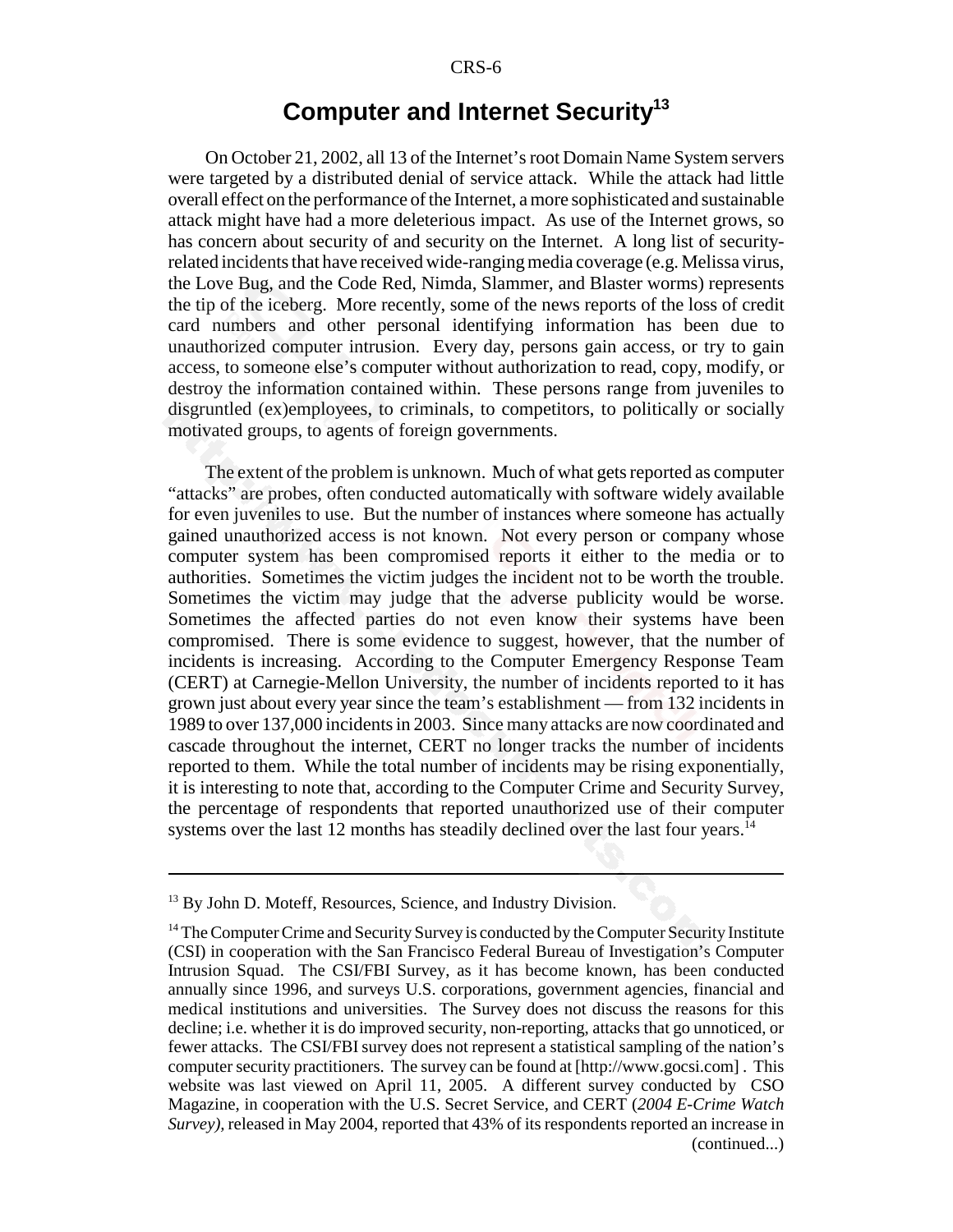The impact on society from the unauthorized access or use of computers is also unknown. Again, some victims may choose not to report losses. In many cases, it is difficult or impossible to quantify the losses. But social losses are not zero. Trust in one's system may be reduced. Proprietary and/or customer information (including credit card numbers) may be compromised. Any unwanted code must be found and removed. The veracity of the system's data must be checked and restored if necessary. Money may be stolen from accounts or extorted from the victim. If disruptions occur, sales may be lost. If adverse publicity occurs, future sales may be lost and stock prices may be affected. Estimates of the overall financial losses due to unauthorized access vary and are largely speculative. Estimates typically range in the billions of dollars per major event like the Love Bug virus or the series of denialof-service attacks of February 2000.15 Similar estimates have been made for the Code Red worms. Estimates of losses internationally range up to the tens of billions of dollars. In the 2004 Computer Crime and Security Survey, 269 responders (out of a total of 494) estimated financial losses of \$141 million in the previous 12 months. The 2004 survey found for the first time that the majority of those reporting losses attributed them to viruses and denial of service attacks, versus the loss of proprietary information and fraud, which had been identified as the primary cause for losses in previous surveys. For more discussion on the economic impact of attacks against computer systems, and the difficulties in measuring it, see CRS Report RL32331, *The Economic Impact of Cyber-Attacks*.

Aside from the losses discussed above, there is also growing concern that unauthorized access to computer systems could pose an overall national security risk should it result in the disruption of the nation's critical infrastructures (e.g., transportation systems, banking and finance, electric power generation and distribution). These infrastructures rely increasingly on computer networks to operate, and are themselves linked by computer and communication networks. In February 2003, the President's Critical Infrastructure Board (established by President George W. Bush through E.O. 13231 but later dissolved by E.O. 13286) released a *National Strategy to Secure Cyberspace*. The *Strategy* assigned a number of responsibilities for coordinating the protection of the nation's information infrastructure to the Department of Homeland Security. Most of the Department's efforts in cybersercurity are managed by the National Cyber Security Division (NCSD) within in the Information Analysis and Infrastructure Protection Directorate. As part of the *Strategy*, the NCSD has assumed a major role in raising awareness of the risks associated with computer security among all users, from the home user to major corporations, and to facilitate information exchange between all parties. To this end numerous cooperative and coordinating groups and fora have been established. One such activity is U.S.-CERT, a cooperative effort by the National Cyber Security Division and Carnegie Mellon's CERT, which among other services

 $14$  (...continued)

e-crimes or intrusions committed against their organization. E-crimes include any crime in which electronic media has been used in its commission. The unit of measure in these two surveys are not the same.

<sup>&</sup>lt;sup>15</sup> This refers to the series of attacks, in February 2000, directed at on-line giants Yahoo, eBay, Amazon, E Trade, DATEK, Excite, ZDNEt, buy.com, and CNN.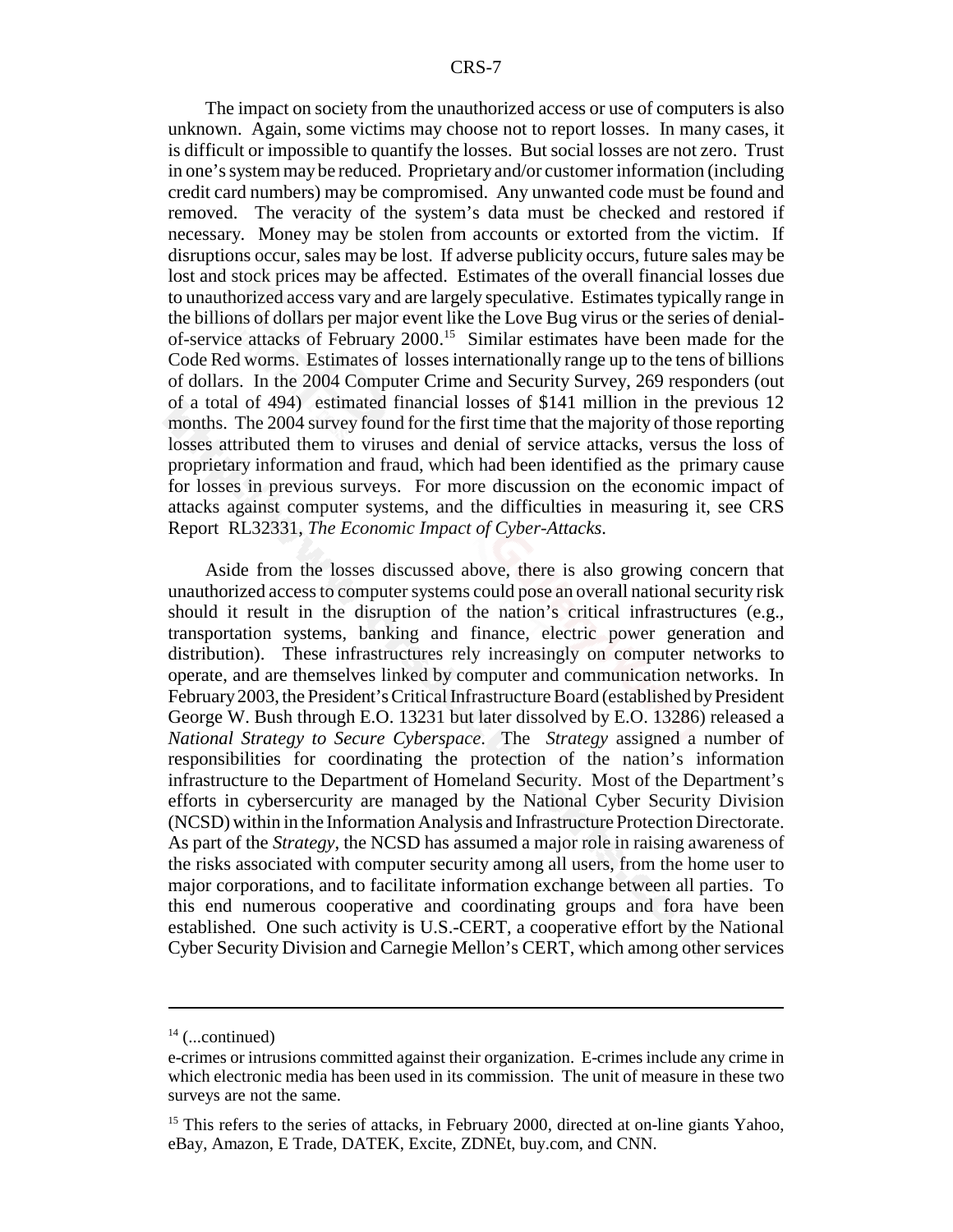and activities, produces alerts of new and existing attacks and guidelines for preventing or responding to them.

Congress has shown, and continues to show, a strong interest in the security of computers and the Internet. Over the years this interest has been manifested in numerous hearings by a multitude of committees and subcommittees, in both the House and the Senate. Legislation has also been passed. The federal Computer Fraud and Abuse statute (18 U.S.C. 1030) was initially added as part of the Comprehensive Crime Control Act of 1984 (P.L. 98-473). This act, as amended, makes it a federal crime to gain unauthorized access to, damage, or use in an illegal manner, protected computer systems (including federal computers, bank computers, computers used in interstate and foreign commerce).16 Legislation specifically requiring system owners/operators to take actions to protect their computer systems has been confined to executive federal agencies (most recently, the Federal Information Security Management Act of 2002, P.L. 107-347, Title III). Other legislation is primarily aimed at protecting privacy by protecting certain personal information held by government and private sector entities and affects computer security indirectly. For example, the Gramm-Leach-Bliley Act (P.L. 106-102, Title V) and the Health Insurance Portability and Accountability Act of 1996 (HIPPA, P.L. 104-191, Title II, Subtitle F) require that entities have in place programs that protect the financial and health-related information, respectively, in their possession. The Sarbannes-Oxley Act of 2002 (P.P. 107-204) also indirectly affects private sector computers and networks, by requiring certain firms to certify the integrity of their financial control systems as part of their annual financial reporting requirements. To the extent that this information resides on computer systems, these requirements extend to those systems. Congress also supports a number of programs that help develop computer security education, training, and research at selected universities. For an overview of federal legislation and other federal documents associated with computer and internet security, see CRS Report RL32357, *Computer Security: A Summary of Selected Federal Laws, Executive Orders, and Presidential Directives*.

It is not clear how these efforts have affected the overall security of the Internet. Given the perceived rise in security threats and attacks, there is a general sense that more must be done. Aside from the inherent vulnerabilities associated with highly interconnected information networks, two major sources of vulnerabilities exist: software, and network configuration and management. Operating systems and applications developers say they are paying greater attention to designing better security into their software products. But it is still common to have vulnerabilities found in products after they have been put on the market. In some cases, patches have had to be offered at the same time a new product is brought onto the market. Although patches typically are offered to fix these vulnerabilities, many system administrators do not keep their software/configurations current. Many intrusions take advantage of software vulnerabilities noted many months earlier, for which fixes have already been offered.

<sup>&</sup>lt;sup>16</sup> Some of the penalties under this statute have been increased by both the USA PATRIOT Act (P.L. 107-56, Sec. 814) and the Homeland Security Act of 2002 (P.L. 107-296, Sec.  $225(g)$ ).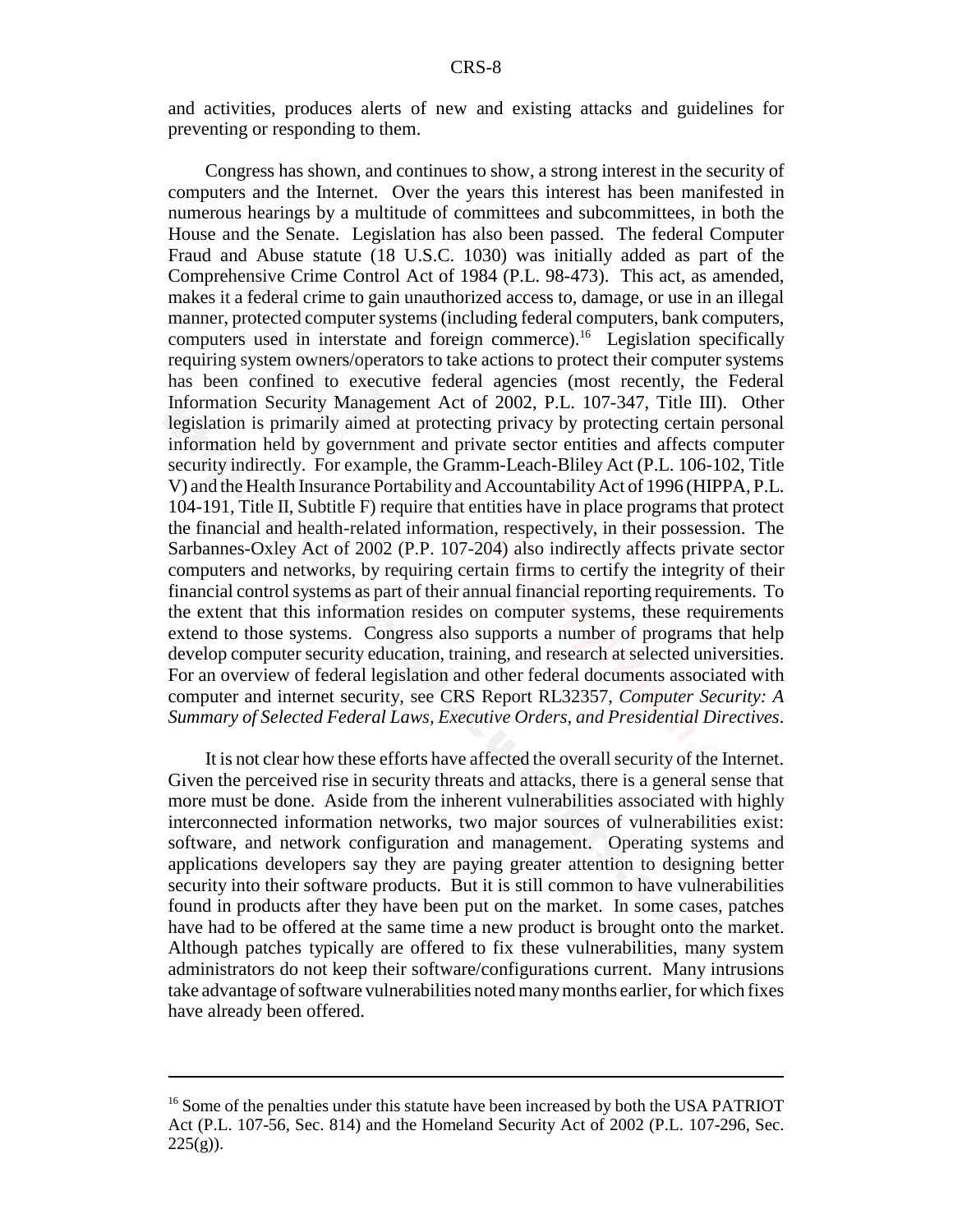There are as yet no agreed upon industry standards for determining how secure a firm's computer system should be or for assessing how secure it is in fact. Some observers speculate that it is only a matter of time before owners of computer systems are held responsible for damage done to a third-party computer as a result of inadequately protecting their own systems.<sup>17</sup> Nor are there any agreed upon standards on how secure a vendor's software product should be. The federal government, in cooperation with a number of other countries, has developed a set of International Common Criteria for Information Technology Security Evaluation, to allow certified laboratories to test security products and rate their level of security for government use. These criteria may evolve into industry standards for certifying security products. Some in the security community feel that security will not improve without some requirements imposed upon the private sector. However, both users and vendors of computer software suggest that the market is sufficient to address security in the most cost-effective manner. The Bush Administration, as the Clinton Administration before it, has chosen to use engagement and not regulation to encourage the private sector to improve security. However, both Administrations did not rule out the use of regulation if necessary. For a discussion of the difficulties associated with setting standards, see CRS Report RL32777, *Creating a National Framework for Cybersecurity: An Analysis of Issues and Options*.

So far in the  $109<sup>th</sup>$  Congress, legislation has been introduced that, again, primarily address privacy issues with indirect impact on computer security. In light of recent large losses of personal information through fraud, lost records, and unauthorized access, a number of bills have been introduced that extend the requirements to safeguard and protect personal information, similar to that found in Gramm-Leach-Bliley and HIPPA, to "information brokers" (H.R. 1080, H.R. 1263, H.R. 3140, S. 500, S. 768, S. 1332, S. 1408 ) and/or require any organization engaged in interstate commerce holding personal information to inform consumers of any security breach that may have compromised their information (H.R. 1069, S. 751, S. 1216). Bills commonly referred to as "Spyware" legislation have also been introduced (H.R. 29, HR. 744, S. 687, S. 1004). Addressing a different issue, H.R. 285 would elevate cybersecurity within the Department of Homeland Security's bureaucracy by creating a position of Assistant Secretary for Cybersecurity within the Information Analysis and Infrastructure Protection Directorate.

## **Internet Privacy<sup>18</sup>**

Internet privacy issues encompass a range of concerns. One is that the Internet makes it easier for government and private sector entities to obtain information about consumers and possibly use that information to the consumers' detriment. That issue focuses on the extent to which website operators, or surreptitiously installed software ("spyware"), collect personally identifiable information (PII) and share that

<sup>&</sup>lt;sup>17</sup> See Computerworld. IT Security Destined for the Courtroom. May 21, 2001. Vol. 35. No.21.p. 1,73.

<sup>&</sup>lt;sup>18</sup> By Marcia S. Smith, Resources, Science, and Industry Division. See also CRS Report RL31408, *Internet Privacy: Overview and Pending Legislation*, which is updated more frequently than this report.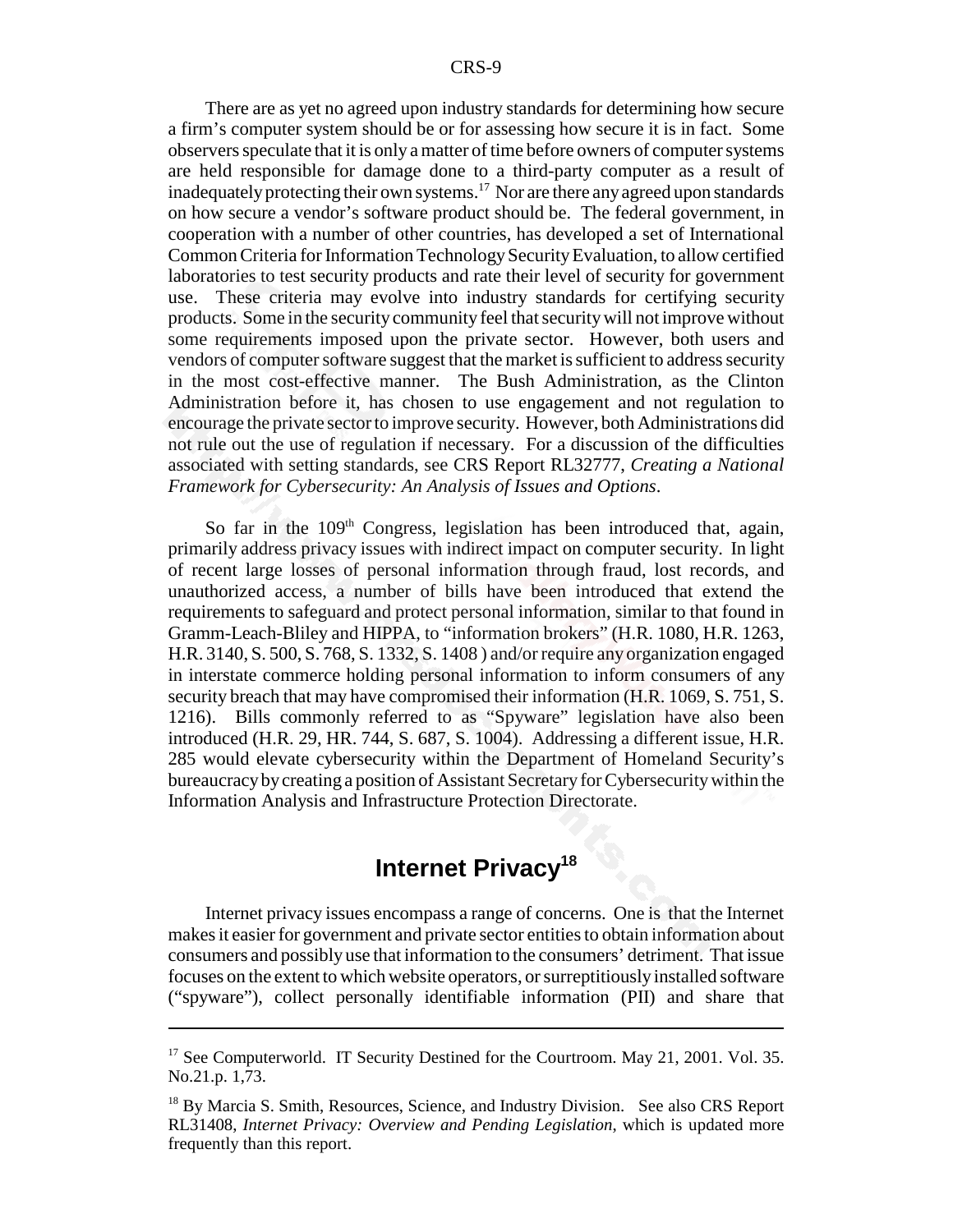#### CRS-10

information with third parties, usually without the knowledge or consent of the people concerned. Another aspect is the extent to which Internet activities such as electronic mail (e-mail) and visits to websites are monitored by government or law enforcement officials, employers, or e-mail service providers.

### **Collection of Data by Website Operators and Fair Information Practices**

One aspect of the Internet privacy issue is whether commercial websites should be required to adhere to four "fair information practices" proposed by the Federal Trade Commission (FTC): providing *notice* to users of their information practices before collecting personal information, allowing users *choice* as to whether and how personal information is used, allowing users *access* to data collected and the ability to contest its accuracy, and ensuring *security* of the information from unauthorized use. Some add *enforcement* as a fifth practice. In particular, the question is whether industry can be relied upon to regulate itself, or if legislation is needed.

**Commercial Websites.** Although the FTC and the Clinton Administration favored self regulation, in 1998, frustrated at industry's slow pace, the FTC sought and Congress passed the Children's Online Privacy Protection Act (COPPA, part of P.L. 105-277). Many bills have been introduced since that time to extend protection to others, but the only ones that have passed involve federal government websites (see below). Industry has taken steps to demonstrate that it can self regulate. One example is the establishment of "seals" by groups such as the Better Business Bureau and TRUSTe. To display a seal, a website operator must agree to abide by certain privacy principles, a complaint resolution process, and to being monitored for compliance. Another approach is using software called "P3P" (Platform for Privacy Preferences Project) that gives individuals the option to allow their Web browser to match the privacy policies of websites they access with the user's selected privacy preferences. Advocates of self regulation argue that these efforts demonstrate industry's ability to police itself. Advocates of further legislation argue that while these efforts are useful, they do not carry the weight of law, limiting remedies for consumers whose privacy has been violated. They also point out that while a site may disclose its privacy policy, that does not necessarily equate to having a policy that protects privacy. For the status of legislation pending in the  $109<sup>th</sup>$  Congress, see CRS Report RL31408, *Internet Privacy: Overview and Pending Legislation*.

**Federal Websites.** In June 2000, controversy erupted over the privacy of visitors to government websites. The issue concerned federal agencies' use of computer "cookies"(small text files placed on users' computers when they access a particular website) to track activity at their websites. Federal agencies had been directed by President Clinton and the Office of Management and Budget (OMB) to ensure that their information collection practices adhere to the Privacy Act of 1974. A September 5, 2000 letter from OMB to the Department of Commerce further clarified that "persistent" cookies, which remain on a user's computer for varying lengths of time (from hours to years), are not allowed unless four specific conditions are met. "Session" cookies, which expire when the user exits the browser, are permitted.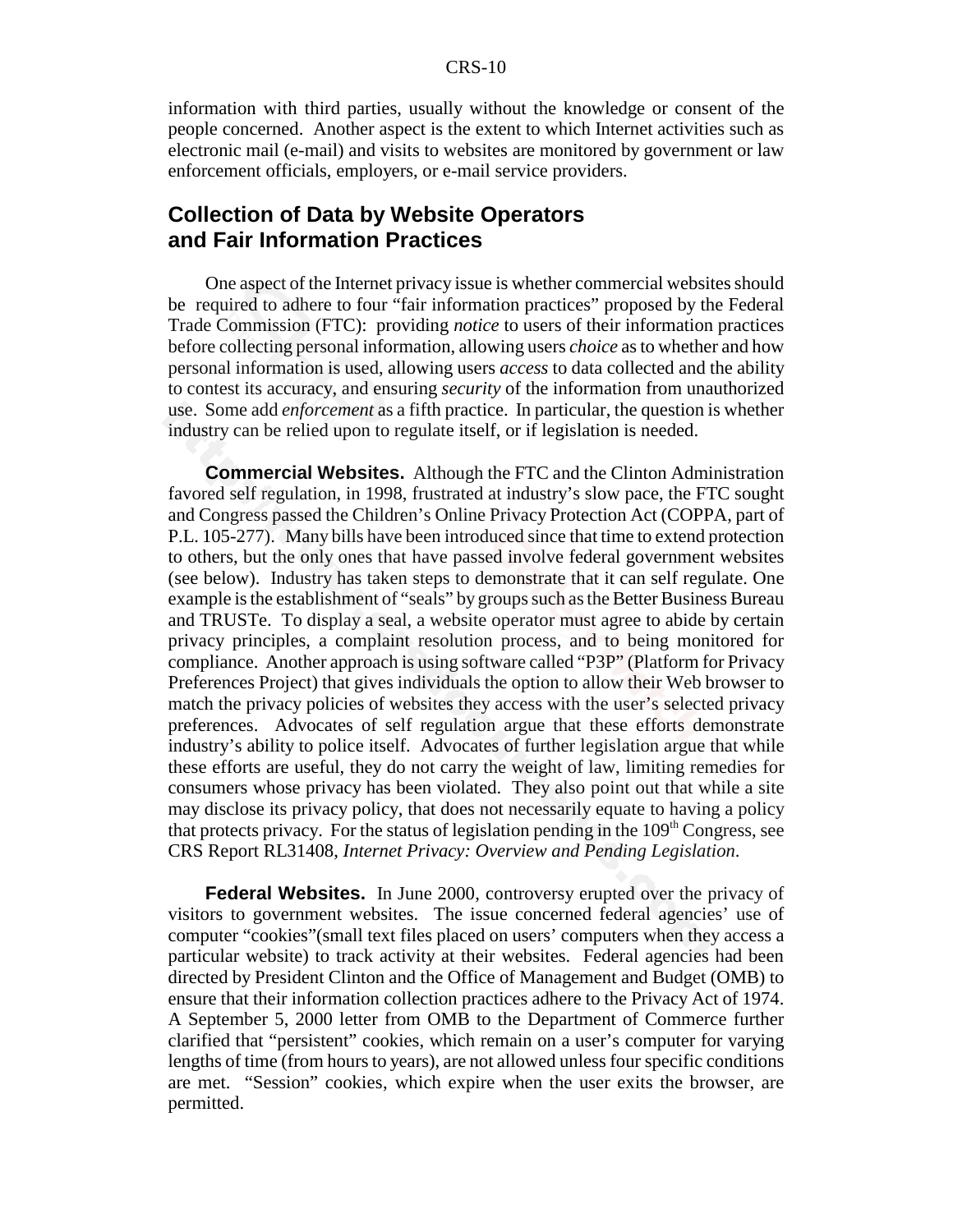#### CRS-11

In June 2000, however, it became known that contractors for the Office of National Drug Control Policy (ONDCP) were using cookies to collect information about those using ONDCP's website during an anti-drug campaign. The White House directed ONDCP to cease using cookies, and OMB issued a memorandum reminding agencies to post and comply with privacy policies and detailing the limited circumstances under which agencies should collect personal information. Congress has included provisions in the Treasury-General Government (or Treasury-Transportation) Appropriations Acts every year since FY2001 prohibiting agency from collecting, reviewing, or creating aggregate lists that include PII about an individual's access to or use of a federal website, or enter into agreements with third parties to do so, with exceptions. Congress also passed the E-Government Act (P.L. 107-347) which requires federal websites to provide a privacy notice about their information practices, and to translate their privacy policies into a standardized machine-readable format, enabling P3P to work, for example.

#### **Spyware**

Spyware is another focus of congressional concern. There is no firm definition of spyware, but one example is software products that include a method by which information is collected about the use of the computer on which the software is installed, and the user. When the computer is connected to the Internet, the software periodically relays the information back to the software manufacturer or a marketing company. Some spyware traces a user's Web activity and causes advertisements to suddenly appear on the user's monitor — called "pop-up" ads — in response. Typically, users have no knowledge that the software they obtained included spyware and that it is now resident on their computers. A central point of the debate is whether new laws are needed, or if industry self-regulation, coupled with enforcement actions under existing laws such as the Federal Trade Commission Act, is sufficient. Four bills  $-$  H.R. 29, H.R. 744, S. 687, and S. 1004  $-$  are pending in the 109<sup>th</sup> Congress. See CRS Report RL32706, *Spyware: Background and Policy Issues for Congress* for more information and status of the legislation.

### **Identity Theft and "Phishing"**

The growth in the number of cases of "identity theft," where one individual assumes the identity of another to commit fraud, is alarming to many consumers, including many Members of Congress. Despite widespread public perception that the Internet is a major contributor to the rise in identity theft, surveys indicate that comparatively few individuals who know how a thief acquired their personally identifiable information (PII) cite the Internet. Some attribute the rise in identity theft instead to carelessness by businesses in handling PII, and by credit issuers that grant credit without proper checks.

The Internet may play a role, however. Today, attention is focused on a relatively new scam called "phishing." Phishing refers to a practice where someone misrepresents their identity or authority in order to induce another person to provide PII over the Internet. Some common phishing scams involve e-mails that purport to be from a financial institution, ISP, or other trusted company claiming that a person's record has been lost. The e-mail directs the person to a website that mimics the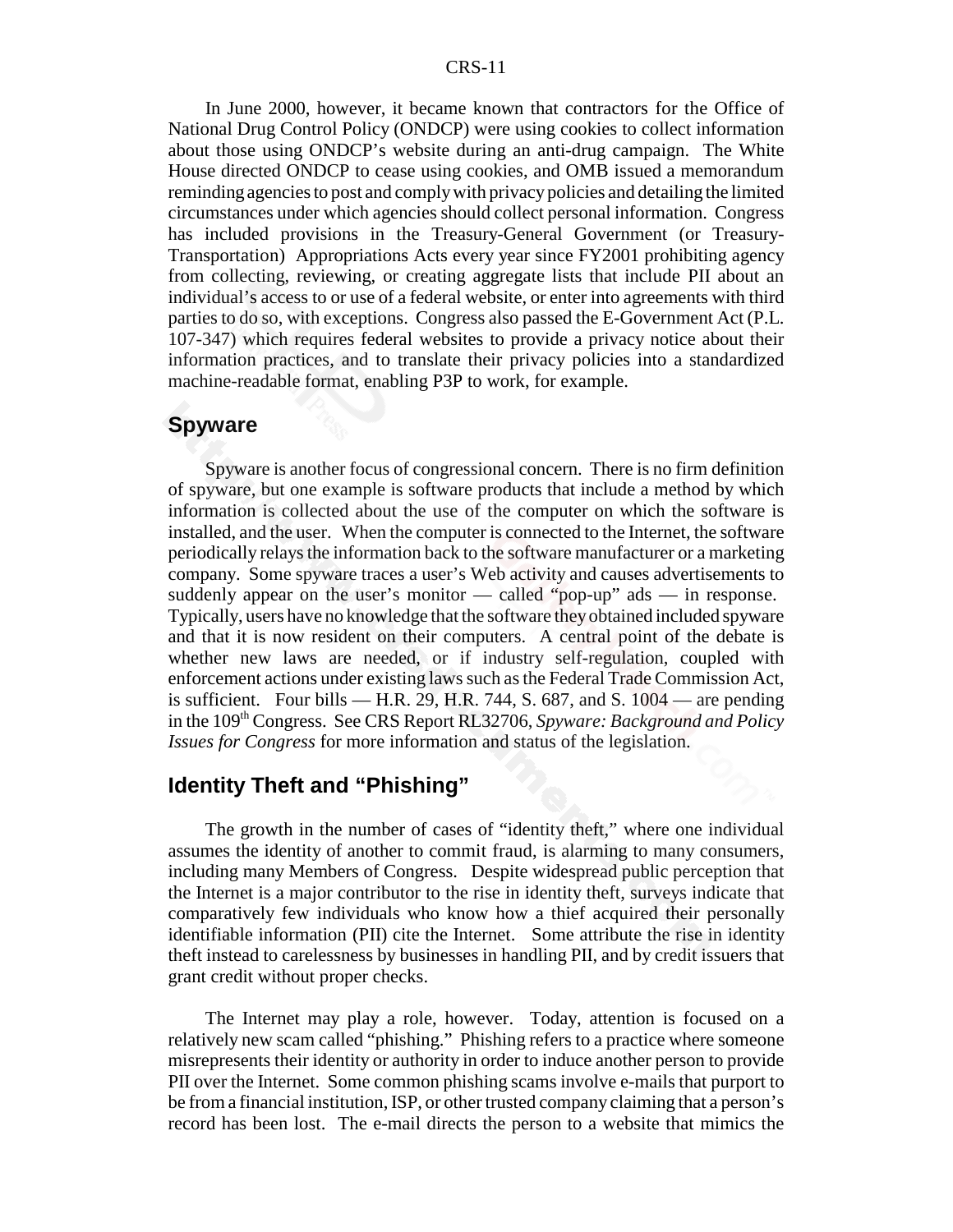legitimate business' website and asks the person to enter a credit card number and other PII so the record can be restored. In fact, the e-mail or website is controlled by a third party who is attempting to extract information that will be used in identity theft or other crimes. The FTC issued a consumer alert on phishing in June 2004.19

Several laws restrict the disclosure of consumer information and require companies to ensure the security and integrity of the data in certain contexts — Section 5 of the Federal Trade Commission Act, the Fair Credit Reporting Act (FCRA), and Title V of the Gramm-Leach-Bliley Act. Congress also has passed several laws specifically related to identity theft: the 1998 Identity Theft and Assumption Deterrence Act; the 2003 Fair and Accurate Credit Transactions (FACT) Act; and the 2004 Identity Theft Penalty Enhancement Act. Those laws are summarized in CRS Report RL31919, *Remedies Available to Victims of Identity Theft*. At a March 10, 2005 Senate Banking Committee hearing, FTC Chairwoman Majoras referred to the "complicated maze" of laws that govern consumer data, based on the type of company or institution involved, the type of data collected or sold, and the purpose for which it will be used. A number of bills are pending the  $109<sup>th</sup>$ Congress that are related to identity theft, and hearings have been held. See CRS Report RS22082, *Identity Theft: The Internet Connection*, for more on the role the Internet may play in this crime. For information on pending legislation, see CRS Report RL31919, *Remedies Available to Victims of Identity Theft*.

#### **Monitoring of E-Mail and Web Activity**

**By Government and Law Enforcement Officials.** In the summer of 2000, it became known that the FBI, with a court order, was installing software on ISP's equipment to intercept e-mail and monitor an individual's Web activity. The extent to which that software program, originally called Carnivore (later renamed "DCS 1000"), could differentiate between e-mail and Web activity involving a subject of an FBI investigation and other people's e-mail and Web activity was of considerable debate, with critics claiming that Carnivore violated the privacy of innocent users. The  $21<sup>st</sup>$  Century Department of Justice Authorization Act (P.L. 107-273) required the Justice Department to report to Congress on its use of DCS 1000 or any similar system at the end of FY2002 and FY2003. The reports were obtained by the Electronic Privacy Information Center (EPIC) through the Freedom of Information Act in 2005. According to the reports, the FBI no longer uses Carnivore/DCS 1000, but uses commercially available software instead.

The overall environment for debating privacy issues changed substantially after the September 11, 2001, terrorist attacks. Congress passed the USA PATRIOT Act (P.L. 107-56), which expands the ability of government and law enforcement authorities to monitor Internet activities. The Internet privacy-related provisions of the USA PATRIOT Act are discussed in CRS Report RL31289, *The Internet and the USA PATRIOT Act: Potential Implications for Electronic Privacy, Security, Commerce, and Government*. One of the more controversial provisions is Section 212, which *allows* ISPs to divulge records or other information (*but not the contents*

<sup>&</sup>lt;sup>19</sup> FTC. How Not to Get Hooked by a 'Phishing'' Scam. June 2004. [http://www.ftc.gov/ bcp/conline/pubs/alerts/phishingalrt.pdf]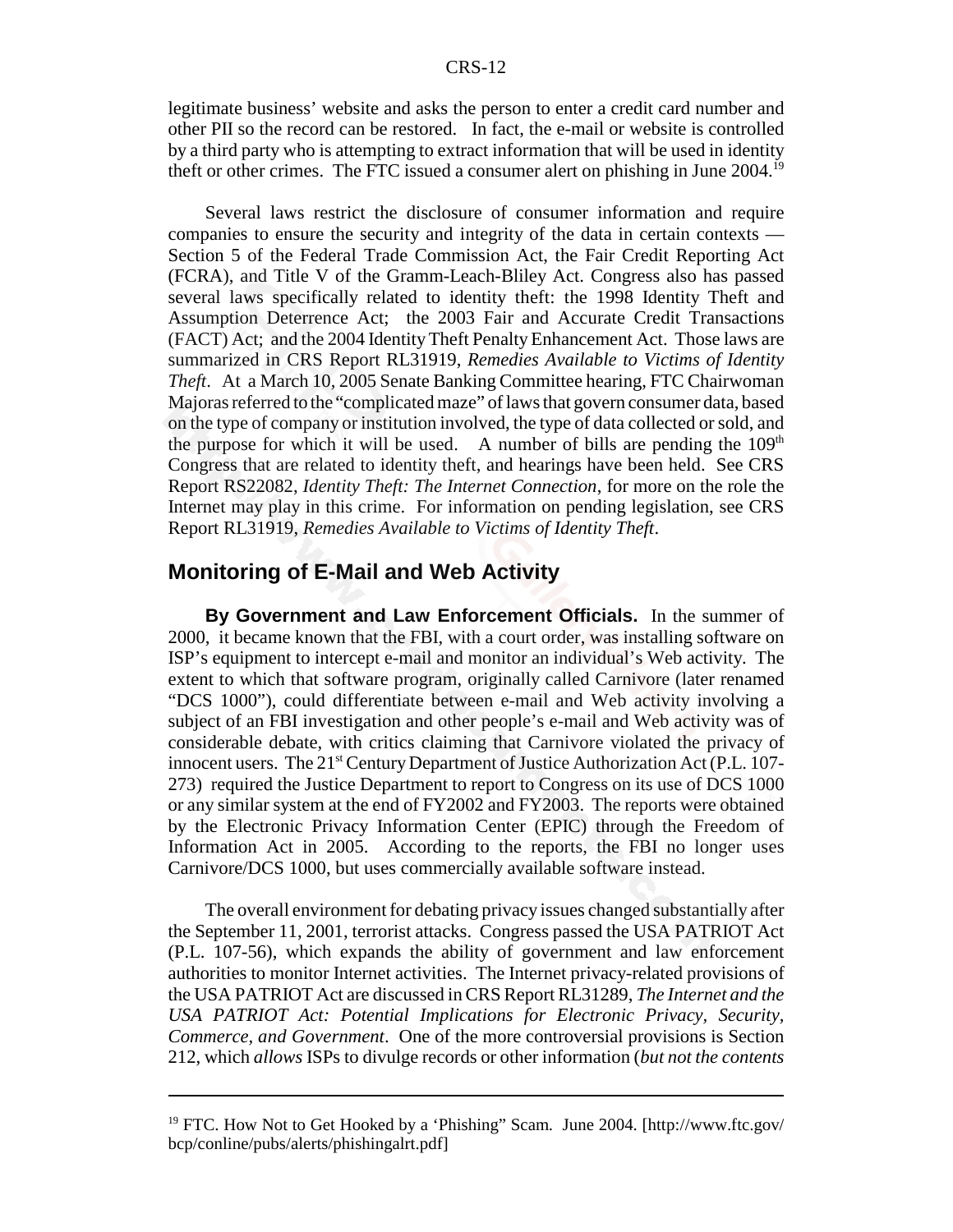#### CRS-13

of communications) pertaining to a subscriber if they believe there is immediate danger of death or serious physical injury or as otherwise authorized, and *requires* them to divulge such records or information (excluding contents of communications) to a governmental entity under certain conditions. As amended in 2002 (by section 225 of the Homeland Security Act), it also allows an ISP to divulge *the contents* of communications to a Federal, state, or local governmental entity if it has a good faith belief that an emergency involving danger of death or serious physical injury requires disclosure of the information without delay. The amended version of the language lowered the threshold for permitting ISPs to divulge contents. Privacy advocates are concerned about the revised language. EPIC notes, for example, that allowing an ISP to disclose the contents of a communication to any governmental entity (instead of a "law enforcement agency" as had been stated in the original Act) not only poses increased risk to personal privacy, but also is a poor security strategy.

Several of the Internet-related sections of the USA PATRIOT Act, including Sec. 212, are covered by a "sunset" clause under which they will expire on December 31, 2005. Legislation is pending to extend the sunset clause to additional sections, or abolish the sunset clause entirely (and therefore making all the provisions in the law permanent). See CRS Report RS21704, *USA PATRIOT Act Sunset: A Sketch* for more information.

**By Employers.** Another issue is whether employers should be required to notify their employees if e-mail or other computer-based activities are monitored. The public policy concern appears to be less about whether companies should be able to monitor activity, but whether they should notify their employees of that monitoring.

**By E-Mail Service Providers.** In what is widely-regarded as a landmark ruling concerning Internet privacy, a U.S. Circuit Court of Appeals ruled in 2004 that an e-mail service provider did not violate the Wiretap Act (18 U.S.C. §§ 2510-2522) when it intercepted and read subscribers' e-mails to obtain a competitive business advantage. The case involved an e-mail service provider that sold out-of-print books. The company used software to intercept and copy e-mail messages sent to its subscribers (who were dealers looking for buyers of rare and out-of-print books) by a competitor so company officials could read the e-mails and obtain a competitive advantage. The case turned on the distinction between the e-mail being in transit, or in storage (and therefore governed by a different law, the Stored Communications Act, 18 U.S.C. §§ 2701-2711). Privacy advocates expressed deep concern about the ruling. The Department of Justice is appealing the case. S. 936 (Leahy-Sununu), the E-Mail Privacy Act, would amend the Wiretap Act to clarify that it covers situations such as that in the Councilman case.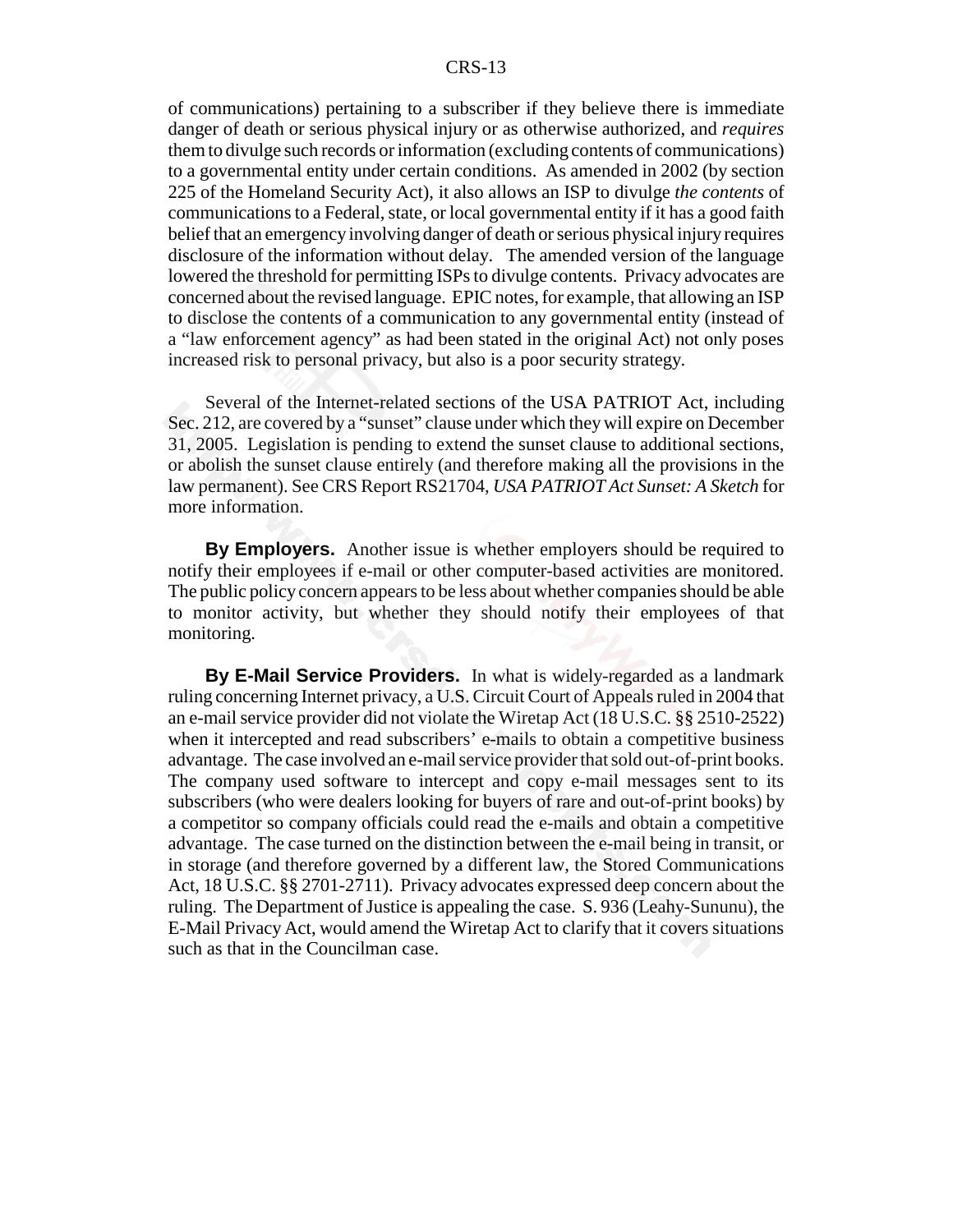## **"Spam": Unsolicited Commercial Electronic Mail<sup>20</sup>**

One aspect of increased use of the Internet for electronic mail (e-mail) has been the advent of unsolicited advertising, also called "unsolicited commercial e-mail (UCE)," "unsolicited bulk e-mail," "junk e-mail, "or "spam." Complaints focus on the fact that some spam contains or has links to pornography, that much of it is fraudulent, that it is a nuisance, and the volume is increasing.

In 2003, Congress passed a federal anti-spam law, the CAN-SPAM Act (P.L. 108-187), which became effective on January 1, 2004. The act preempts state laws that specifically address spam but not state laws that are not specific to e-mail, such as trespass, contract, or tort law, or other state laws to the extent they relate to fraud or computer crime. It does not ban unsolicited commercial e-mail. Rather, it allows marketers to send commercial e-mail as long as it conforms with the law, such as including a legitimate opportunity for consumers to "opt-out" of receiving future commercial e-mails from that sender. It does not require a centralized "do not email" registry to be created by the Federal Trade Commission (FTC), similar to the National Do Not Call registry for telemarketing. The bill requires only that the FTC develop a plan and timetable for establishing a "do not e-mail" registry and to inform Congress of any concerns it has with regard to establishing it. The FTC reported to Congress in June 2004 that without a technical system to authenticate the origin of e-mail messages, a Do Not Email registry would not reduce the amount of spam, and, in fact, might increase it. Authentication is a technical approach that could be used to control spam that is under study by a number of groups, including ISPs, who are attempting to develop a single authentication standard for the industry.

Many argue that technical approaches, such as authentication, and consumer education, are needed to solve the spam problem — that legislation alone is insufficient. Nonetheless, there is considerable interest in assessing how effective the CAN-SPAM Act is in reducing spam. The effectiveness of the law may be difficult to determine, however, if for no other reason than there are various definitions of spam. Proponents of the law argue that consumers are most irritated by *fraudulent* e-mail, and that the law should reduce the volume of such e-mail because of the civil and criminal penalties included therein. Skeptics counter that consumers object to *unsolicited* commercial e-mail, and since the bill legitimizes commercial e-mail (as long as it conforms with the law's provisions), consumers actually may receive more, not fewer, unsolicited commercial e-mail messages. Thus, whether "spam" is reduced depends in part on how it is defined.

Although consumers are most familiar with spam on their personal computers, it also is becoming an issue in text messaging on wireless telephones, pagers, and personal digital assistants (PDAs). The CAN-SPAM Act included a provision requiring the FCC to establish regulations to protect wireless consumers from spam. The FCC issued those rules in August 2004. See CRS Report RL31636, *Wireless*

<sup>&</sup>lt;sup>20</sup> By Marcia S. Smith, Resources, Science, and Industry Division. See also CRS Report RL31953, "*Spam: An Overview of Issues Concerning Commercial Electronic Mail*," which is updated more frequently than this report.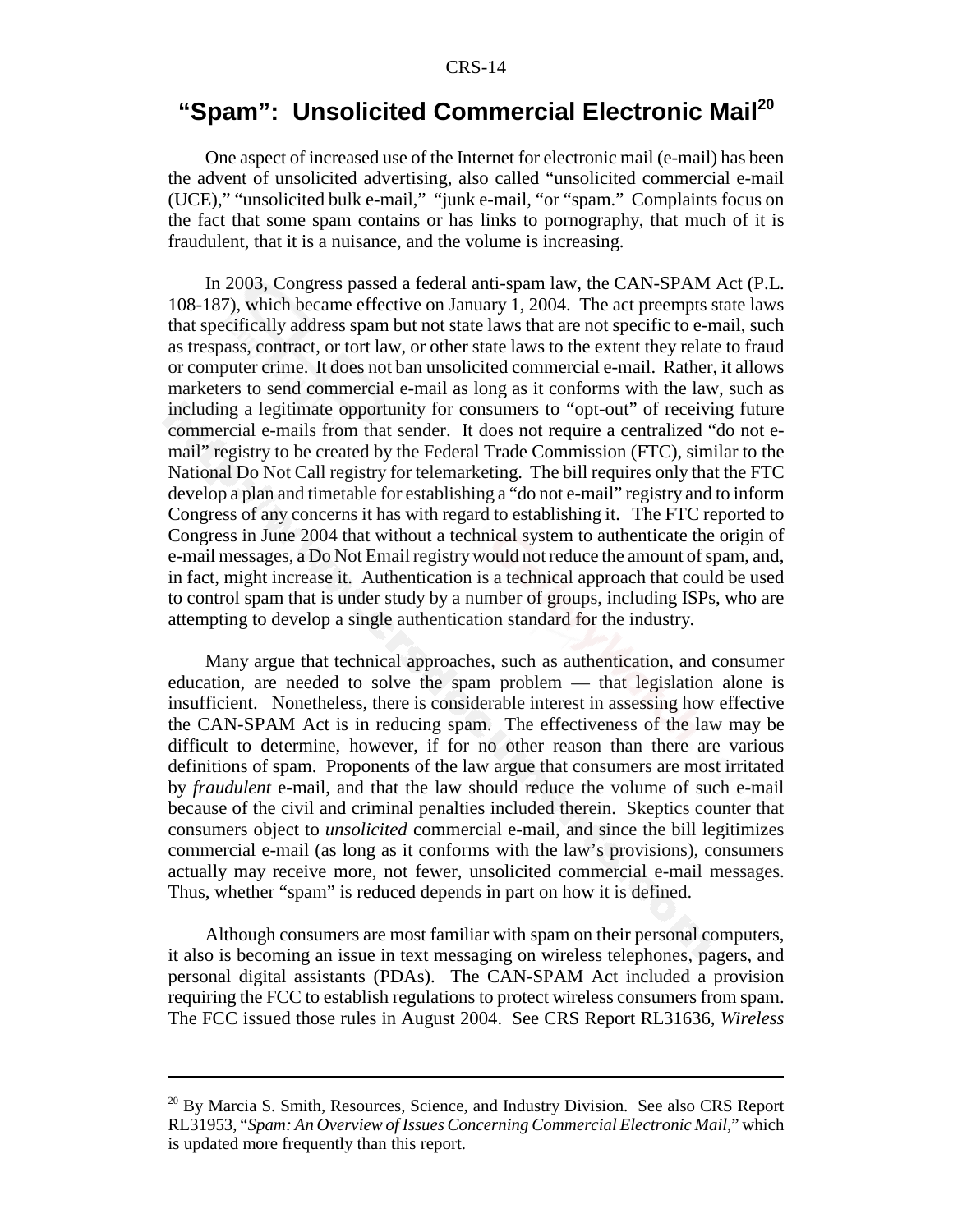*Privacy and Spam: Issues for Congress*, for more on wireless privacy and wireless spam.

## **Protecting Children from Unsuitable Material<sup>21</sup>**

Preventing children from encountering unsuitable material, such as pornography, as they use the Web has been a major congressional concern for many years. Several laws have been passed. They are summarized in CRS Report RS21328, *Internet: Status of Legislative Attempts to Protect Children from Unsuitable Material on the Web*.

The laws include the 1996 Communications Decency Act (CDA), the 1998 Child Online Protection Act (COPA), and the 2000 Children's Internet Protection Act (CIPA). Federal courts ruled, in turn, that certain sections of CDA, COPA and CIPA were unconstitutional. All the decisions were appealed to the Supreme Court. The Supreme Court upheld the lower court decision on CDA in 1997. It heard COPA twice, in 2002 and 2004, and each time remanded the case to a lower court. The Supreme Court upheld CIPA in 2003. CIPA requires schools and libraries that receive federal funding to use filtering technologies to block minors' access to Web pages that contain material that is obscene, child pornography, or "harmful to minors" (as defined in CIPA). It also requires libraries receiving federal funds to block websites containing obscene material or child pornography from access by adults.

Congress also passed the "Dot Kids" Act (P.L. 107-317), which creates a kid friendly space on the Internet, and the "Amber Alert" Act (P.L. 108-21) which, inter alia, prohibits the use of misleading domain names to deceive a minor into viewing material that is harmful to minors.

Congressional attention on protecting children initially focused on the Web as the potential source of unsuitable material, but concern is rising about the availability of pornography on "peer-to-peer" (P2P) networks. These networks use file-sharing software to allow individual users to communicate directly with each other via computer, rather than accessing websites. Such file-sharing programs are perhaps best known because of their widespread use for downloading copyrighted music, raising concerns about copyright violations.22 P2P networks can be used for sharing any type of files, however, not only music. A 2003 GAO report found that "When searching and downloading images on peer-to-peer networks, juvenile users face a significant risk of inadvertent exposure to pornography, including child

 $21$  By Marcia S. Smith, Resources, Science, and Industry Division. See also CRS Report RS21328, *Internet: Status Report on Legislative Attempts to Protect Children from Unsuitable Material on the Web*, and CRS Report 95-804, *Obscenity and Indecency: Constitutional Principles and Federal Statutes*.

 $22$  For more on these issues, see CRS Report RL31998, File-Sharing Software and Copyright Infringement: Metro-Goldwyn-Mayer Studios, Inc. v. Grokster, Ltd.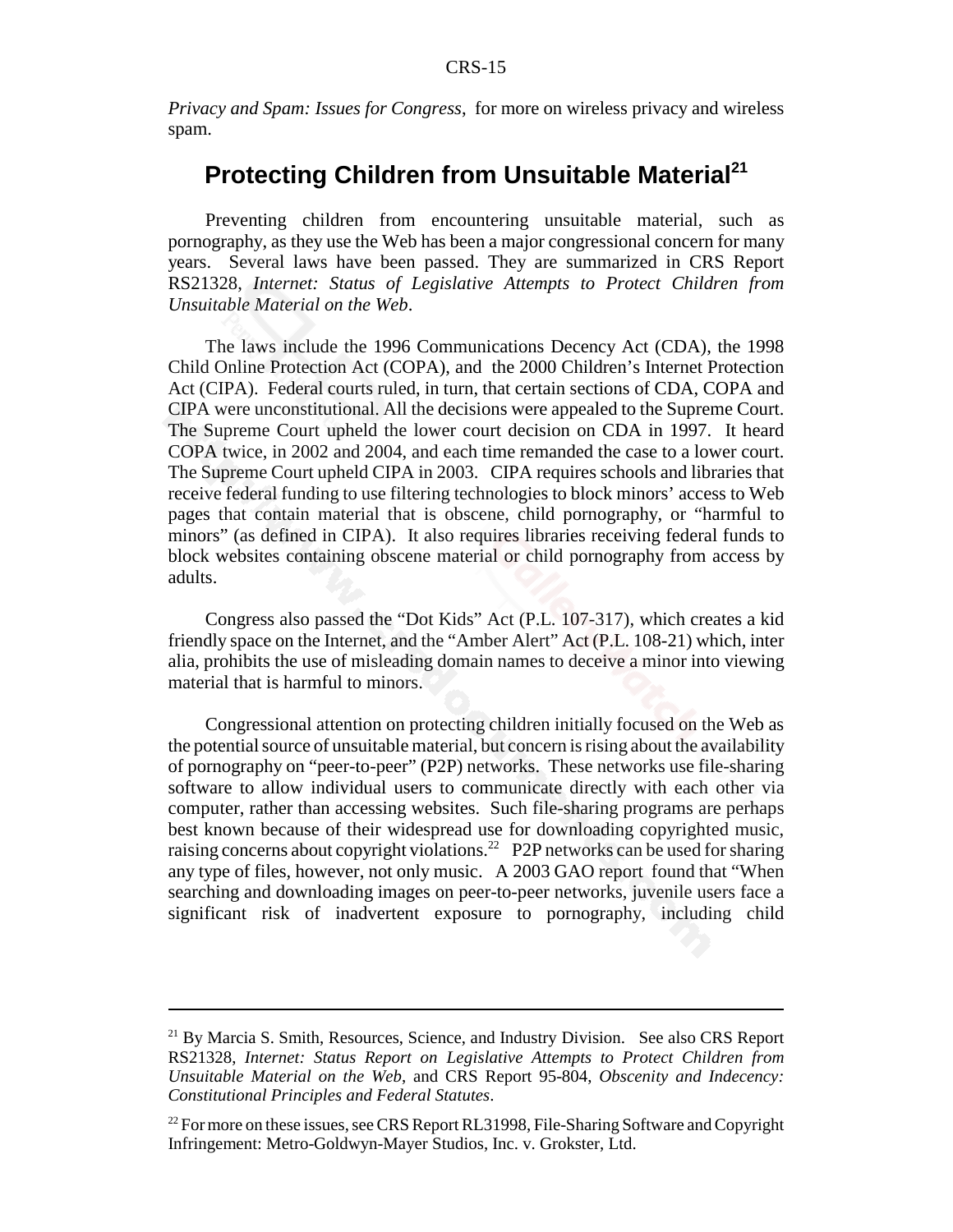pornography."23 Then-Attorney General Ashcroft announced the results of a major law enforcement effort against P2P networks that distribute child pornography in May  $2004<sup>24</sup>$  Legislation was introduced, and hearings were held, in the last Congress, but no bill passed.

Congressional interest in P2P networks is continuing in the  $109<sup>th</sup>$  Congress. A May 2005 GAO report for the House Government Reform Committee restated GAO's earlier finding that pornographic images are easily shared and accessed on P2P networks and juveniles are at risk of inadvertent exposure to them.<sup>25</sup> Focusing of three of the most popular P2P programs — Warez, Kazaa, and Morpheus — GAO tested filters offered by two of them (Kazaa and Morpheus) designed to block access to objectionable material. GAO found that the Kazaa filter was effective in blocking pornographic and erotic images, but the Morpheus filter was largely ineffective.

As discussed in the next section, on June 1, 2005, the organization that manages assignment of Internet domain names (ICANN) announced that it had entered into negotiations with a registry company to operate a new ".xxx" domain for use by websites offering adult content. The extent to which a separate domain for such websites will reduce access to objectionable content by minors is unclear. Registering as a .xxx domain is completely voluntary, and there is no requirement that adult website operators discontinue their existing sites. Use of the new domain may make it easier to use filters to block .xxx websites, but similarly could make it easier to find adult-oriented material.

## **Internet Domain Names<sup>26</sup>**

The 109<sup>th</sup> Congress continues to monitor issues related to the Internet domain name system (DNS). Internet domain names were created to provide users with a simple location name for computers on the Internet, rather than using the more complex, unique Internet Protocol (IP) number that designates their specific location. As the Internet has grown, the method for allocating and designating domain names has become increasingly controversial.

<sup>&</sup>lt;sup>23</sup> U.S. General Accounting Office. File-Sharing Programs: Peer-to-Peer Networks Provide Ready Access to Child Pornography. GAO-03-351. February 2003. p. 3.

<sup>&</sup>lt;sup>24</sup> Department of Justice. Departments of Justice, Homeland Security Announce Child Pornography File-Sharing Crackdown. Press release, May 14, 2004. [http://www.usdoj.gov/opa/pr/2004/May/04\_crm\_331.htm]

 $25$  U.S. Government Accountability Office (formerly the General Accounting Office). File Sharing Programs: The Use of Peer-to-Peer Networks to Access Pornography. GAO-05- 634.

<sup>&</sup>lt;sup>26</sup> By Lennard G. Kruger, Resources, Science, and Industry Division. See also CRS Report 97-868, *Internet Domain Names: Background and Policy Issues*, which is updated more frequently than this report.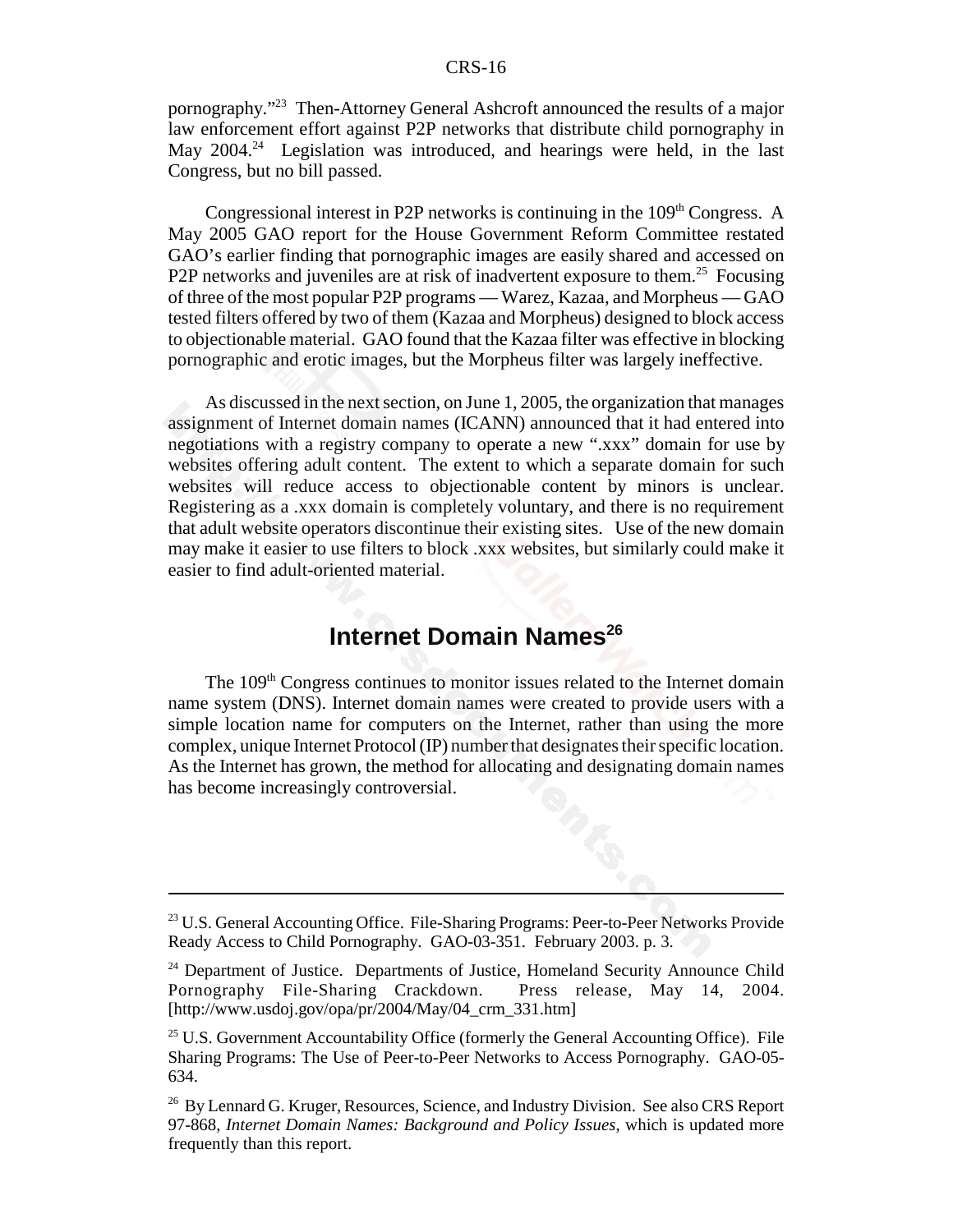### **Background**

The Internet originated with research funding provided by the Department of Defense Advanced Research Projects Agency (DARPA) to establish a military network. As its use expanded, a civilian segment evolved with support from the National Science Foundation (NSF) and other science agencies. No formal statutory authorities or international agreements govern the management and operation of the Internet and the DNS. Prior to 1993, NSF was responsible for registration of nonmilitary generic Top Level Domains (gTLDs) such as .com, .org, and .net. In 1993, the NSF entered into a five-year cooperative agreement with Network Solutions, Inc. (NSI) to operate Internet domain name registration services. With the cooperative agreement between NSI and NSF due to expire in 1998, the Clinton Administration, through the Department of Commerce (DOC), began exploring ways to transfer administration of the DNS to the private sector.

In the wake of much discussion among Internet stakeholders, and after extensive public comment on a previous proposal, the DOC, on June 5, 1998, issued a final statement of policy, *Management of Internet Names and Addresses* (also known as the "White Paper"). The White Paper stated that the U.S. government was prepared to recognize and enter into agreement with "a new not-for-profit corporation formed by private sector Internet stakeholders to administer policy for the Internet name and address system." On October 2, 1998, the DOC accepted a proposal for an Internet Corporation for Assigned Names and Numbers (ICANN). On November 25, 1998, DOC and ICANN signed an official Memorandum of Understanding (MOU), whereby DOC and ICANN agreed to jointly design, develop, and test the mechanisms, methods, and procedures necessary to transition management responsibility for DNS functions to a private-sector not-for-profit entity.

The White Paper also signaled DOC's intention to ramp down the government's Cooperative Agreement with NSI, with the objective of introducing competition into the domain name space while maintaining stability and ensuring an orderly transition. During this transition period, government obligations will be terminated as DNS responsibilities are transferred to ICANN. Specifically, NSI committed to a timetable for development of a Shared Registration System that permits multiple registrars to provide registration services within the .com, .net., and .org gTLDs. NSI (now VersiSign) will continue to administer the root server system until receiving further instruction from the government.

 Significant disagreements between NSI on the one hand, and ICANN and DOC on the other, arose over how a successful and equitable transition would be made from NSI's previous status as exclusive registrar of .com, org. and net. domain names, to a system that allows multiple and competing registrars. On November 10, 1999, ICANN, NSI, and DOC formally signed an agreement which provided that NSI (now VeriSign) was required to sell its registrar operation by May 10, 2001 in order to retain control of the dot-com registry until 2007. In April 2001, arguing that the registrar business is now highly competitive, VeriSign reached a new agreement with ICANN whereby its registry and registrar businesses would not have to be separated. With DOC approval, ICANN and VeriSign signed the formal agreement on May 25, 2001. On September 17, 2003, ICANN and the Department of Commerce agreed to extend their MOU until September 30, 2006. The MOU specifies transition tasks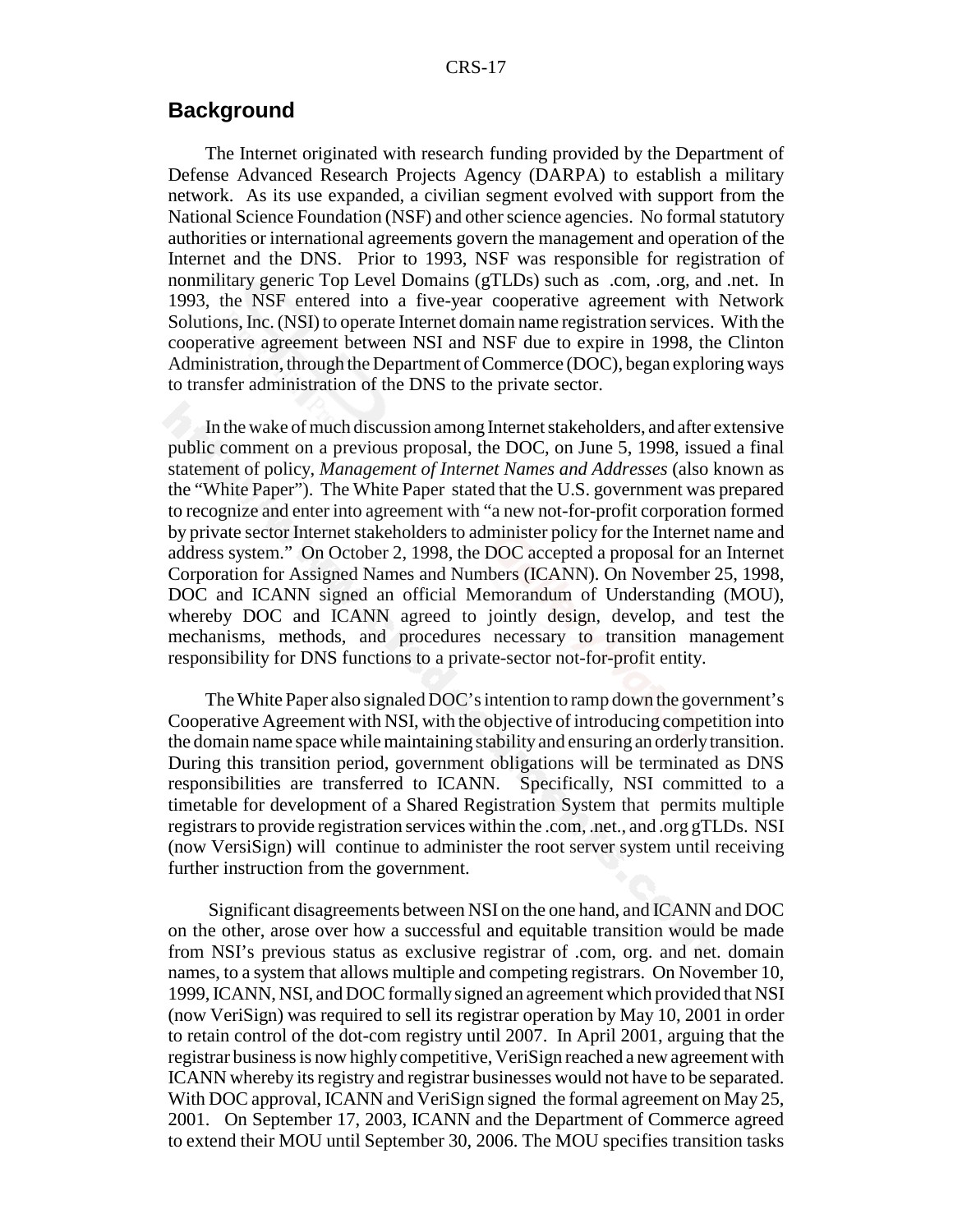which ICANN has agreed to address. ICANN will implement an objective process for selecting new Top Level Domains; implement an effective strategy for multilingual communications and international outreach; and develop a contingency plan, consistent with the international nature of the Internet, to ensure continuity of operations in the event of a severe disruption of operations.

On June 30, 2005, Michael Gallagher, Assistant Secretary of Commerce for Communications and Information and Administrator of the National Telecommunications and Information Administration (NTIA), stated the U.S. Government's principles on the Internet's domain name system. Specifically, NTIA states that the U.S. Government "intends to preserve the security and stability" of the DNS, and that "the United States is committed to taking no action that would have the potential to adversely impact the effective and efficient operation of the DNS and will therefore maintain its historic role in authorizing changes or modifications to the authoritative root zone file."<sup>27</sup> The NTIA statement also says that governments have legitimate interests in the management of their country code top level domains, that ICANN is the appropriate technical manager of the DNS, and that dialogue related to Internet governance should continue in relevant multiple fora.

#### **Issues**

The Department of Commerce remains responsible for monitoring the extent to which ICANN satisfies the principles of the White Paper as it makes critical DNS decisions. In the 109<sup>th</sup> Congress, the Senate Committee on Commerce, Science and Transportation and the House Committee on Energy and Commerce may conduct oversight on how the Administration manages and oversees ICANN's activities and policies as it strives to meet the conditions of the Department of Commerce MOU. The  $109<sup>th</sup>$  Congress also may assess the role of the federal government in Internet governance, the nature, implications, and appropriateness of the possible transition of the DNS to private sector ownership, and the role that international organizations (such as the United Nations) might play in the future governance of the DNS.

**Top Level Domains.** At its July 16, 2000 meeting in Yokohama, the ICANN Board of Directors adopted a policy for the introduction of new top-level domains (TLDs), which could expand the number of domain names available for registration by the public. After considering a total of 47 applications, the ICANN Board selected seven companies or organizations each to operate a registry for one of seven new TLDs, as follows: .biz, .aero, .name, .pro, .museum, .info, and .coop. On December 15, 2003, ICANN formally invited applications from all parties for new TLDs. The application period closed on March 15, 2004; ten applications were received. ICANN has entered into negotiations on approving six of the candidate TLDs. On June 1, 2005, ICANN announced that it has entered into commercial and technical negotiations with a registry company to operate a new ".xxx" domain, which would be designated for use by adult websites. Registration by adult websites

<sup>&</sup>lt;sup>27</sup> Gallagher, Michael, Assistant Secretary of Commerce for Communications, Remarks to the Wireless Communications Association, June 30, 2005. Available at [http://www.ntia.doc.gov/ntiahome/domainname/USDNSprinciples\_06302005.pdf].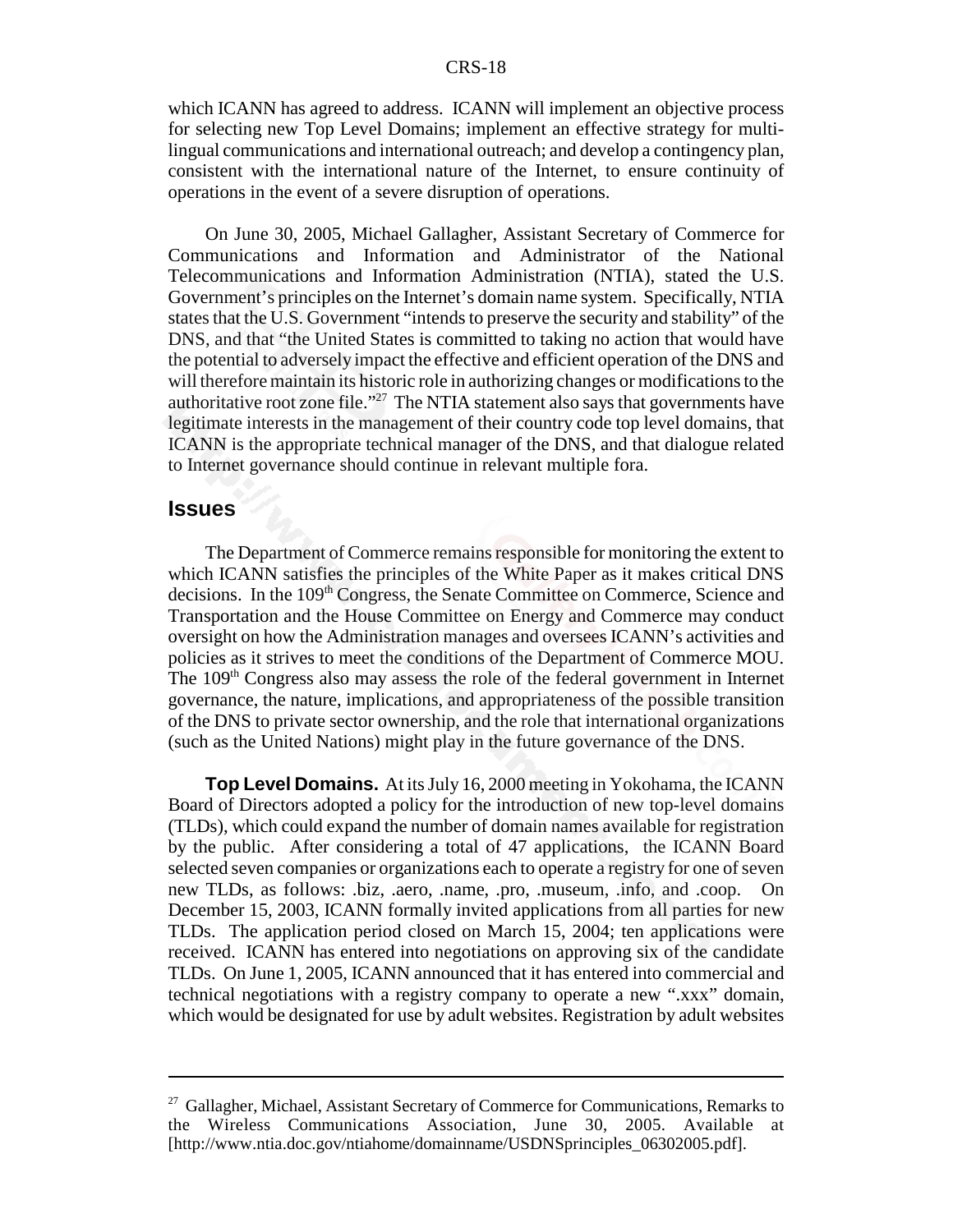#### CRS-19

into the .xxx domain would be purely voluntary, and those sites would not be required to give up their existing (for the most part, .com) sites.

**Governance.** On June 22, 2002, ICANN released a "Blueprint for Reform," which calls for a significant restructuring of ICANN. Specifically, the Board of Directors would be composed of fifteen members: the ICANN President, eight members appointed by a nominating committee, and six selected by three Supporting Organizations. The reform blueprint also recommends that ICANN collect a fee of 25 cents per registered domain name. New bylaws based on the reform proposal were formally adopted by the ICANN Board at the October 2002 Board meeting in Shanghai. Some in the Internet community have spoken against the ICANN reforms, asserting that its elimination of elected At-Large board members precludes effective representation of unaffiliated Internet users.

In a related development, the United Nations, at the December 2003 World Summit on the Information Society (WSIS), debated and agreed to study the issue of how to achieve greater international involvement in the governance of the Internet and the domain name system. The study was conducted by the UN's Working Group on Internet Governance (WGIG). On July 14, 2005, the WGIG released its report, calling for further internationalization of Internet governance and proposing the creation of a new global forum for Internet stakeholders. Four possible models are put forth, including two involving the creation of new Internet governance bodies linked to the UN. The report's conclusions will be considered by the UN during the second phase of the WSIS to be held in Tunis in November 2005.

On March 31, 2005, the National Research Council (NRC) released a report entitled, *Signposts in Cyberspace: The Domain Name System and Internet Navigation*. The report was mandated by Congress in 1998 (P.L. 105-305) and sponsored by the Department of Commerce and the National Science Foundation. Among its recommendations, the NRC concluded that the domain name system should continue to be administered by a nongovernmental body and not be turned over to an intergovernmental organization.

**Trademark Disputes.** The increase in conflicts over property rights to certain trademarked names has resulted in a number of lawsuits. The White Paper called upon the World Intellectual Property Organization (WIPO) to develop a set of recommendations for trademark/domain name dispute resolutions, and to submit those recommendations to ICANN. At ICANN's August 1999 meeting in Santiago, the board of directors adopted a dispute resolution policy to be applied uniformly by all ICANN-accredited registrars. Under this policy, registrars receiving complaints will take no action until receiving instructions from the domain-name holder or an order of a court or arbitrator. An exception is made for "abusive registrations" (i.e. cybersquatting and cyberpiracy), whereby a special administrative procedure (conducted largely online by a neutral panel, lasting 45 days or less, and costing about \$1000) will resolve the dispute. Implementation of ICANN's Domain Name Dispute Resolution Policy commenced on December 9, 1999.

Meanwhile, the 106<sup>th</sup> Congress passed the Anticybersquatting Consumer Protection Act (incorporated into P.L. 106-113, the FY2000 Consolidated Appropriations Act). The act gives courts the authority to order the forfeiture,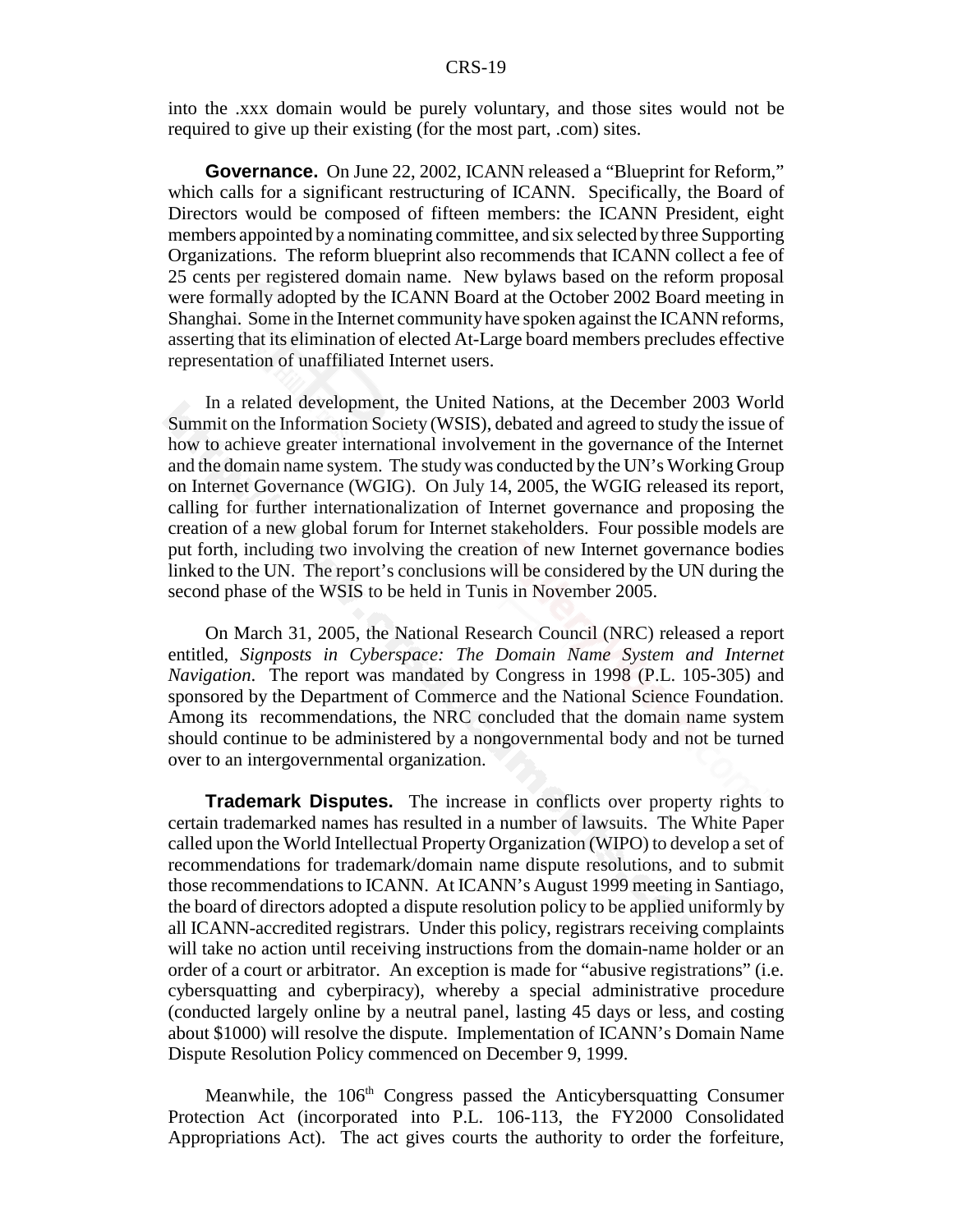cancellation, and/or transfer of domain names registered in "bad faith" that are identical or similar to trademarks, and provides for statutory civil damages of at least \$1,000, but not more than \$100,000, per domain name identifier.

WIPO initiated a second study which produced recommendations on how to resolve disputes over bad faith, abusive, misleading or unfair use of other types of domain names such as personal names, geographical terms, names of international organizations, and others. WIPO released its second report on September 3, 2001, recommending that generic drug names be canceled upon complaint and that international intergovernmental organization names be subject to a dispute resolution process. WIPO did not recommend new rules regarding personal, geographical, or trade names.

**Privacy.** Any entity who registers a domain name is required to provide contact information (phone number, address, email) which is entered into a public online database (the "WHOIS" database). Over the past several years, registrants who wish to maintain their privacy have been able to register anonymously using a proxy service offered by some registrars. In February 2005, the National Telecommunications and Information Administration (NTIA) – which has authority over the .us domain name – notified Neustar (the company that administers .us) that proxy or private domain registrations will no longer be allowed for .us domain name registrations, and that registrars must provide correct WHOIS information for all existing customers by January 26, 2006. According to NTIA, this action will provide an assurance of accuracy to the American public and to law enforcement officials. The NTIA policy is opposed by privacy groups and registrars (such as Go Daddy) who argue that the privacy, anonymity, and safety of people registering .us domain names will be needlessly compromised.

In a related development, during the preceding Congress, the Fraudulent Online Identity Sanctions Act was incorporated as Title II of H.R. 3632, the Intellectual Property Protection and Courts Amendments Act of 2004, signed by the President on December 23, 2004 (P.L. 108-482). The act increases criminal penalties for those who submit false contact information when registering a domain name that is subsequently used to commit a crime or engage in copyright or trademark infringement.

## **Government Information Technology Management<sup>28</sup>**

The evolving role of the Internet in the political economy of the United States continues to attract increased congressional attention to government information technology management issues. Interest has been further heightened by national information infrastructure development efforts, e-government projects, and homeland security initiatives. Although wide-ranging, some of the most significant information technology management challenges facing the federal government include FCC regulation of converging technologies, funding for information technology research and development, ongoing development and oversight of electronic government (e-

<sup>28</sup> See also CRS Report RL30661, *Government Information Technology Management: Past and Future Issues (the Clinger-Cohen Act)*.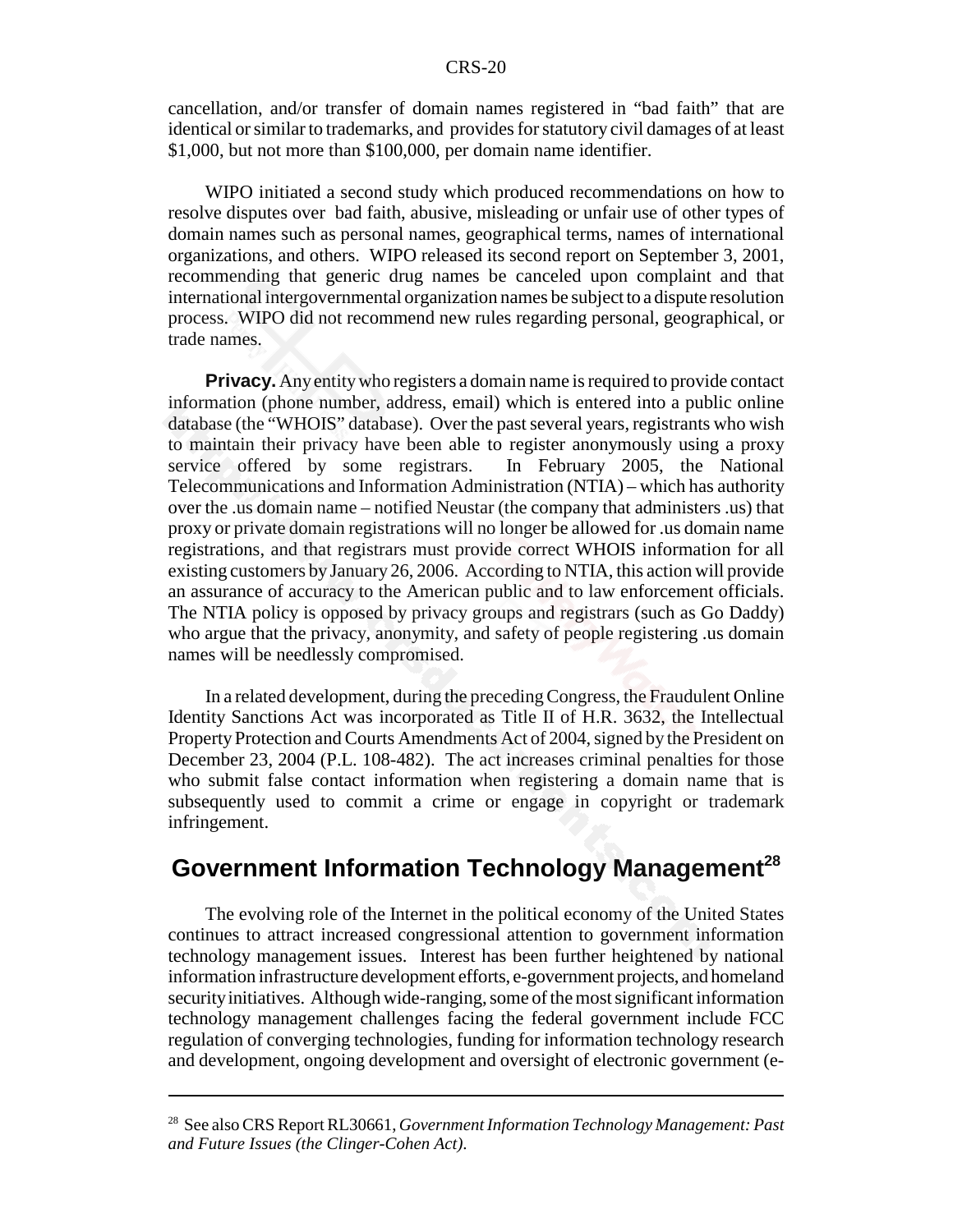government) initiatives, and the growing use of open source software by federal agencies.

## **The Federal Communications Commission<sup>29</sup>**

 The Federal Communications Commission (FCC), established by the 1934 Communications Act, regulates interstate and international communications by radio, television, wire, satellite, and cable. The FCC has had to continually adapt to everchanging telecommunications technologies, policies, and services over those decades. The Internet age is another challenging milestone in the FCC's evolution. The agency must adhere to the statutory requirements of the 1934 Act, while "convergence" in the communications industry towards an all-digital, broadband world is blurring the distinctions between the services that the agency regulates. Convergence makes distinguishing among types of data increasingly difficult, while the FCC must differentiate among services based on distinctions drawn in 1934. When all data look the same, and functionally similar services are provided by companies governed by different titles of the 1934 Act, questions of fairness and competitive advantage may arise. As newer technologies and services are developed and deployed, applying legacy regulations to them may become more strained.

The FCC in is the process of addressing two issues directly related to convergence: the proper regulatory classification of services via the Internet protocol (e.g., Voice over Internet Protocol [VoIP]), and law enforcement's ability to conduct wiretaps effectively under the Communications Assistance for Law Enforcement Act (CALEA). These issues are considered particularly important because, as the FCC addresses them, a new regulatory environment for telecommunications and information services may be created.

The FCC is also expected to remain focused on broadband deployment issues (discussed earlier). Policies may be promulgated to encourage new providers to roll out new services (such as Broadband over Powerlines —  $BPL^{30}$ ), and to continue to promote broadband deployment to underserved areas and populations, such as rural and low-income communities, through universal service and other programs (e.g., the E-Rate).

One of the difficulties in addressing the issues facing the FCC is that so many of them intersect. Many of the broadband issues are so inter-related that it is often difficult to distinguish where one issue ends and another begins. For example, VoIP, CALEA, and BPL are all tied to the concept of broadband convergence and reliance on the Internet for information. It becomes difficult, if not impossible, to discuss one

<sup>&</sup>lt;sup>29</sup> By Patricia Moloney Figliola, Resources, Science, and Industry Division. For more information, see CRS Report RL32589, *The Federal Communications Commission: Current Structure and its Role in the Changing Telecommunications Landscape*, and CRS Issue Brief IB10045: *Broadband Internet Access: Background and Issues*, which are updated more frequently than this report.

<sup>30</sup> For more information, see CRS Report RL32421, *Broadband over Powerlines: Regulatory and Policy Issues*.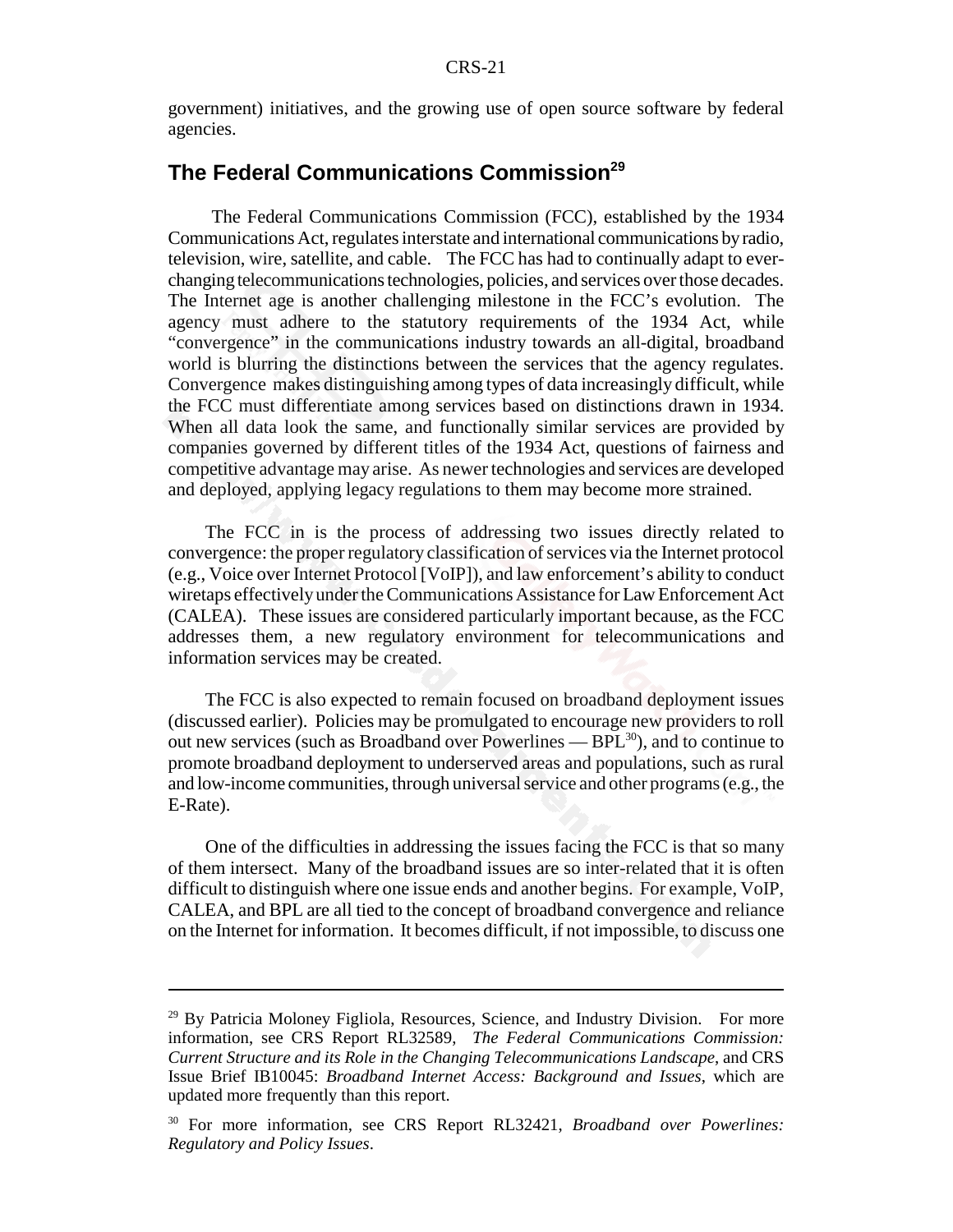without touching on the others. Effectively addressing these types of issues may well be the greatest challenge facing the FCC in the near future.

## **Information Technology R&D<sup>31</sup>**

At the federal level, almost all of the funding for information science and technology and Internet development is part of a single government-wide initiative, the Networking and Information Technology Research and Development program (NITRD). This program was previously (1997-2000) called the Computing, Information, and Communications program (CIC) and, prior to that (1992-1997), the High Performance Computing and Communications program (HPCC). The NITRD is an interagency effort to coordinate key advances in information technology (IT) research and leverage funding into broader advances in computing and networking technologies. Under the NITRD, participating agencies receive support for highperformance computing science and technology, information technology software and hardware, networks and Internet-driven applications, and education and training for personnel.

The FY2005 budget provides \$2.256 billion for the NITRD Program, a 4% decrease from FY2004. An in-depth overview of FY2004 and FY2005 NITRD activities, *Guide to the NITRD Program*, was released in December 2004 (This document is available online at [http://www.nitrd.gov/pubs/2006supplement]). The President's FY2006 budget calls for \$2.155 billion for the NITRD Program, a 4.5% decrease from FY2005. A significant part of this decrease can be attributed to the reduction in funding for NITRD activities within the National Aeronautics and Space Administration (NASA). Also, within NITRD, funding for high-end computing research and development (R&D) is down 6%, due in part to a decrease in funding for these activities at the Office of Science within the Department of Energy (DoE).

Research emphases are focused on six program component areas (also called PCAs): high-end computing research; human computer interaction and information management; large-scale networking; software design and productivity; highconfidence software and systems; and social, economic, and workforce implications of IT and IT workforce development. Key issues facing congressional policymakers include the following: is NITRD accomplishing its goals and objectives to enhance U.S. information technology research and development; is the funding level appropriate or should it be changed to reflect changing U.S. priorities; and defining the private sector's role in this initiative.

<sup>&</sup>lt;sup>31</sup> By Patricia Moloney Figliola, Resources, Science, and Industry Division. See also CRS Issue Brief IB10130, *The Federal Networking and Information Technology Research and Development Program; Funding Issues and Activities*, which is updated more frequently than this report.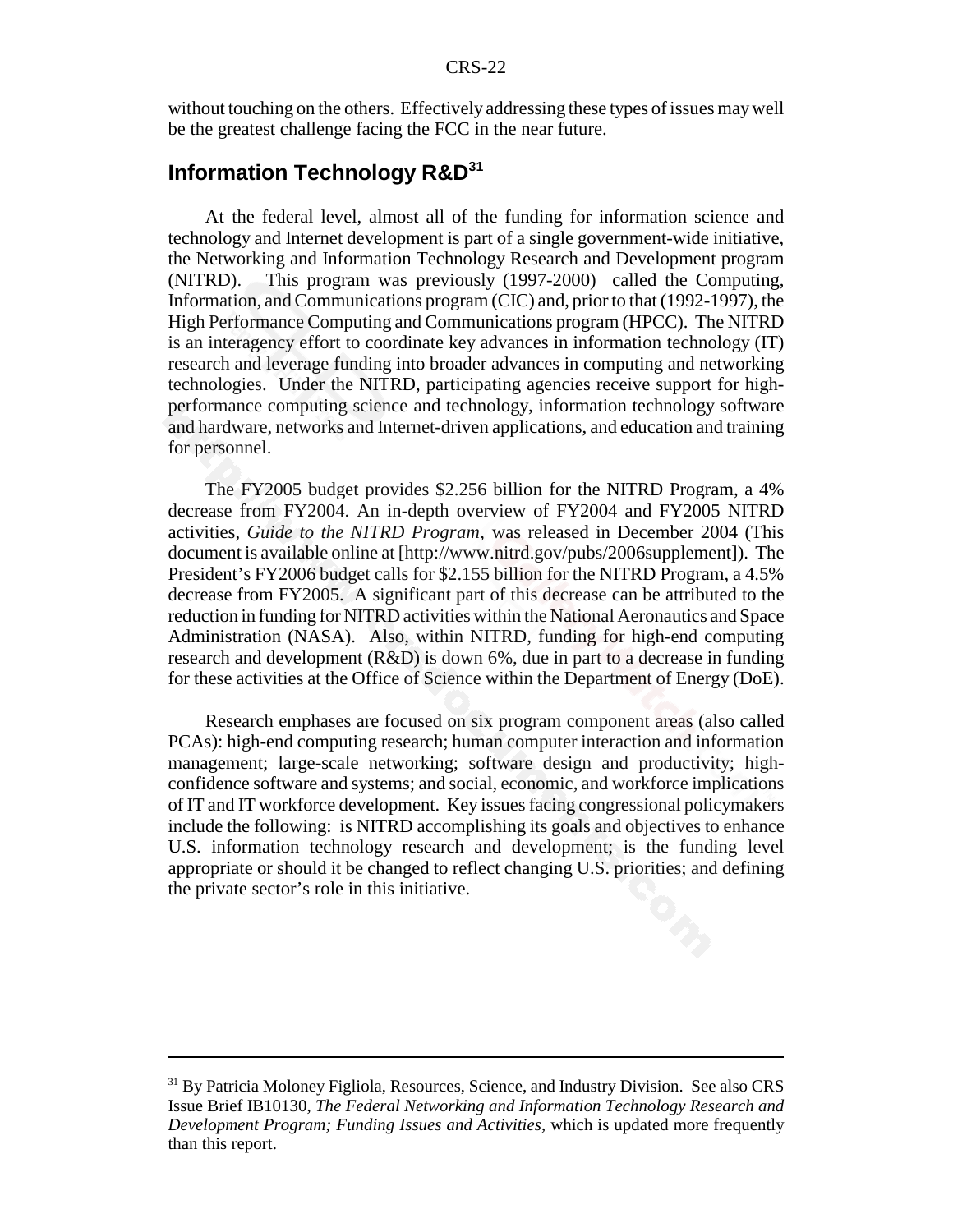## **Electronic Government (E-Government)32**

Electronic government (e-government) is an evolving concept, meaning different things to different people. However, it has significant relevance to four important areas of governance: (1) delivery of services (government-to-citizen, or G2C); (2) providing information (also G2C); (3) facilitating the procurement of goods and services (government-to-business, or G2B, and business-to-government, or B2G); and (4) facilitating efficient exchanges within and between agencies (government-to-government, or G2G). For policymakers concerned about egovernment, a central area of concern is developing a comprehensive but flexible strategy to coordinate the disparate e-government initiatives across the federal government.

The movement to put government online raises as many issues as it provides new opportunities. Some of these issues include, but are not limited to: security, privacy, management of governmental technology resources, accessibility of government services (including "digital divide" concerns as a result of a lack of skills or access to computers, discussed earlier), and preservation of public information (maintaining comparable freedom of information procedures for digital documents as exist for paper documents). Although these issues are neither new nor unique to e-government, they do present the challenge of performing governance functions online without sacrificing the accountability of, or public access to, government that citizens have grown to expect. Some industry groups have also raised concerns about the U.S. government becoming a publicly funded market competitor through the provision of fee-for-services such as the U.S. Postal Service's now-discontinued eBillPay service, which allowed consumers to schedule and make payments to creditors online [http://www.usps.com/paymentservices/ops\_discontinued.htm].

E-government initiatives vary significantly in their breadth and depth from state to state and agency to agency. Perhaps one of the most well-known federal examples is the FirstGov website [http://www.firstgov.gov], which first went online on September 22, 2000. FirstGov is a Web portal designed to serve as a single locus point for finding federal government information on the Internet. The FirstGov site also provides access to a variety of state and local government resources. Another example is the Grants.gov initiative [http://www.grants.gov/], which is designed to provide a single portal for all available federal grants, enabling users to search, download applications, and apply for grants online. At the Department of Treasury, the Internal Revenue Service (IRS) administers the Free File initiative [http://www.irs.gov/efile/article/0,,id=118986,00.html], which has partnered with industry to provide free online tax preparation and electronic filing services for eligible taxpayers.

Pursuant to the July 18, 2001, OMB Memorandum M-01-28, an E-Government Task Force was established to create a strategy for achieving the Bush

<sup>&</sup>lt;sup>32</sup> By Jeffrey W. Seifert, Resources, Science, and Industry Division. See also CRS Report RL31057, *A Primer on E-Government: Sectors, Stages, Opportunities, and Challenges of Online Governance*, which is updated more frequently than this report.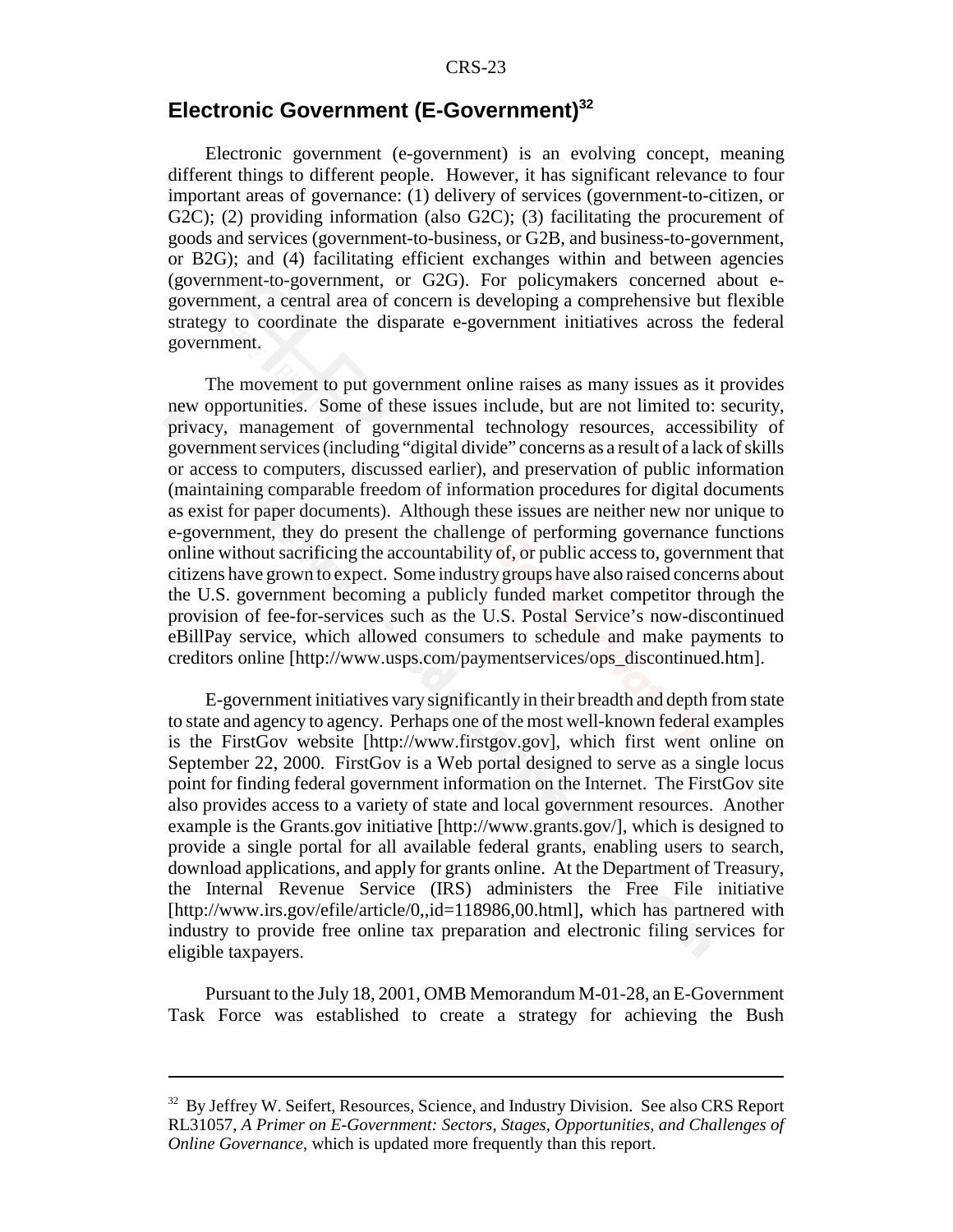Administration's e-government goals.<sup>33</sup> In doing so, the Task Force identified 23 interagency initiatives designed to better integrate agency operations and information technology investments. These initiatives, sometimes referred to as the Quicksilver projects, are grouped into four categories; government-to-citizen, government-togovernment, government-to-business, and internal effectiveness and efficiency. Examples of these initiatives include an e-authentication project led by the General Services Administration (GSA) to increase the use of digital signatures, the eligibility assistance online project (also referred to as GovBenefits.gov) led by the Department of Labor to create a common access point for information regarding government benefits available to citizens, and the Small Business Administration's One-Stop Business Compliance project, being designed to help businesses navigate legal and regulatory requirements. A  $24<sup>th</sup>$  initiative, a government wide payroll process project, was subsequently added by the President's Management Council. In 2002 the e-Clearance initiative, originally included as part of the Enterprise Human Resources Integration project, was established as a separate project, for a total of 25 initiatives. Since that time, the Bush Administration has reclassified the e-Authentication initiative as "a separate initiative that provides secure and robust authentication services to the 24 [i]nitiatives," bringing the official tally again to 24 initiatives. $34$ 

As the initial round of e-government projects continue to develop and become fully operational, OMB has stated it plans to focus attention on initiatives that consolidate information technology systems in six functional areas, or Lines of Business (LoB). These include financial management, human resource management, grants management, case management, federal health architecture, and information security. These initiatives were chosen, in part, because they represent core business functions common to many departments and agencies, and/or have the potential to reap significant efficiency and efficacy gains. These LoB initiatives are anticipated to create \$5 billion in savings over 10 years.

 On December 17, 2002, President Bush signed the E-Government Act of 2002 (P.L. 107-347) into law. The law contains a variety of provisions related to federal government information technology management, information security, and the provision of services and information electronically. One of the most recognized provisions involves the creation of an Office of Electronic Government within OMB. The Office is headed by an Administrator, who is responsible for carrying out a variety of information resources management (IRM) functions, as well as administering the interagency E-Government Fund provided for by the law.

For the  $109<sup>th</sup>$  Congress, oversight of the Quicksilver projects, the implementation of the E-Government Act, and the development of the second generation Lines of Business e-government initiatives are anticipated to be significant issues. Other issues include ongoing efforts to develop a federal enterprise architecture, which serves as a blueprint of the business functions of an organization, and the technology used to carry out these functions [http://www.whitehouse.gov/omb/egov/a-1-fea.html]; the recruitment and retention of IT managers, at both the chief information officer (CIO) and project manager

<sup>33</sup> See [http://www.whitehouse.gov/omb/inforeg/egovstrategy.pdf].

 $34$  See [http://www.whitehouse.gov/omb/egov/c-presidential.html].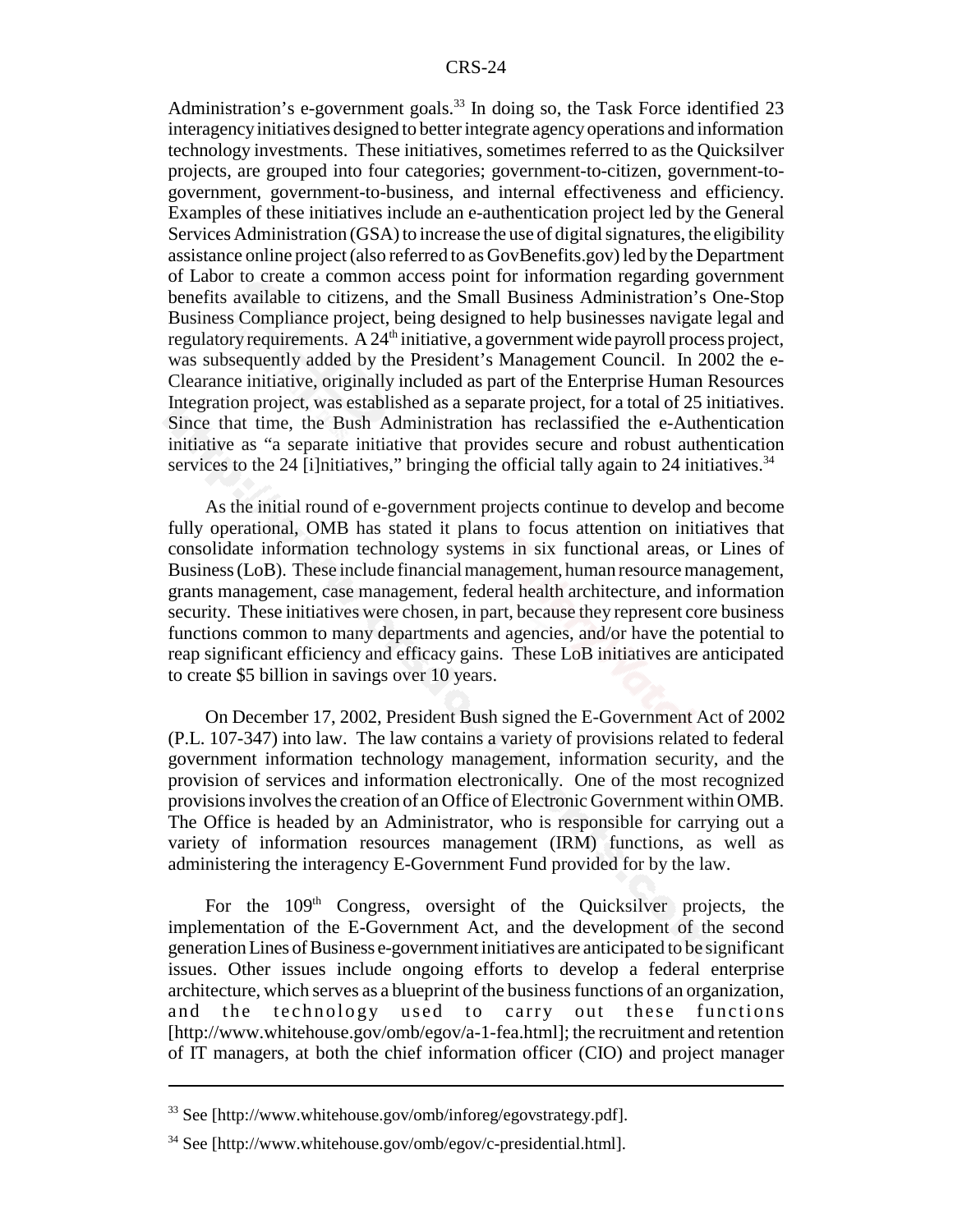levels; and balancing the sometimes competing demands of e-government and homeland security.

### **Open Source Software35**

The use of open source software by the federal government has been gaining attention as organizations continue to search for opportunities to enhance their information technology (IT) operations while containing costs. For the federal government and Congress, the debate over the use of open source software intersects several other issues, including, but not limited to, the development of homeland security and e-government initiatives, improving government information technology management practices, strengthening computer security, and protecting intellectual property rights. In the 109<sup>th</sup> Congress, the debate over open source software is anticipated to revolve primarily around information security and intellectual property rights. However, issues related to cost and quality are likely to be raised as well.

*Open source* software refers to a computer program whose source code, or programming instructions, is made available to the general public to be improved or modified as the user wishes. Some examples of open source software include the Linux operating system and Apache Web server software. In contrast, *closed source*, or proprietary, programs are those whose source code is not made available and can only be altered by the software manufacturer. In the case of closed source software, updates to a program are usually distributed in the form of a patch or as a new version of the program that the user can install but not alter. Some examples of closed source software include Microsoft Word and Corel WordPerfect. The majority of software products most commonly used, such as operating systems, word processing programs, and databases, are closed source programs.

 For proponents, open source software is often viewed as a means to reduce an organization's dependence on the software products of a few companies while possibly improving the security and stability of one's computing infrastructure. For critics, open source software is often viewed as a threat to intellectual property rights with unproven cost and quality benefits. So far there appear to be no systematic analyses available that have conclusively compared closed source to open source software on the issue of security. In practice, computer security is highly dependent on how an application is configured, maintained, and monitored. Similarly, the costs of implementing an open source solution are dependent upon factors such as the cost of acquiring the hardware/software, investments in training for IT personnel and end users, maintenance and support costs, and the resources required to convert data and applications to work in the new computing environment. Consequently, some computer experts suggest that it is not possible to conclude that either open source or closed source software is inherently more secure or more cost efficient.

The growing emphasis on improved information security and critical infrastructure protection overall, will likely be an influential factor in future decisions to implement open source solutions. The rapidly changing computer environment

<sup>&</sup>lt;sup>35</sup> By Jeffrey W. Seifert, Resources, Science, and Industry Division. See also CRS Report RL31627, *Computer Software and Open Source Issues: A Primer.*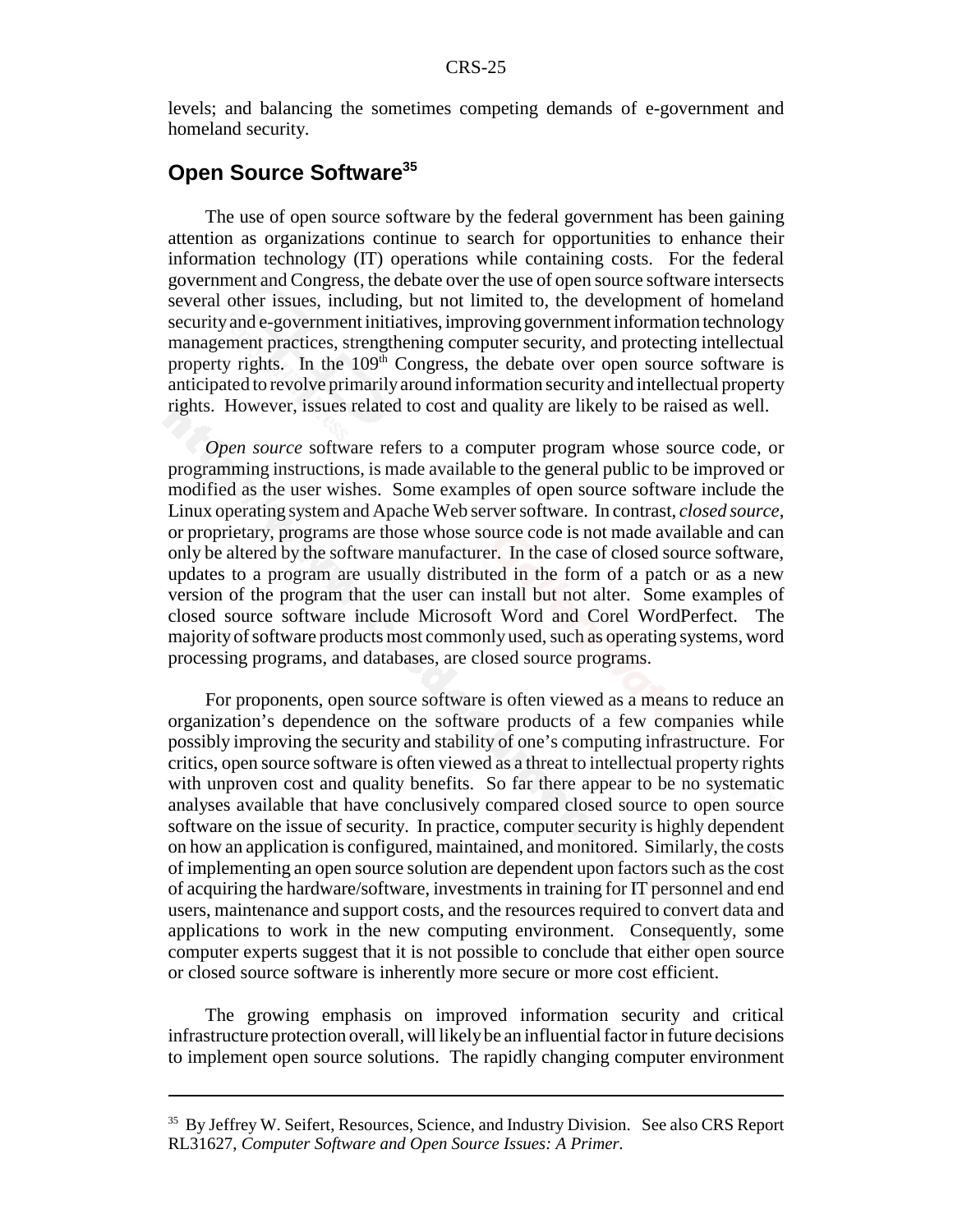may also foster the use of a combination of open source and closed source applications, rather than creating a need to choose one option at the exclusion of another.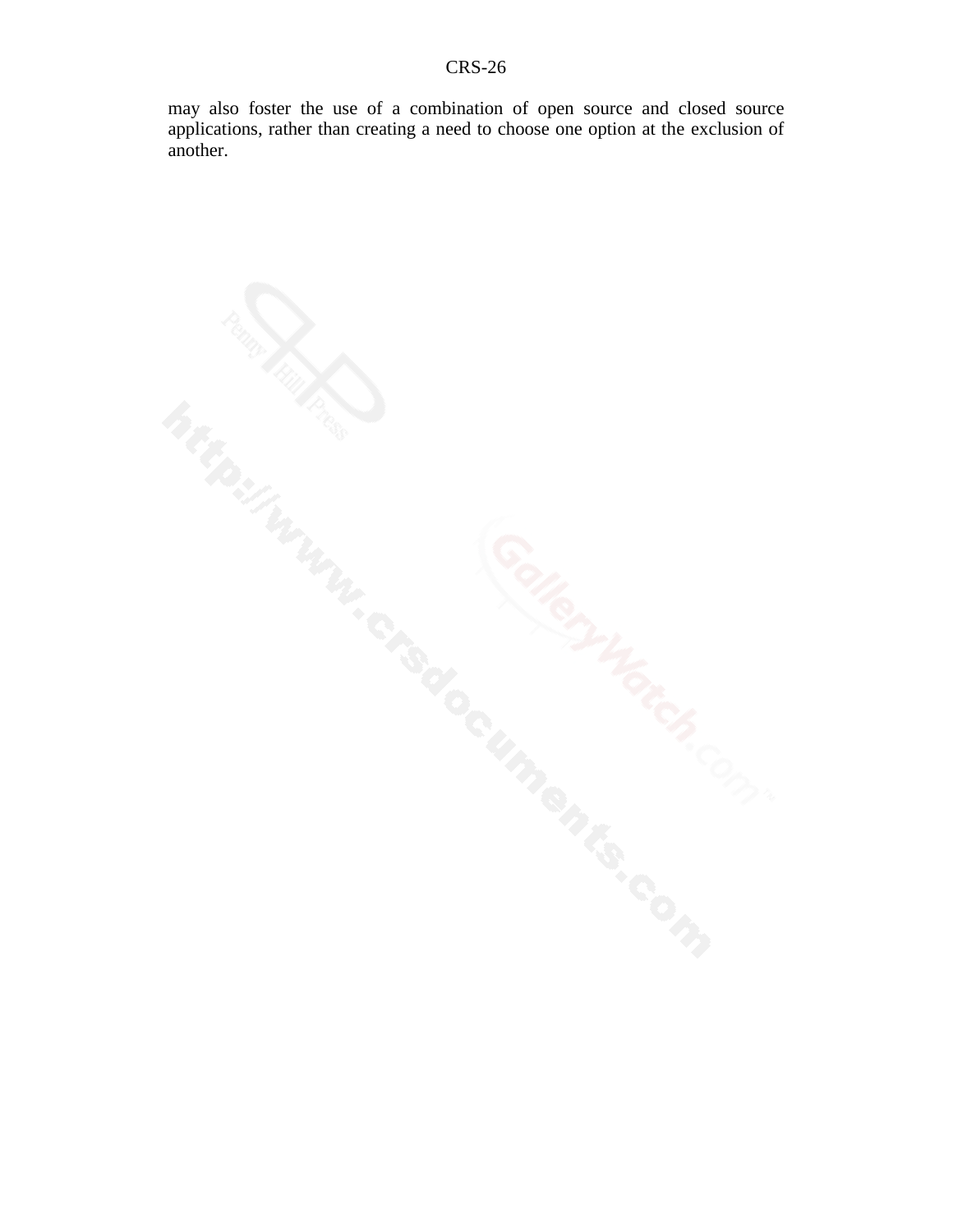### **Appendix A: List of Pending Legislation**

Following is a list of legislation pending before the  $109<sup>th</sup> Congress$  on the topics covered in this report. The format is: bill number, sponsor, title, date introduced, and committee(s) of referral. This report does not track the legislative status of the pending legislation. For more information, see the CRS reports cited in the text of the relevant section of this report (and in Appendix D).

#### **Broadband Internet Access**

- H.R. 144, McHugh, Rural America Digital Accessibility Act, 1/4/05 (Energy & Commerce, Ways & Means)
- H.R. 146, McHugh, "to establish a grant program to support broadband-based economic development efforts," 1/4/05 (Transportation &Infrastructure, Financial Services)
- H.R. 214 Stearns, Advanced Internet Communications Services Act of 2005, 1/14/05 (Energy &Commerce)
- H.R. 1479, Udall, Rural Access to Broadband Services Act, 4/5/05 (Ways & Means, Science, Energy & Commerce)
- H.R. 2418, Gordon, IP-Enabled Voice Communications and Public Safety Act of 2005, 5/18/05 (Energy & Commerce)
- H.R. 2726, Sessions, Preserving Innovation in Telecom Act of 2005, 5/26/05 (Energy & Commerce)
- H.R. 3146, Blackburn, Video Choice Act of 2005, 6/30/05 (Energy & Commerce)
- S. 14, Stabenow, Fair Wage, Competition, and Investment Act of 2005, 1/24/05 (Finance)
- S. 497, Salazar, Broadband Rural Revitalization Act of 2005, 3/2/05 (Finance)
- S. 502, Coleman, Rural Renaissance Act, 3/3/05 (Finance)
- S. 1063, Nelson, Bill, IP-Enabled Voice Communications and Public Safety Act of 2005, 5/18/05 (Commerce)
- S. 1147, Rockefeller, Amends the Internal Revenue Code of 1986 to provide for the expensing of broadband Internet access expenditures, 5/26/05 (Finance)
- S. 1294, Lautenberg, Community Broadband Act of 2005, 6/23/05 (Commerce)
- S. 1349, Smith, Video Choice Act of 2005, 6/30/05 (Commerce)

#### **Computer and Internet Security**

- H.R. 29, Bono, Spy Act, 1/4/05 (Energy & Commerce)
- H.R. 744, Goodlatte, I-SPY Act, 2/10/05 (Judiciary)
- H.R. 1069, Bean, Notification of Risk to Personal Data Act, 3/3/05 (Energy & Commerce, Government Reform, Financial Services)
- H.R. 1080, Markey, Information Protection and Security Act, 3/3/05 (Energy & Commerce)
- H.R. 1263, Stearns, Consumer Privacy Protection Act, 3/10/05 (Energy & Commerce, International Relations)
- H.R. 3140, Bean, Consumer Data Security and Notification Act of 2005, 6/30/2005 (Financial Services)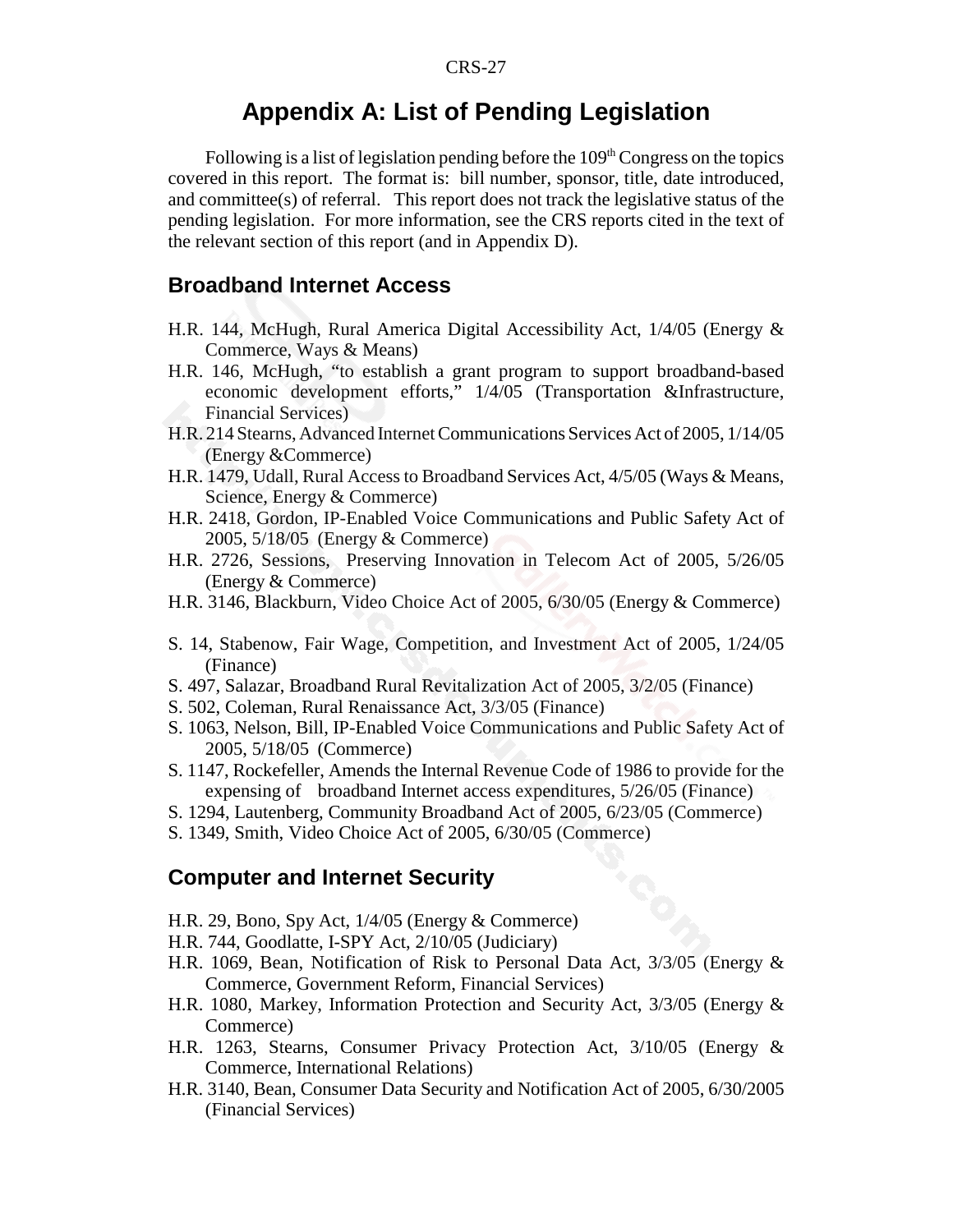- S. 500, Bill Nelson, Information Protection and Security Act, 3/3/05 (Commerce)
- S. 687, Burns, SPY BLOCK Act, 3/20/05 (Commerce)
- S. 751, Feinstein, Notification of Risk to Personal Data Act, 4/11/2005 (Judiciary)
- S. 768, Schumer, Comprehensive Identity Theft Prevention Act, 4/12/2005 (Commerce)
- S. 1004, Allen, Enhanced Consumer Protection Against Spyware, 5/11/2005 (Commerce)
- S. 1216, Corzine, Financial Privacy Breach Notification Act of 2005, 6/9/2005 (Banking)
- S. 1332, Specter, Personal Data Privacy and Security Act of 2005, 6/29/2005 (no referral listed)
- S. 1408, Smith, Identity Theft Prevention Act, 7/14/2005 (Commerce)

#### **Internet Privacy**

#### **General**

- H.R. 84, Frelinghuysen, Online Privacy Protection Act, 1/4/05 (Energy & Commerce)
- H.R. 1263, Stearns, Consumer Privacy Protection Act, 3/10/05 (Energy & Commerce, International Relations)
- H.R. 1310, Maloney, Protection of Civil Liberties Act, 3/15/05 (Government Reform, Judiciary, Homeland Security, Intelligence)
- H.R. 1526, Otter, Security and Freedom Ensured Act (SAFE Act), 4/6/05 (Judiciary, Intelligence)
- H.R. 3199, Sensenbrenner, USA PATRIOT and Terrorism Prevention Reauthorization Act, 7/11/05 (Judiciary, Intelligence)
- S. 737, Craig, Security and Freedom Ensured Act (SAFE Act), 4/6/05 (Judiciary)
- S. 936, Leahy, E-Mail Privacy Act, 4/28/05 (Judiciary)
- S. 1389, Specter, USA PATRIOT Improvement and Reauthorization Act, 7/13/05 (Judiciary)

#### **Spyware**

- H.R. 29, Bono, Spy Act, 1/4/05 (Energy & Commerce)
- H.R. 744, Goodlatte, I-SPY Act, 2/10/05 (Judiciary)
- S. 687, Burns, SPY BLOCK Act, 3/20/05 (Commerce)
- S. 1004, Allen, Enhanced Consumer Protection Against Spyware, 5/11/05 (Commerce)

#### **Identity Theft and Related Topics**

- H.R. 82, Frelinghuysen, Social Security On-line Privacy Protection Act, 1/4/05 (Energy & Commerce)
- H.R. 92, Frelinghuysen, to permit people to use an identification number other than a Social Security number for Medicare to deter identity theft, 1/4/05 (Ways & Means)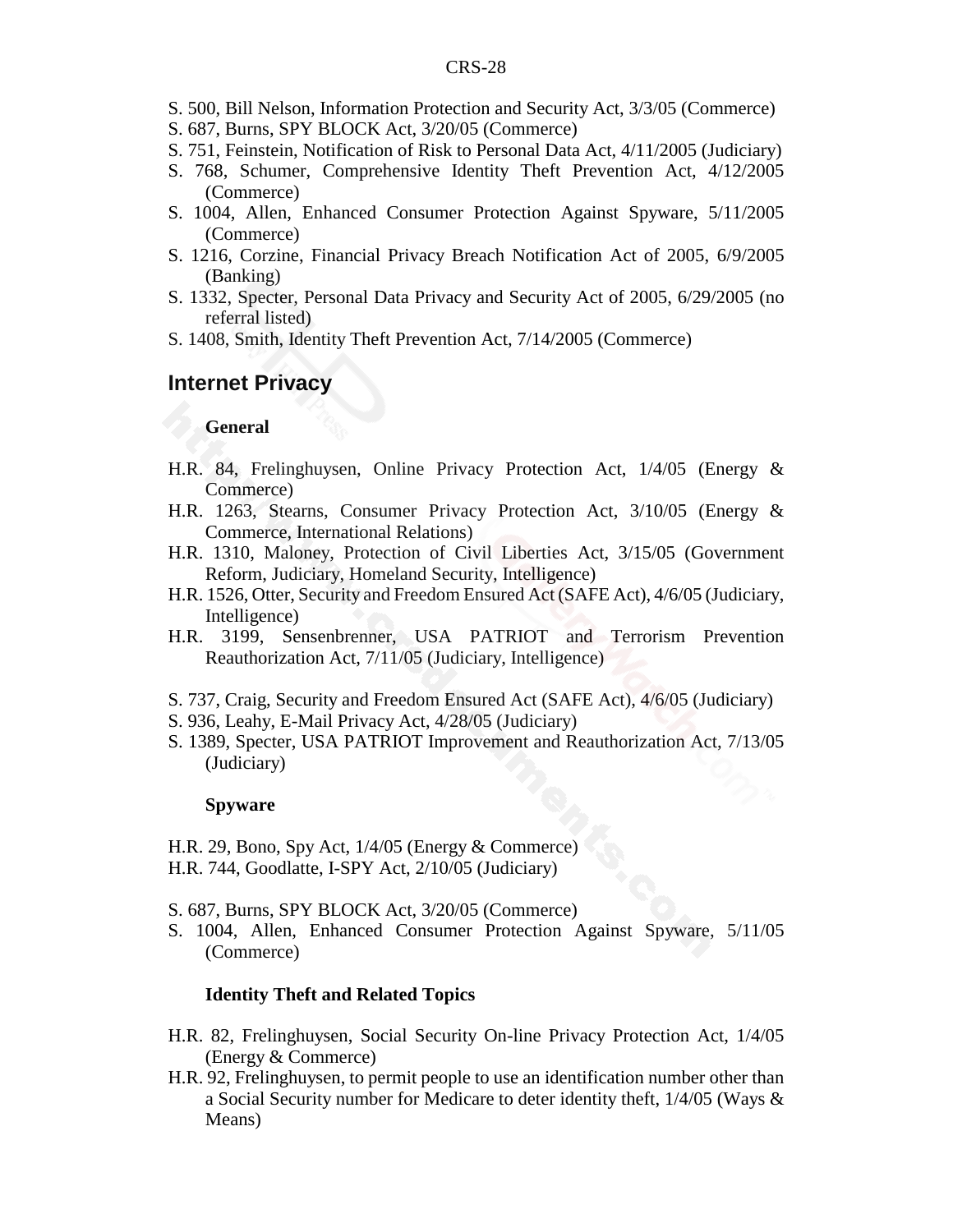- H.R. 220, Paul, Identity Theft Prevention Act, 1/4/05 (Ways & Means, Government Reform)
- H.R. 1069, Bean, Notification of Risk to Personal Data Act, 3/3/05 (Energy & Commerce, Gov Reform, Financial Services)
- H.R. 1078, Markey, Social Security Number Protection Act, 3/3/05 (Energy & Commerce, Ways & Means)
- H.R. 1080, Markey, Information Protection and Security Act, 3/3/05 (Energy & Commerce)
- H.R. 1099, Hooley, Anti-Phishing Act, 3/3/05 (Judiciary)
- H.R. 1653, Markey, SAFE-ID Act [Safeguarding Americans from Exporting Identification Data], 4/14/05 (Energy & Commerce)
- H.R. 1745, Shaw, Social Security Number and Identity Theft Prevention Act, 4/20/05 (Ways & Means, Financial Services, Energy & Commerce)
- H.R. 3140, Bean, Consumer Data Security and Notification Act, 6/30/05 (Financial Services)
- S. 29, Feinstein, Social Security Misuse Prevention Act, 1/24/05 (Judiciary)
- S. 115, Feinstein, Notification of Risk to Personal Data Act, 1/24/05 (Judiciary)
- S. 116, Feinstein, Privacy Act of 2005, 1/24/05 (Judiciary)
- S. 472, Leahy, Anti-Phishing Act, 2/28/05 (Judiciary)
- S. 500, Bill Nelson, Information Protection and Security Act, 3/3/05 (Commerce)
- S. 751, Feinstein, Notification of Risk to Personal Data Act, 4/11/05 (Commerce)
- S. 768, Schumer, Comprehensive Identity Theft Prevention Act, 4/12/05 (Commerce)
- S. 810, Clinton, SAFE-ID Act [Safeguarding Americans from Exporting Identification Data], 4/14/05 (Judiciary)
- S. 1326, Sessions, Notification of Risk to Personal Data Act, 6/28/05 (Judiciary)
- S. 1332, Specter/Leahy, Personal Data Privacy and Security Act, 6/29/05 (Judiciary)
- S. 1336, Pryor, Consumer Identity Protection and Security Act, 6/29/05 (Commerce)
- S. 1408, Smith, Identity Theft Protection Act, 7/14/05 (Commerce)

#### **Government IT**

#### **FCC**

- H.R. 214, Stearns, Advanced Internet Communications Services Act, 1/4/2005 (Energy & Commerce)
- H.R. 2982, Wynn, FCC Reorganization Act, 6/17/2005 (Energy & Commerce)

#### **Information Technology R&D**

- H.R. 6, Barton, Energy Policy Act, 4/18/2005 (Energy& Commerce; Education & the Workforce; Financial Services; Agriculture; Resources; Science; Ways & Means; Transportation & Infrastructure)
- H.R. 28, Biggert, High-Performance Computing Revitalization Act, 1/4/2005, (Science)
- S. 10, Domenici, Energy Policy Act, 6/9/2005 (Energy & Natural Resources)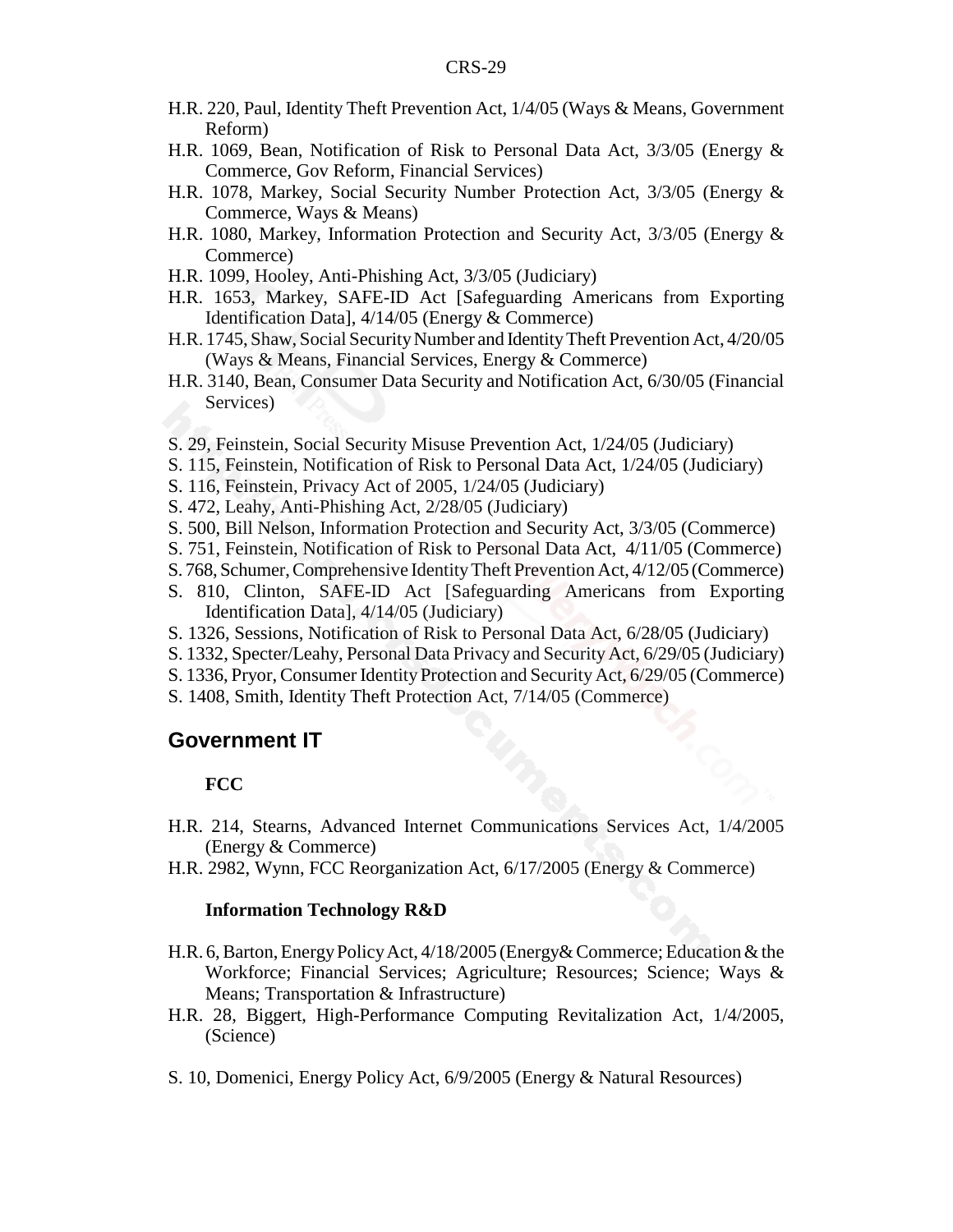## **Appendix B: List of Acronyms**

## **Alphabetical Listing**

| B2B              | <b>Business-to-Business</b>                                                      |
|------------------|----------------------------------------------------------------------------------|
| B2G              | Business-to-Government                                                           |
| <b>BOC</b>       | <b>Bell Operating Company</b>                                                    |
| <b>CIO</b>       | <b>Chief Information Officer</b>                                                 |
| <b>DMA</b>       | <b>Direct Marketing Association</b>                                              |
| <b>DNS</b>       | Domain Name System                                                               |
| <b>DOC</b>       | Department of Commerce                                                           |
| <b>DSL</b>       | Digital Subscriber Line                                                          |
| <b>FBI</b>       | Federal Bureau of Investigation                                                  |
| <b>FCC</b>       | <b>Federal Communications Commission</b>                                         |
| <b>FTC</b>       | <b>Federal Trade Commission</b>                                                  |
| G <sub>2</sub> B | Government-to-Business                                                           |
| G <sub>2</sub> C | Government-to-Citizen                                                            |
| G <sub>2</sub> G | Government-to-Government                                                         |
| GAO              | Government Accountability Office (formerly General<br><b>Accounting Office</b> ) |
| <b>GSA</b>       | <b>General Services Administration</b>                                           |
| gTLD             | generic Top Level Domain                                                         |
| <b>ICANN</b>     | Internet Corporation for Assigned Names and Numbers                              |
| <b>ILEC</b>      | Incumbent Local Exchange Carrier                                                 |
| $_{\rm IP}$      | <b>Internet Protocol</b>                                                         |
| <b>ISP</b>       | <b>Internet Service Provider</b>                                                 |
| IT               | <b>Information Technology</b>                                                    |
| <b>LATA</b>      | Local Access and Transport Area                                                  |
| <b>LEC</b>       | Local Exchange Carrier                                                           |
| <b>MOU</b>       | Memorandum of Understanding                                                      |
| <b>NGI</b>       | <b>Next Generation Internet</b>                                                  |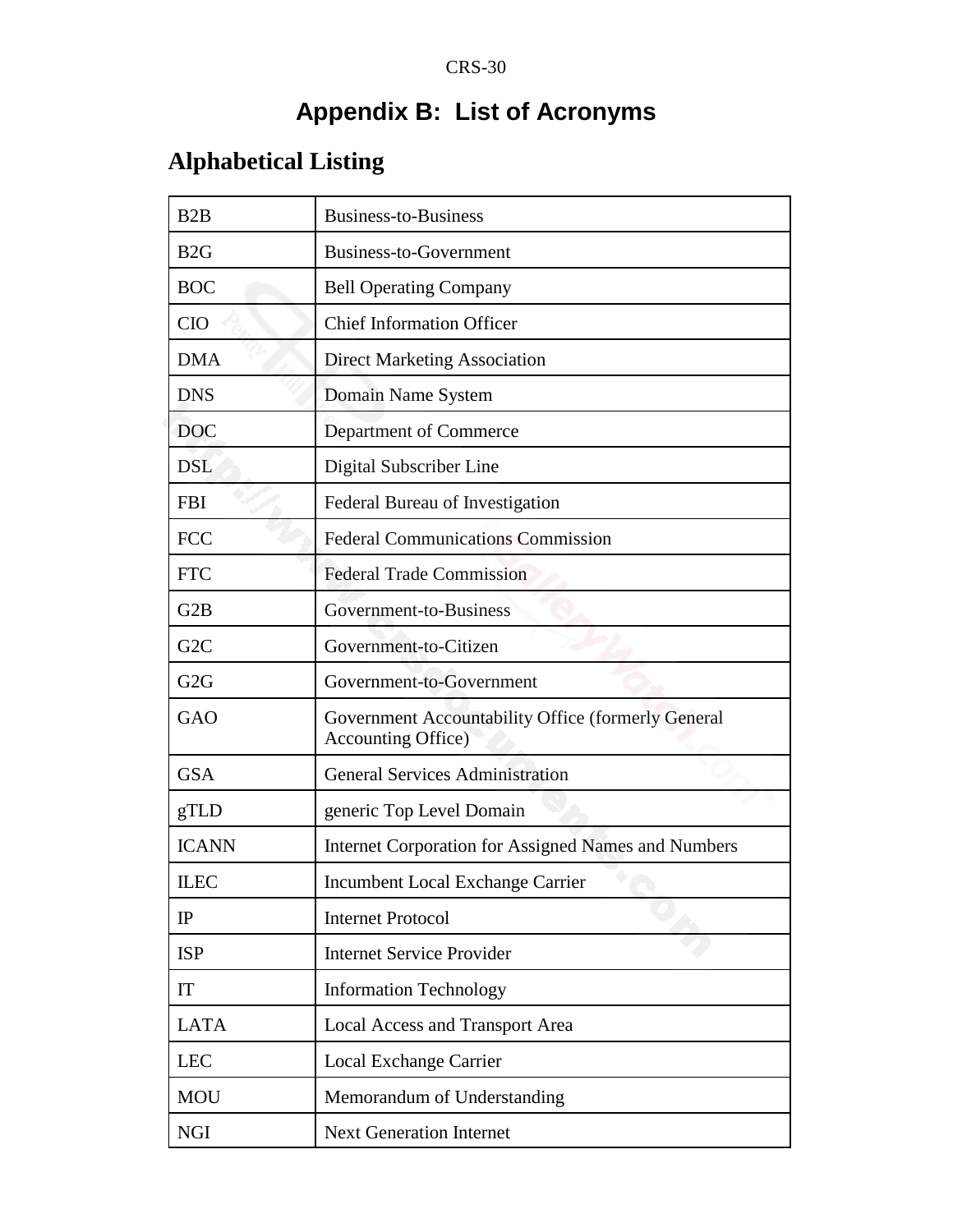| <b>NIST</b>                | National Institute for Standards and Technology (part of<br>Department of Commerce)            |
|----------------------------|------------------------------------------------------------------------------------------------|
| <b>NSI</b>                 | Network Solutions, Inc.                                                                        |
| <b>NSF</b>                 | <b>National Science Foundation</b>                                                             |
| <b>NTIA</b>                | National Telecommunications and Information<br>Administration (part of Department of Commerce) |
| <b>OMB</b>                 | Office of Management and Budget                                                                |
| <b>OPA</b>                 | <b>Online Privacy Alliance</b>                                                                 |
| <b>OSS</b>                 | <b>Open Source Software</b>                                                                    |
| <b>SSN</b>                 | <b>Social Security Number</b>                                                                  |
| <b>TLD</b>                 | <b>Top Level Domain</b>                                                                        |
| <b>UCE</b>                 | <b>Unsolicited Commercial E-mail</b>                                                           |
| <b>WIPO</b>                | World Intellectual Property Organization                                                       |
| <b>Categorical Listing</b> |                                                                                                |

## **Categorical Listing**

| <b>U.S. Government Entities</b> |                                                                                                |  |
|---------------------------------|------------------------------------------------------------------------------------------------|--|
| <b>DOC</b>                      | Department of Commerce                                                                         |  |
| <b>FBI</b>                      | Federal Bureau of Investigation                                                                |  |
| <b>FCC</b>                      | <b>Federal Communications Commission</b>                                                       |  |
| <b>FTC</b>                      | <b>Federal Trade Commission</b>                                                                |  |
| GAO                             | Government Accountability Office (formerly General<br><b>Accounting Office</b> )               |  |
| <b>GSA</b>                      | <b>General Services Administration</b>                                                         |  |
| <b>NIST</b>                     | National Institute of Standards and Technology (part of<br>Department of Commerce)             |  |
| <b>NSF</b>                      | <b>National Science Foundation</b>                                                             |  |
| <b>NTIA</b>                     | National Telecommunications and Information<br>Administration (part of Department of Commerce) |  |
| <b>OMB</b>                      | Office of Management and Budget                                                                |  |
| <b>Private Sector Entities</b>  |                                                                                                |  |
| <b>BOC</b>                      | <b>Bell Operating Company</b>                                                                  |  |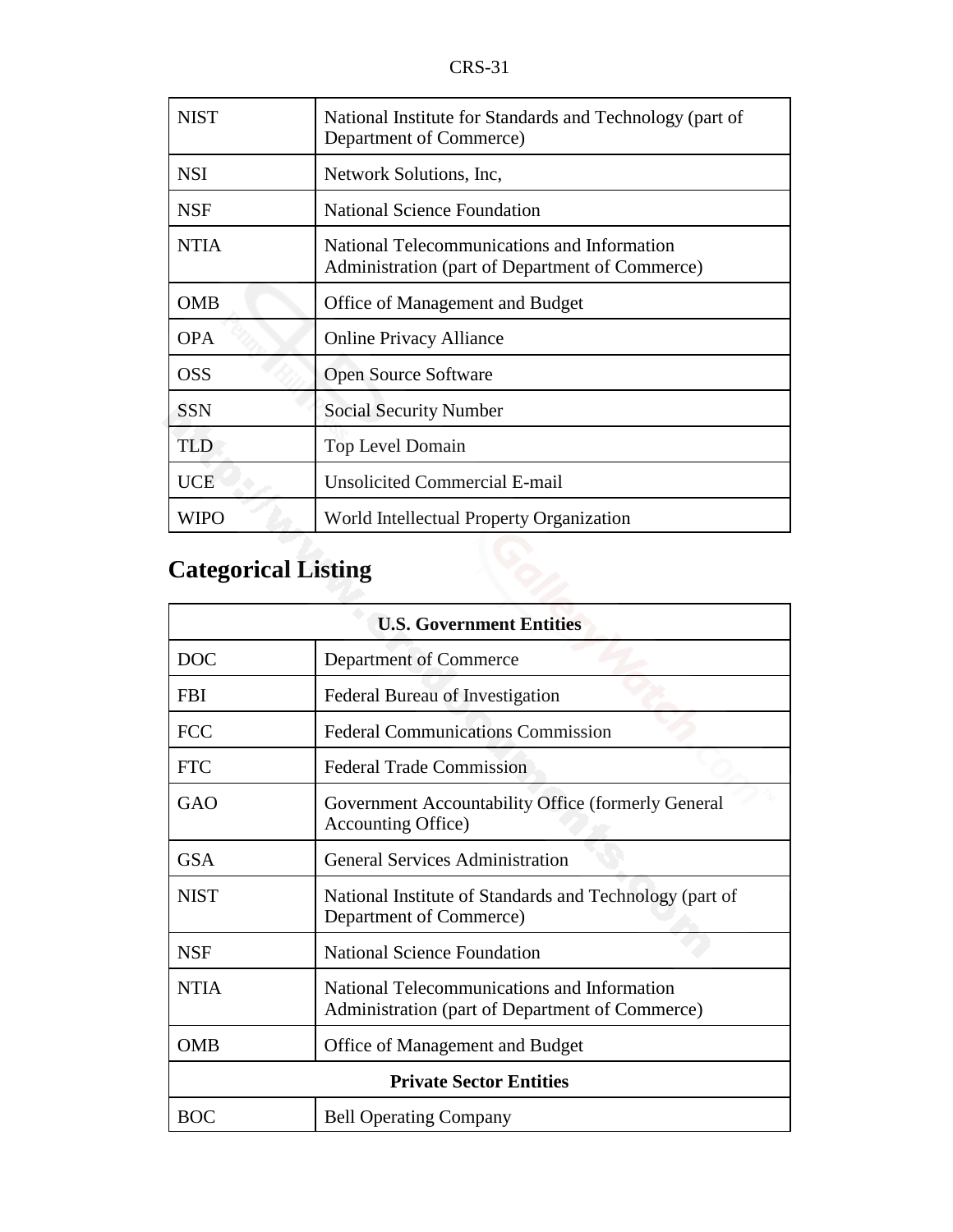CRS-32

| <b>DMA</b>                                         | <b>Direct Marketing Association</b>                 |  |
|----------------------------------------------------|-----------------------------------------------------|--|
| <b>ICANN</b>                                       | Internet Corporation for Assigned Names and Numbers |  |
| <b>ILEC</b>                                        | Incumbent Local Exchange Carrier                    |  |
| <b>ISP</b>                                         | <b>Internet Service Provider</b>                    |  |
| <b>LEC</b>                                         | Local Exchange Carrier                              |  |
| <b>NSI</b>                                         | Network Solutions, Inc.                             |  |
| <b>General Types of Internet Services</b>          |                                                     |  |
| B2B                                                | <b>Business-to-Business</b>                         |  |
| B <sub>2G</sub>                                    | Business-to-Government                              |  |
| G2B                                                | Government-to-Business                              |  |
| G <sub>2</sub> C                                   | Government-to-Citizen                               |  |
| G2G                                                | Government-to-Government                            |  |
| <b>Internet and Telecommunications Terminology</b> |                                                     |  |
| <b>CIO</b>                                         | <b>Chief Information Officer</b>                    |  |
| <b>DNS</b>                                         | Domain Name System                                  |  |
| <b>DSL</b>                                         | Digital Subscriber Line                             |  |
| gTLD                                               | generic Top Level Domain                            |  |
| $_{\rm IP}$                                        | <b>Internet Protocol</b>                            |  |
| IT                                                 | <b>Information Technology</b>                       |  |
| LATA                                               | <b>Local Access and Transport Area</b>              |  |
| <b>NGI</b>                                         | <b>Next Generation Internet</b>                     |  |
| <b>OSS</b>                                         | <b>Open Source Software</b>                         |  |
| <b>TLD</b>                                         | Top Level Domain                                    |  |
| <b>UCE</b>                                         | <b>Unsolicited Commercial E-mail</b>                |  |
| <b>Other</b>                                       |                                                     |  |
| <b>MOU</b>                                         | Memorandum of Understanding                         |  |
| <b>SSN</b>                                         | <b>Social Security Number</b>                       |  |
| <b>WIPO</b>                                        | World Intellectual Property Organization            |  |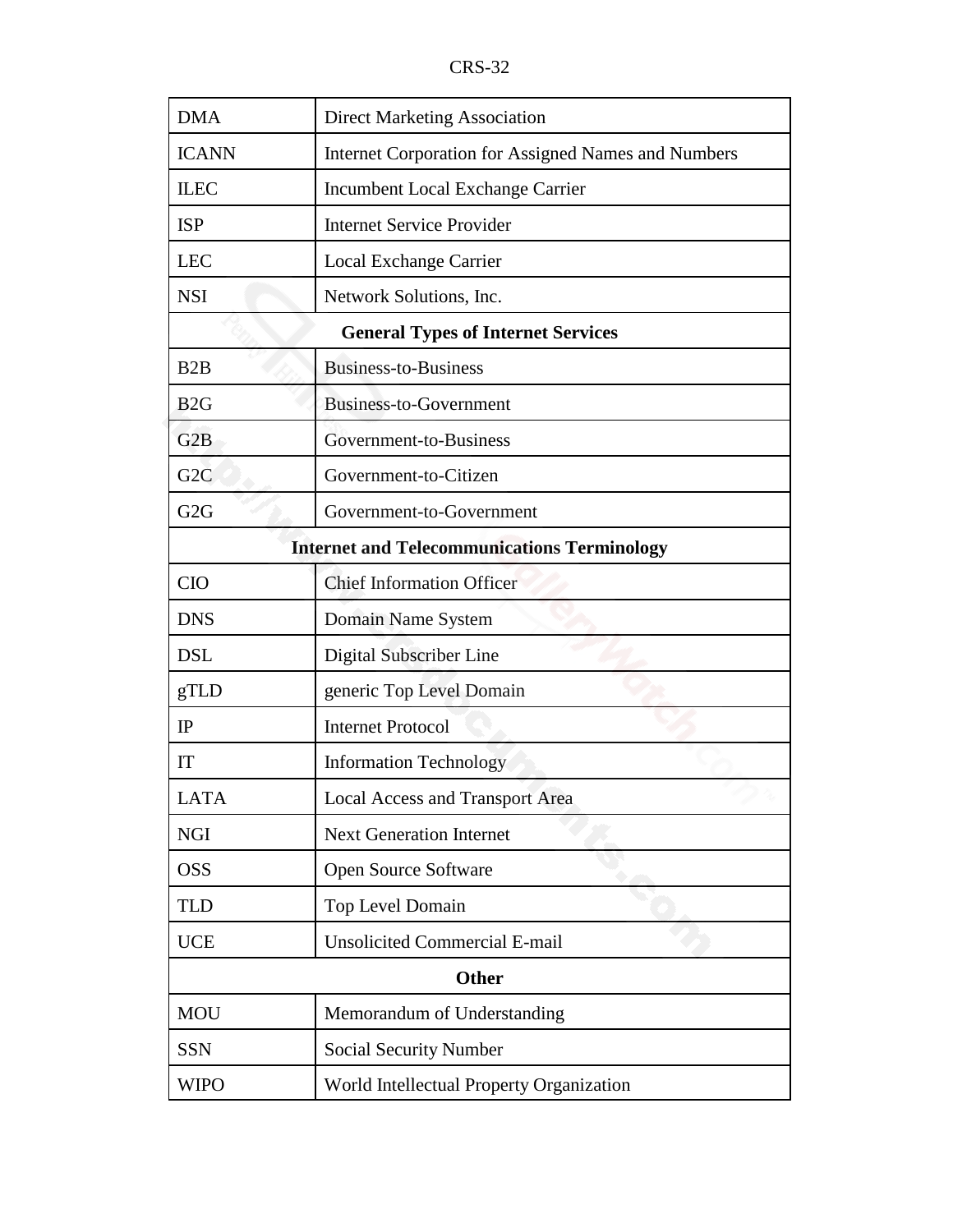## **Appendix C: Legislation Passed by the 105th - 108th Congresses**

During the years that this report has been published (since the  $105<sup>th</sup>$  Congress), various topics have been covered based on congressional interest and action. Some of those issues continue to be of interest to Congress and are discussed in this edition of the report. Others, however, appear to be resolved from a congressional point of view, and therefore are not discussed in the main text. Nevertheless, it appears useful to retain information about legislation that passed on those subjects. Following is such a summary of all laws that have been tracked in this report over the years, by topic. Tables showing which laws were passed in each Congress appear at the end of this section.

#### **Broadband Internet Access**

The **Farm Security and Rural Investment Act of 2002 (P.L. 107-171, Section 6103)** authorizes the Secretary of Agriculture to make loans and loan guarantees to eligible entities for facilities and equipment providing broadband service in rural communities. The **National Science Foundation Authorization Act of 2002 (P.L. 107-368, Section 18(d))** directs the National Science Foundation to conduct a study of broadband network access for schools and libraries.

The **Commercial Spectrum Enhancement Ac**t (Title II of H.R. 5419, P.L. 108- 494) seeks to make more spectrum available for wireless broadband and other services by facilitating the reallocation of spectrum from government to commercial users.

#### **Computer Security**

The **Computer Crime Enforcement Act (P.L. 106-572)** establishes Department of Justice grants to state and local authorities to help them investigate and prosecute computer crimes. The law authorizes the expenditure of \$25 million for the grant program through FY2004. The **FY2001 Department of Defense Authorization Act (P.L. 106-398)** includes language that originated in S. 1993 to modify the Paperwork Reduction Act and other relevant statutes concerning computer security of government systems, codifying agency responsibilities regarding computer security.

#### **Internet Privacy (Including Identity Theft)**

The **Identity Theft and Assumption Deterrence Act** (P.L. 105-318) sets penalties for persons who knowingly, and with the intent to commit unlawful activities, possess, transfer, or use one or more means of identification not legally issued for use to that person.

Language in the **FY2001 Transportation Appropriations Act (P.L. 106-246)** and the **FY2001 Treasury-General Government Appropriations Act** (included as part of the FY2001 Consolidated Appropriations Act, P.L. 106-554) addresses website information collection practices by departments and agencies. Section 501 of the FY2001 Transportation Appropriations Act prohibits funds in the FY2001 Treasury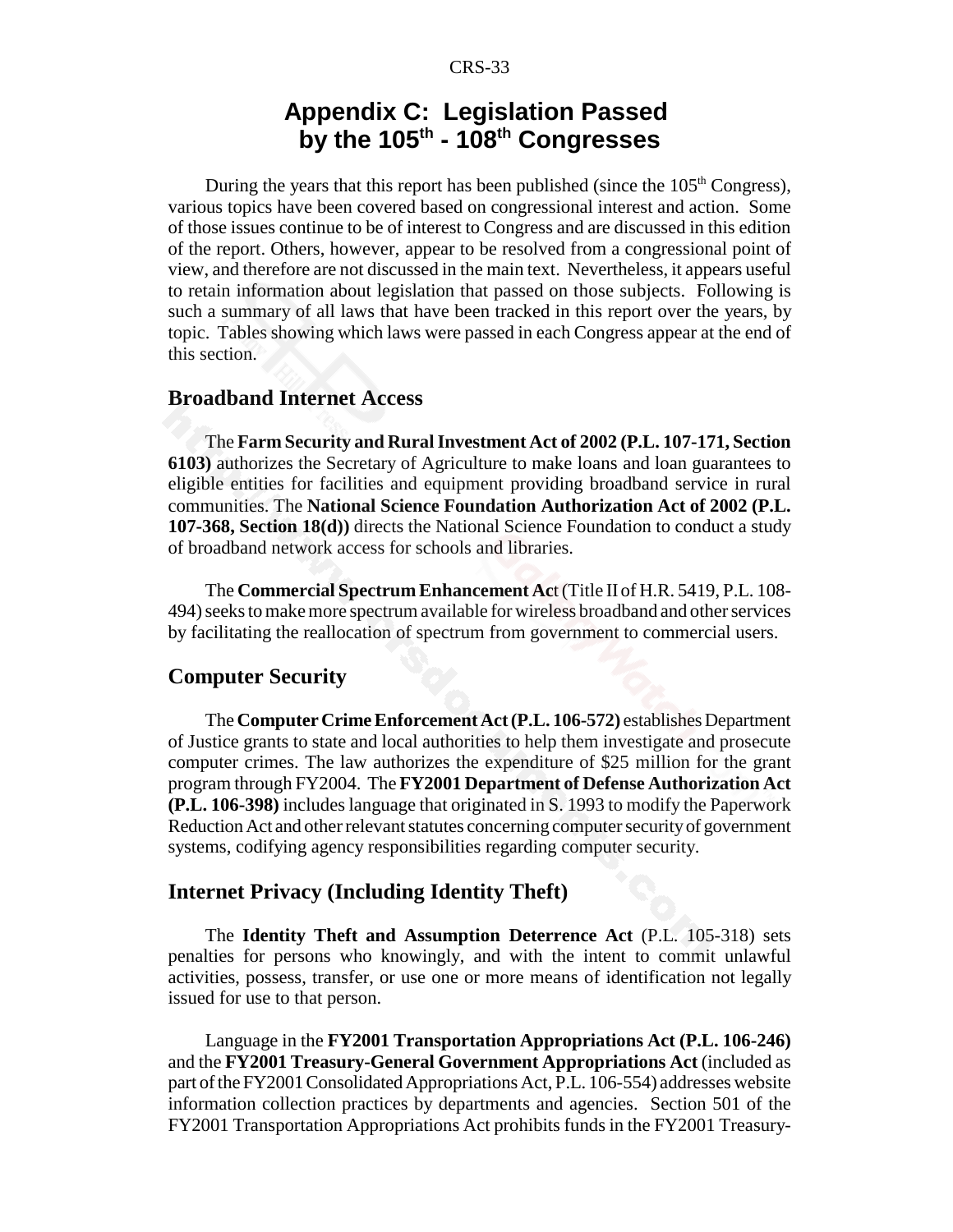General Government Appropriations Act from being used by any federal agency to collect, review, or create aggregate lists that include personally identifiable information (PII) about an individual's access to or use of a federal website, or enter into agreements with third parties to do so, with exceptions. Section 646 of the FY2001 Treasury-General Government Appropriations Act requires Inspectors General of agencies or departments covered in that act to report to Congress within 60 days of enactment on activities by those agencies or departments relating to the collection of PII about individuals who access any Internet site of that department or agency, or entering into agreements with third parties to obtain PII about use of government or non-government websites.

The **Internet False Identification Prevention Act (P.L. 106-578)** updates existing law against selling or distributing false identification documents to include those sold or distributed through computer files, templates, and disks. It also requires the Attorney General and Secretary of the Treasury to create a coordinating committee to ensure that the creation and distribution of false IDs is vigorously investigated and prosecuted.

The **USA PATRIOT Act (P.L. 107-56)**, passed in the wake of the September 11, 2001 terrorist attacks, *inter alia* expands law enforcement's authority to monitor Internet activities. The **Cyber Security Enhancement Act**, included as section 225 of the Homeland Security Act (P.L. 107-296), amends the USA PATRIOT Act to further loosen restrictions on Internet Service Providers (ISPs) as to when, and to whom, they can voluntarily release information about subscribers.

Prior to the terrorist attacks, concern had focused on the opposite issue whether law enforcement officials might be overstepping their authority when using a software program named Carnivore (later renamed DCS 1000) to monitor Internet activities. Although the USA PATRIOT Act expands law enforcement's authority to monitor Internet activities, Congress also passed a provision in the **21st Century Department of Justice Authorization Act (P.L. 107-273, section 305)** requiring the Justice Department to notify Congress about its use of Carnivore or similar systems.

The **E-Government Act (P.L. 107-347)**, *inter alia*, sets requirements on government agencies as to how they assure the privacy of personal information in government information systems and establishes guidelines for privacy policies for federal websites.

**The Intelligence Reform and Terrorism Protection Ac**t (P.L. 108-458) was passed largely in response to recommendations from the 9/11 Commission, which investigated the September 11, 2001 terrorist attacks. Among its many provisions, the act creates a Privacy and Civil Liberties Oversight Board (Section 1061), composed of five members, two of whom (the chairman and vice-chairman) must be confirmed by the Senate. The Board's mandate is to ensure that privacy and civil liberties are not neglected when implementing terrorism-related laws, regulations, and policies. The 9/11 Commission had recommended creation of such a Board because of concern that the USA PATRIOT Act, enacted soon after the attacks, shifts the balance of power to the government.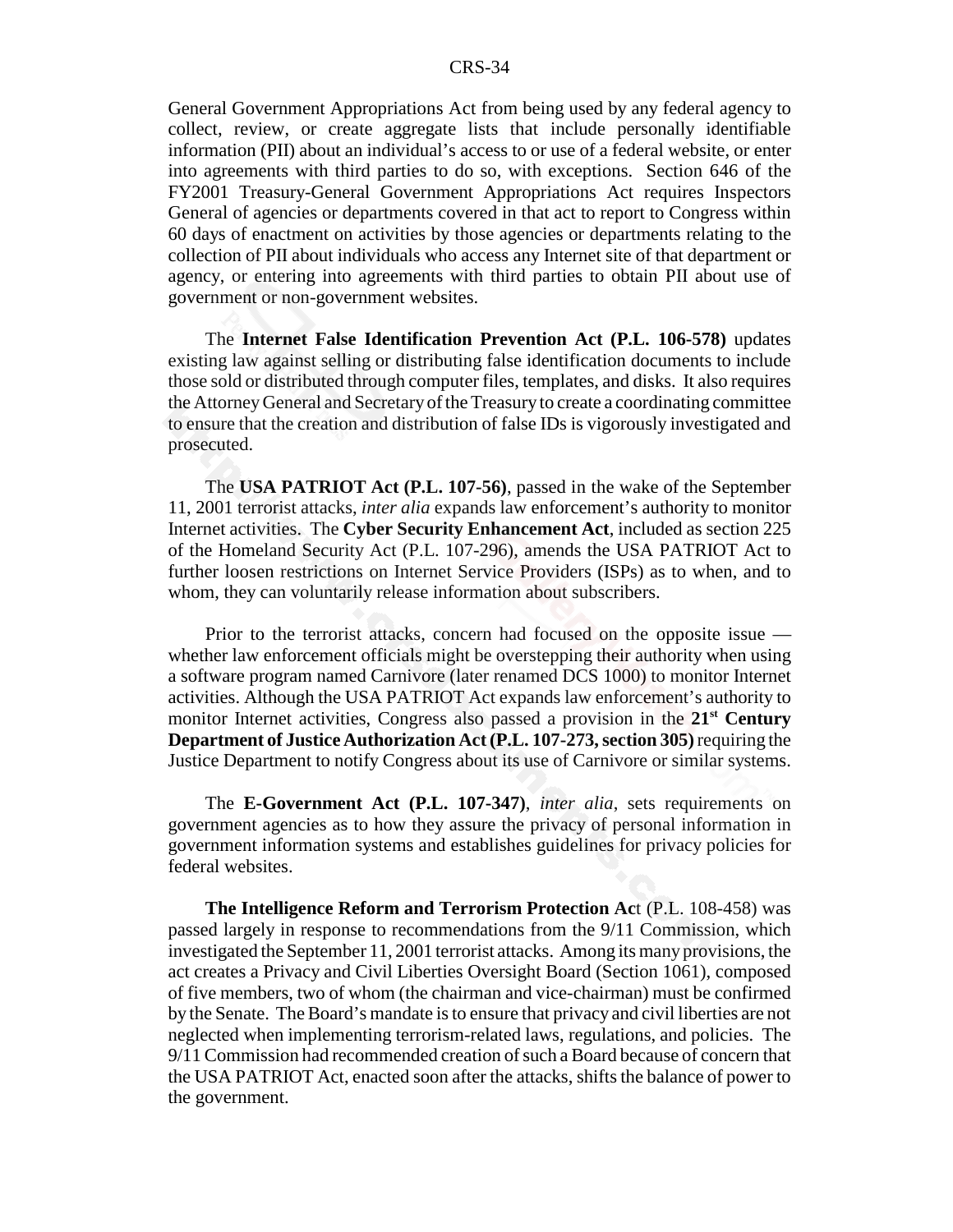#### **Spam: Unsolicited Commercial E-Mail**

The **CAN-SPAM Act, P.L. 108-187**, sets civil or criminal penalties if senders of commercial e-mail do not provide a legitimate opportunity for recipients to "optout" of receiving further commercial e-mail from the sender, if they use deceptive subject headings, if they use fraudulent information in the header of the message, if they "harvest" e-mail addresses from the Internet or use "dictionary attacks" to create e-mail addresses, if they access someone else's computer without authorization and use it to send multiple commercial e-mail messages, or engage in certain other activities connected with sending "spam." Spam is variously defined by participants in the debate as unsolicited commercial e-mail, unwanted commercial e-mail, or fraudulent commercial e-mail. The CAN-SPAM Act preempts state laws that specifically regulate electronic mail, but not other state laws, such as trespass, contract, or tort law, or other state laws to the extent they relate to fraud or computer crime. It authorizes, but does not require, the Federal Trade Commission to establish a centralized "do not e-mail" list similar to the National Do Not Call list for telemarketing. The FTC has concluded that a do not e-mail list is not feasible at this time.

#### **Internet Domain Names**

The **Next Generation Internet Research Act (P.L. 105-305)** directs the National Academy of Sciences to conduct a study of the short- and long-term effects on trademark rights of adding new generation top-level domains and related dispute resolution procedures.

The **Anticybersquatting Consumer Protection Act (**part of the FY2000 Consolidated Appropriations Act**, P.L. 106-113)** gives courts the authority to order the forfeiture, cancellation, and/or transfer of domain names registered in "bad faith" that are identical or similar to trademarks. The act provides for statutory civil damages of at least \$1,000, but not more than \$100,000 per domain name identifier.

The **Dot Kids Implementation and Efficiency Act of 2002 (P.L. 107-317)** directs the National Telecommunications and Information Administration of the Department of Commerce to require the .us registry operator to establish, operate, and maintain a second level domain that is restricted to material suitable for minors.

The **PROTECT Act (P.L. 108-21)** contains a provision (Sec. 108, Misleading Domain Names on the Internet) that makes it a punishable crime to knowingly use a misleading domain name with the intent to deceive a person into viewing obscenity on the Internet. Increased penalties are provided for deceiving minors into viewing harmful material. (CRS Report RS21328 provides further information on this and other legislative efforts to protect children from unsuitable material on the Internet.)

The **Fraudulent Online Identity Sanctions Act** (Title II of the Intellectual Property Protection and Courts Amendments Act of 2004, **P.L. 108-482**) increases criminal penalties for those who submit false contact information when registering a domain name that is subsequently used to commit a crime or engage in copyright or trademark infringement.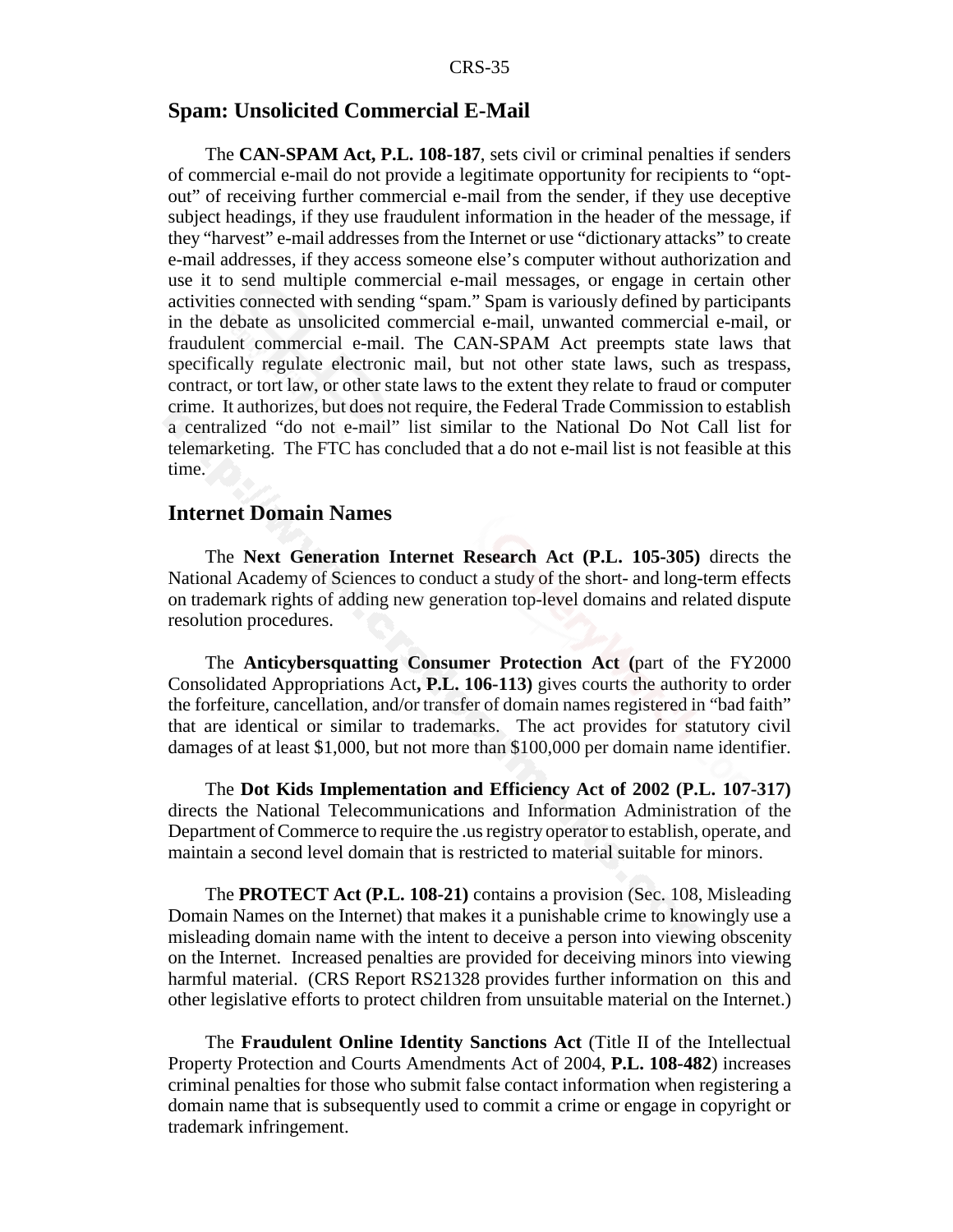#### **Protecting Children from Unsuitable Material and Predators on the Internet**

The **Child Online Protection Act**, Title XIV of Division C of the FY1999 Omnibus Appropriations Act, **P.L. 105-277**), made it a crime to send material over the Web that is "harmful to minors" to children. Similar language was also included in the Internet Tax Freedom Act (Title XI of Division C of the same act). Called "CDA II" by some in reference to the Communications Decency Act that passed Congress in 1996, but was overturned by the Supreme Court, the bill restricted access to commercial material that is "harmful to minors" distributed on the World Wide Web to those 17 and older. This act also was challenged in the courts. See CRS Report 98-670 for a summary of court actions.

The **Children's Online Privacy Protection Act** (Title XIII of Division C of the FY1999 Omnibus Appropriations Act, **P.L. 105-277**), requires verifiable parental consent for the collection, use, or dissemination of personally identifiable information from children under 13.

The **Protection of Children from Sexual Predators Act (P.L. 105-314)** is a broad law addressing concerns about sexual predators. Among its provisions are increased penalties for anyone who uses a computer to persuade, entice, coerce, or facilitate the transport of a child to engage in prohibited sexual activity, a requirement that Internet service providers report to law enforcement if they become aware of child pornography activities, a requirement that federal prisoners using the Internet be supervised, and a requirement for a study by the National Academy of Sciences on how to reduce the availability to children of pornography on the Internet.

The **Children's Internet Protection Act (**Title XVII of the FY2001 Labor-HHS Appropriations Act, included in the FY2001 Consolidated Appropriations Act**, P.L. 106-554)** requires most schools and libraries that receive federal funding through Title III of the Elementary and Secondary Education Act, the Museum and Library Services Act, or "E-rate" subsidies from the universal service fund, to use technology protection measures (filtering software or other technologies) to block certain websites when computers are being used by minors, and in some cases, by adults. When minors are using the computers, the technology protection measure must block access to visual depictions that are obscene, child pornography, or harmful to minors. When others are using the computers, the technology must block visual depictions that are obscene or are child pornography. The technology protection measure may be disabled by authorized persons to enable access for bona fide research or other lawful purposes.

#### **E-Government**

The **E-Government Act of 2002 (P.L. 107-347)** amends Title 44 U.S.C. by adding Chapter 36 — Management and Promotion of Electronic Government Services, and Chapter 37 — Information Technology Management Program, which includes a variety of provisions related to information technology management and the provision of e-government services. Among its provisions, the law establishes an Office of Electronic Government in the Office of Management and Budget to be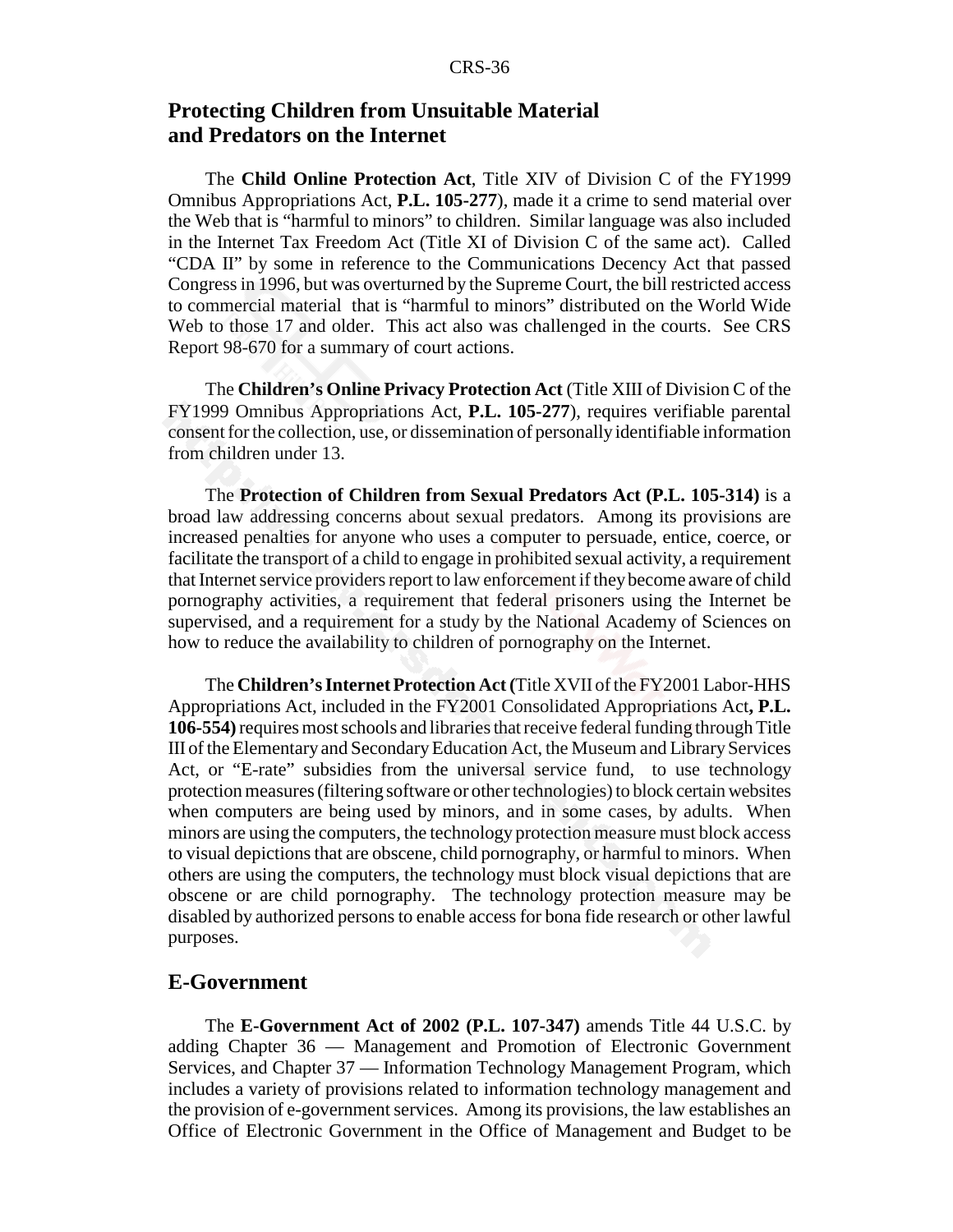headed by an Administrator appointed by the President. It also authorizes \$345 million through FY2006 for an E-Government Fund to support initiatives, including interagency and intergovernmental projects, that involve the "development and implementation of innovative uses of the Internet or other electronic methods, to conduct activities electronically." Additionally, the law includes language that reauthorizes and amends the Government Information Security Reform Act (GISRA), establishes an information technology worker exchange program between the federal government and the private sector, promotes the use of Share-In-Savings procurement contracts, and establishes coordination and oversight policies for the protection of confidential information and statistical efficiency (the Confidential Information Protection and Statistical Efficiency Act of 2002).

#### **Intellectual Property**

Congress passed the **Digital Millennium Copyright Act (P.L. 105-304)** implementing the World Intellectual Property Organization (WIPO) treaties regarding protection of copyright on the Internet. The law also limits copyright infringement liability for online service providers that serve only as conduits of information. Provisions relating to database protection that were included by the House were not included in the enacted version and are being debated anew in the  $106<sup>th</sup>$  Congress. Since database protection per se is not an Internet issue, it is not included in this report (see CRS Report 98-902, *Intellectual Property Protection for Noncreative Databases*).

#### **Electronic and Digital Signatures**

 The **Government Paperwork Elimination Act** (Title XVII of Division C of the Omnibus Appropriations Act, **P.L. 105-277**)directs the Office of Management and Budget to develop procedures for the use and acceptance of "electronic" signatures (of which digital signatures are one type) by executive branch agencies.

The **Millennium Digital Commerce Act (P.L. 106-229)** regulates Internet electronic commerce by permitting and encouraging its continued expansion through the operation of free market forces, including the legal recognition of electronic signatures and electronic records.

#### **Electronic Commerce**

The **Internet Tax Nondiscrimination Act (P.L. 107-75)** extended the Internet tax moratorium through November 1, 2003. Facing expiration of that moratorium, Congress passed the **Internet Tax Non-Discrimination Act of 2003 (P.L. 108-435)**. Among its provisions, the act: 1) extended the e-commerce tax moratorium for four years, from November 1, 2003 through November 1, 2007; 2) expanded the definition of Internet access to include both providers and buyers of Internet access; 3) grandfathered through November 1, 2007, Internet access taxes enforced before October 1, 1998; 4) similarly grandfathered through November 1, 2005 Internet access taxes enforced before November 1, 2003; and 5) excluded Voice Over Internet Protocol (VoIP) and similar voice services.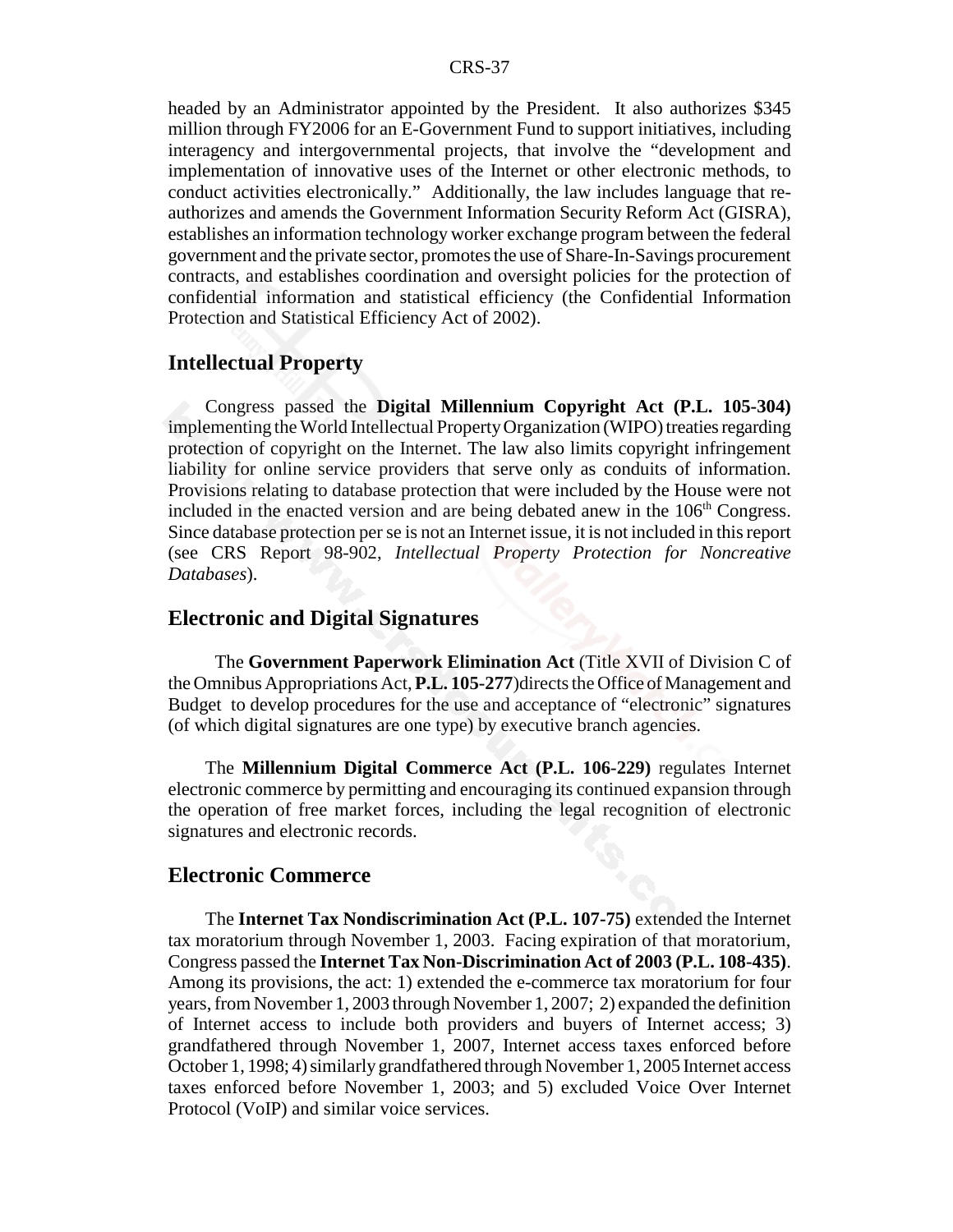| <b>Title</b>                                                                 | <b>Public Law Number</b> |
|------------------------------------------------------------------------------|--------------------------|
| FY1999 Omnibus Consolidated and Emergency<br>Supplemental Appropriations Act | P.L. 105-277             |
| Internet Tax Freedom Act                                                     | Division C, Title XI     |
| Children's Online Privacy Protection Act                                     | Division C, Title XIII   |
| Child Online Protection Act                                                  | Division C, Title XIV    |
| Government Paperwork Elimination Act                                         | Division C, Title XVII   |
| Protection of Children from Sexual Predators Act                             | P.L. 105-314             |
| Identity Theft and Assumption Deterrence Act                                 | P.L. 105-318             |
| Digital Millennium Copyright Act                                             | P.L. 105-304             |
| <b>Next Generation Internet Research Act</b>                                 | P.L. 105-305             |

## **Table 1: Summary of Legislation Passed by the 105th Congress**

## **Table 2: Summary of Legislation Passed by the 106th Congress**

| <b>Title</b>                                                                                                                                                          | <b>Public Law Number</b> |
|-----------------------------------------------------------------------------------------------------------------------------------------------------------------------|--------------------------|
| Millennium Digital Commerce Act                                                                                                                                       | P.L. 106-229             |
| <b>Computer Crime Enforcement Act</b>                                                                                                                                 | P.L. 106-572             |
| FY2001 Transportation Appropriations Act, section 501                                                                                                                 | P.L. 106-246             |
| FY2001 Treasury-General Government Appropriations Act,<br>section 646 (enacted by reference in the FY2001)<br><b>Consolidated Appropriations Act)</b>                 | P.L. 106-554             |
| Internet False Identification Prevention Act                                                                                                                          | P.L. 106-578             |
| Children's Internet Protection Act (Title XVII of the FY2001)<br>Labor-HHS Appropriations Act, enacted by reference in the<br>FY2001 Consolidated Appropriations Act) | P.L. 106-554             |
| Anticybersquatting Consumer Protection Act (enacted by<br>reference in the FY2000 Consolidated Appropriations Act)                                                    | P.L. 106-113             |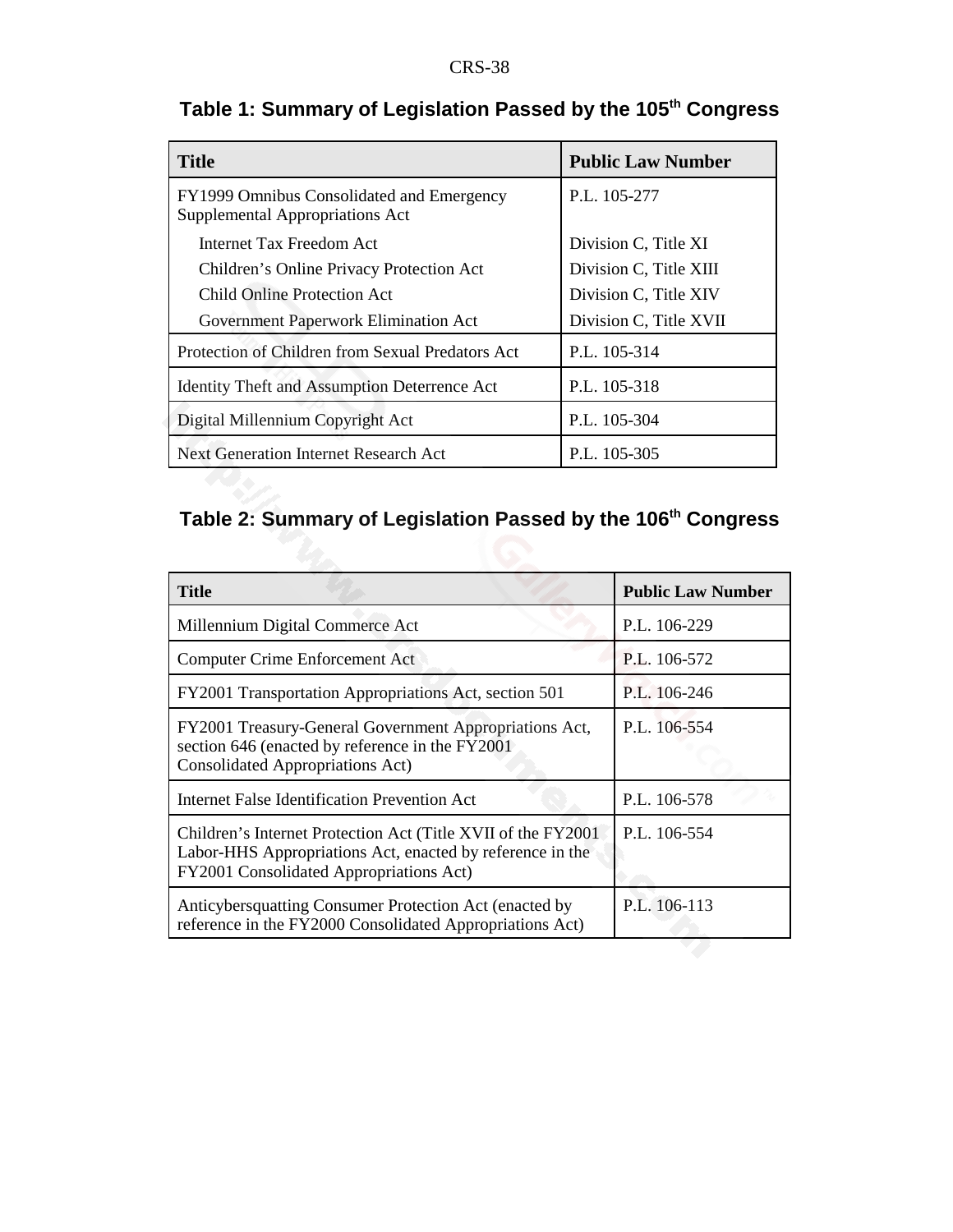| <b>Title</b>                                                                                                                 | <b>Public Law Number</b> |
|------------------------------------------------------------------------------------------------------------------------------|--------------------------|
| Uniting and Strengthening America by Providing<br>Appropriate Tools to Intercept and Obstruct Terrorism<br>(USA PATRIOT) Act | P.L. 107-56              |
| Internet Tax Nondiscrimination Act                                                                                           | P.L. 107-75              |
| Farm Security and Rural Investment Act (Section 6103)                                                                        | P.L. 107-171             |
| Cyber Security Enhancement Act (Section 225 of the<br>Homeland Security Act)                                                 | P.L. 107-296             |
| 21 <sup>st</sup> Century Department of Justice Authorization Act<br>(Section 305)                                            | P.L. 107-297             |
| Dot Kids Implementation and Efficiency Act                                                                                   | P.L. 107-317             |
| <b>E-Government Act</b>                                                                                                      | P.L. 107-347             |
| National Science Foundation Authorization Act of 2002<br>(Section 18d)                                                       | P.L. 107-368             |

## **Table 3. Summary of Legislation Passed by the 107th Congress**

## **Table 4: Summary of Legislation Passed by the 108th Congress**

| <b>Title</b>                                                                                                                               | <b>Public Law Number</b> |
|--------------------------------------------------------------------------------------------------------------------------------------------|--------------------------|
| <b>PROTECT Act (Section 108, Misleading Domain</b><br>Names on the Internet)                                                               | P.L. 108-21              |
| <b>CAN-SPAM Act</b>                                                                                                                        | P.L. 108-187             |
| Internet Tax Non-Discrimination Act of 2003                                                                                                | P.L. 108-435             |
| Intelligence Reform and Terrorism Protection Act<br>(Section 1061)                                                                         | P.L. 108-458             |
| Fraudulent Online Identity Sanctions Act (Title II of the<br><b>Intellectual Property Protection and Courts Amendments</b><br>Act of 2004) | P.L. 108-482             |
| Commercial Spectrum Enhancement Act (Title II of the<br><b>ENHANCE 911 Act)</b>                                                            | P.L. 108-494             |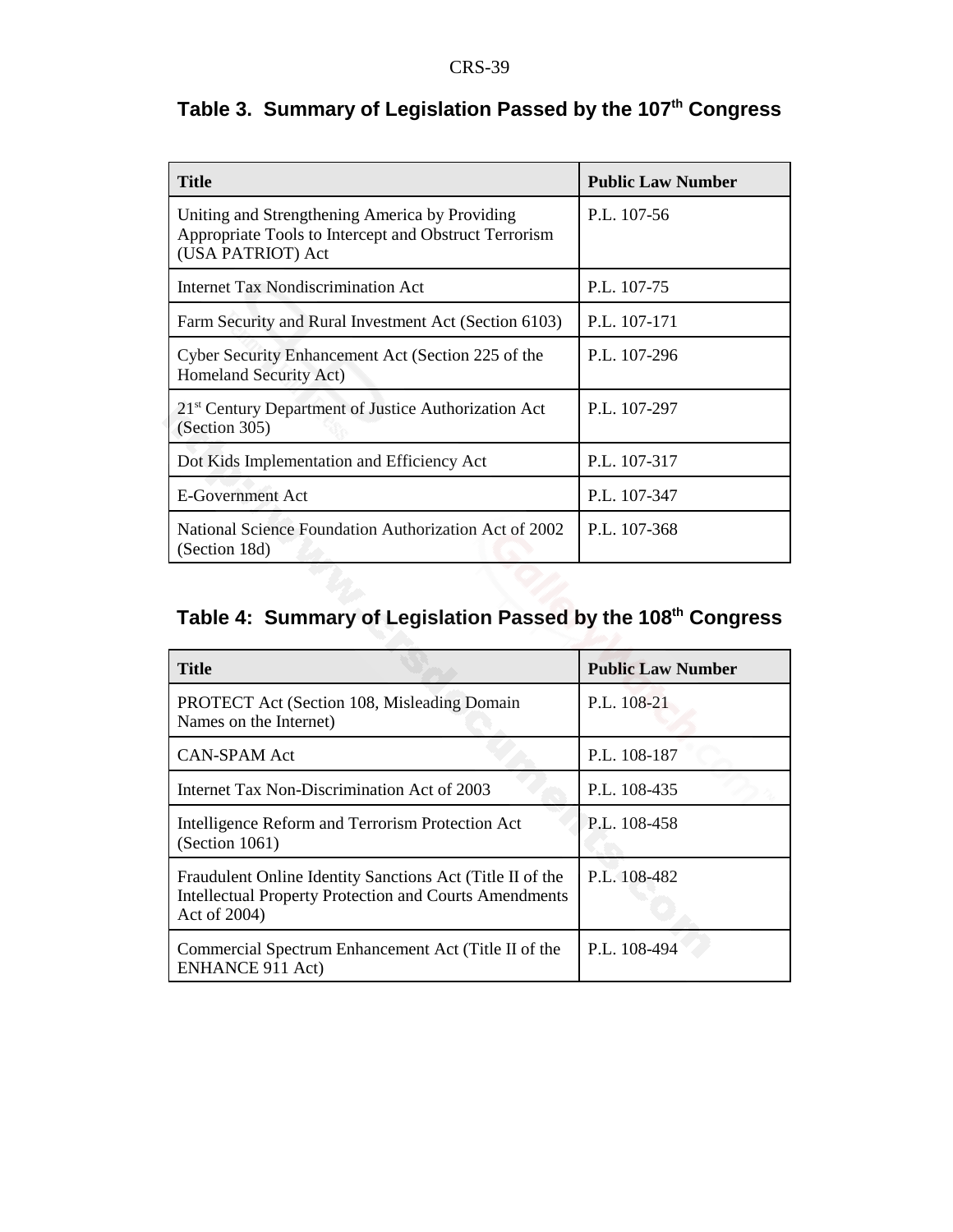## **Appendix D: Related CRS Reports**

#### **Broadband Internet Access**

- CRS Issue Brief IB10045. *Broadband Internet Access: Background and Issues*, by Angele A. Gilroy and Lennard G. Kruger.
- CRS Report RL30719. *Broadband Internet Access and the Digital Divide: Federal Assistance Programs*, by Lennard G. Kruger.
- CRS Report RL32421. *Broadband over Powerlines: Regulatory and Policy Issues*, by Patricia Moloney Figliola.
- CRS Report RL32949. *Communications Act Revisions: Selected Issues for Consideration*, by Angele A. Gilroy.
- CRS Report RL32985. *Defining Cable Broadband Internet Access Service: Background and Analysis of the Supreme Court's Brand X Decision*, by Angie A. Welborn and Charles B. Goldfarb.
- CRS Report RL30018. *Long Distance Telephony: Bell Operating Company Entry Into the Long Distance Market*, by James R. Riehl.
- CRS Issue Brief IB98040. *Telecommunications Discounts for Schools and Libraries: the "E-Rate" Program and Controversies*, by Angele Gilroy.
- CRS Report RS20993. *Wireless Technology and Spectrum Demand: Third Generation (3G) and Beyond*, by Linda K. Moore.

#### **Computer and Internet Security**

- CRS Report RL32357. *Computer Security: A Summary of Selected Federal Laws, Executive Orders, and Presidential Directives*, by John D. Moteff.
- CRS Report RL32777. *Creating a National Framework for Cybersecurity: An Analysis of Issues and Options*, by Eric A. Fischer
- CRS Report RL30153. *Critical Infrastructures: Background, Policy, and Implementation*, by John D. Moteff.
- CRS Report RL32331. *The Economic Impact of Cyber-Attacks*, by Brian Cashell, William D. Jackson, Mark Jickling, and Baird Webel.
- CRS Report RL31289. *The Internet and the USA PATRIOT Act: Potential Implications for Electronic Privacy, Security, Commerce, and Government*, by Marcia S. Smith, Jeffrey W. Seifert, Glenn J. McLoughlin, and John Dimitri Moteff.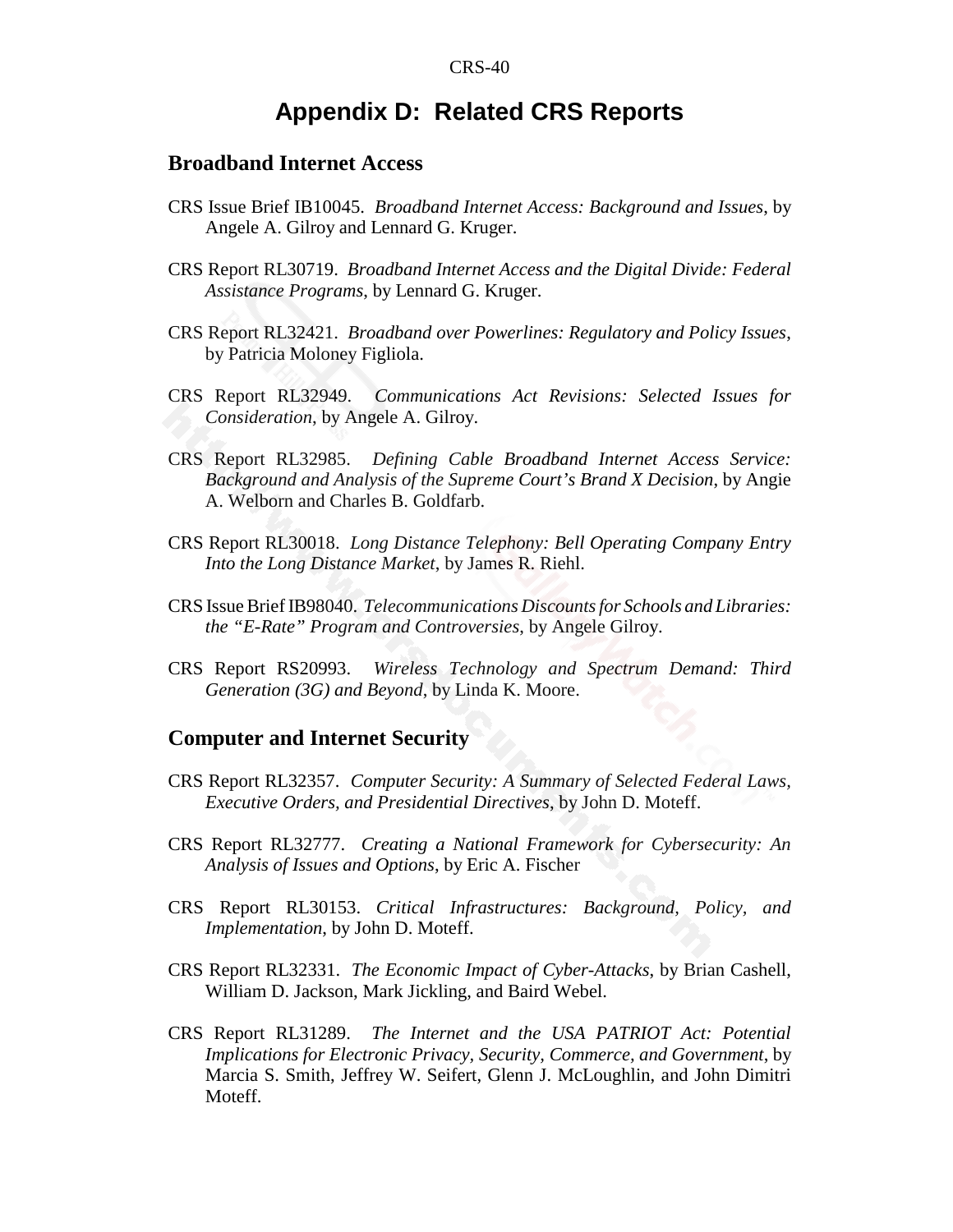#### **Internet Privacy**

- CRS Report RL31289. *The Internet and the USA PATRIOT Act: Potential Implications for Electronic Privacy, Security, Commerce, and Government*, by Marcia S. Smith, Jeffrey W. Seifert, Glenn J. McLoughlin, and John Dimitri Moteff.
- CRS Report RL31408. *Internet Privacy: Overview and Pending Legislation*, by Marcia S. Smith.
- CRS Report 98-326. *Privacy: An Overview of Federal Statutes Governing Wiretapping and Electronic Eavesdropping*, by Gina Marie Stevens and Charles Doyle.
- CRS Report RS22078. *Privacy and Civil Liberties Oversight Board: 109th Congress Proposed Refinements*, by Harold C. Relyea.
- CRS Report RS21851. *Privacy Protection: Mandating New Arrangements to Implement and Assess Federal Privacy Policy and Practice*, by Harold C. Relyea.
- CRS Report RL32706. *Spyware: Background and Policy Issues for Congress*, by Marcia S. Smith.
- CRS Report RL31377. *The USA PATRIOT Act: A Legal Analysis*, by Charles Doyle.
- CRS Report RL32186. *USA PATRIOT Act Sunset: Provisions that Expire on December 31, 2005*, by Charles Doyle.

#### **Identity Theft**

- CRS Report RS22082. *Identity Theft: The Internet Connection*, by Marcia S. Smith.
- CRS Report RL32535. *Implementation of the Fair and Accurate Credit Transactions (FACT) Act of 2003*, by Angie A. Welborn and Grace Chu.
- CRS Report RL31919. *Remedies Available to Victims of Identity Theft*, by Angie A. Welborn.

#### **"Spam"**

- CRS Report RL31953. *"Spam": An Overview of Issues Concerning Commercial Electronic Mail*, by Marcia S. Smith.
- CRS Report RL31488. *Regulation of Unsolicited Commercial E-Mail*, by Angie A. Welborn.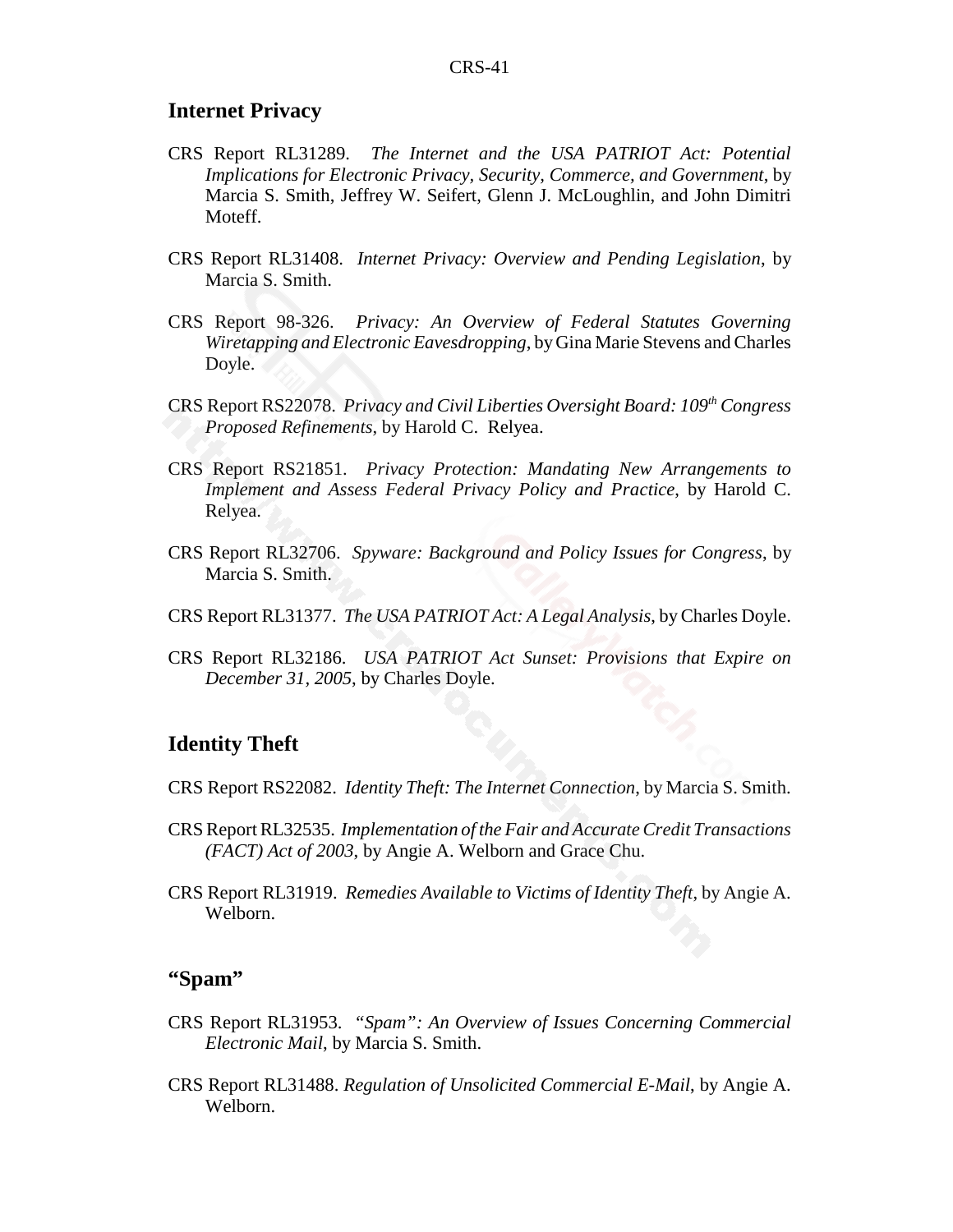#### **Protecting Children**

- CRS Report RS21328. *Internet: Status of Legislative Attempts to Protect Children from Unsuitable Material on the Web*, by Marcia S. Smith and Amanda Jacobs.
- CRS Report 98-670. *Obscenity, Child Pornography, and Indecency: Recent Developments and Pending Issues*, by Henry Cohen.

#### **Internet Domain Names**

CRS Report 97-868 STM. *Internet Domain Names: Background and Policy Issues*, by Lennard G. Kruger.

#### **Government Information Technology Management**

- CRS Report RL31627. *Computer Software and Open Source Issues: A Primer*, by Jeffrey W. Seifert.
- CRS Report RL31594. *Congressional Continuity of Operations (COOP): An Overview of Concepts and Challenges*, by R. Eric Petersen and Jeffrey W. Seifert. 16 p.
- CRS Report RL31857. *Continuity of Operations (COOP) in the Executive Branch: Background and Issues for Congress*, by R. Eric Petersen.
- CRS Report RS21140. *Emergency Electronic Communications in Congress: Proposals and Issues*, by Jeffrey W. Seifert and R. Eric Petersen.
- CRS Report RL30914. *Federal Chief Information Officer (CIO): Opportunities and Challenges*, by Jeffrey W. Seifert.
- CRS Issue Brief IB10130. *The Federal Networking and Information Technology Research and Development Program: Funding Issues and Activities*, by Patricia Moloney Figliola.
- CRS Report RL31103. *House of Representatives Information Technology Management Issues: An Overview of the Effects on Institutional Operations, the Legislative Process, and Future Planning*, by Jeffrey W. Seifert and R. Eric Petersen.
- CRS Report RL32597. *Information Sharing for Homeland Security: A Brief Overview*, by Harold C. Relyea and Jeffrey W. Seifert.
- CRS Report RL31289. *The Internet and the USA PATRIOT Act: Potential Implications for Electronic Privacy, Security, Commerce, and Government*, by Marcia S. Smith, Jeffrey W. Seifert, Glenn J. McLoughlin, and John Dimitri Moteff.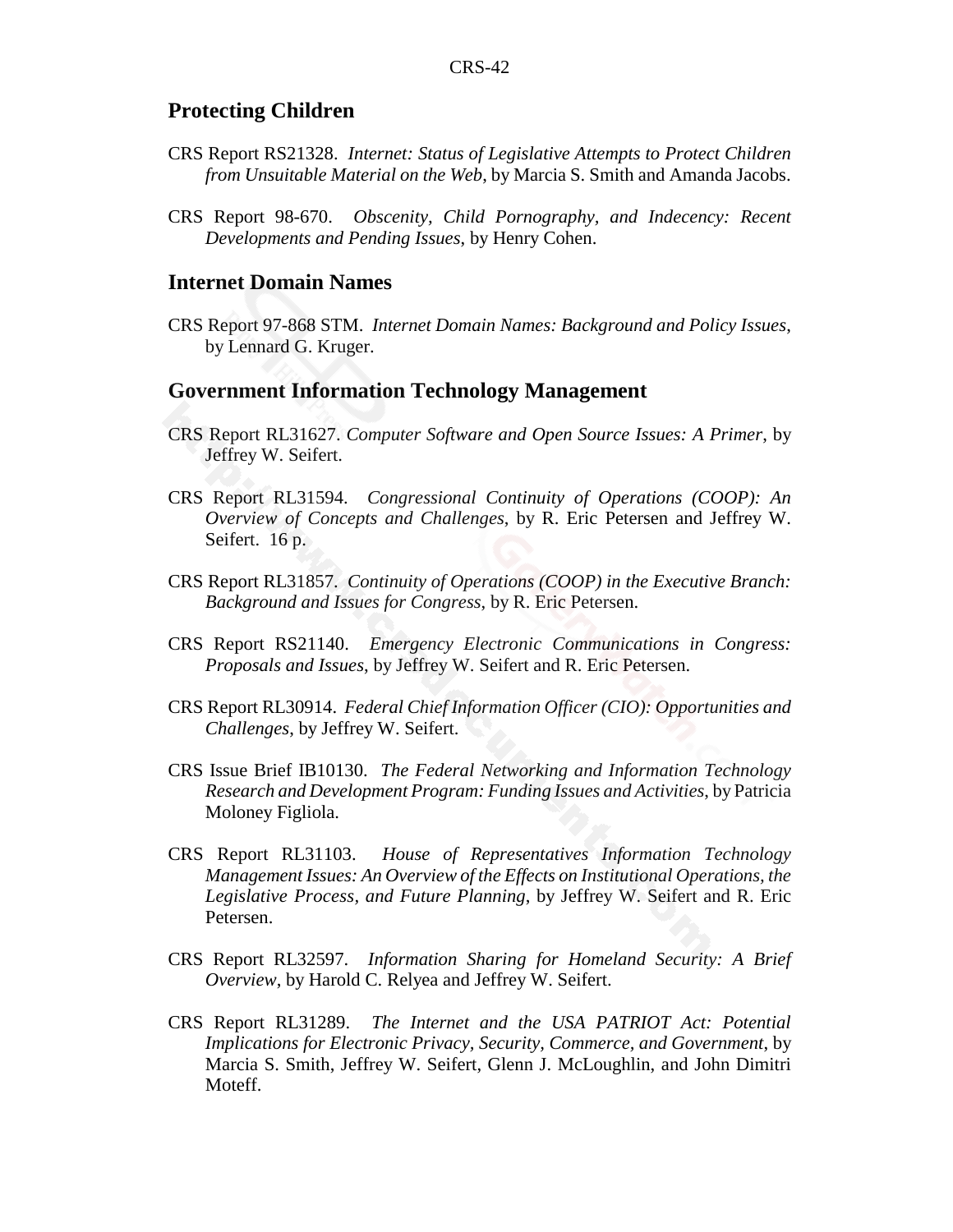CRS Report RL31057. *A Primer on E-Government: Sectors, Stages, Opportunities, and Challenges of Online Governance*, by Jeffrey W. Seifert.

#### **Related Topics**

#### **Copyright and "Fair Use"**

- CRS Report RL31626. *Copyright Law: Statutory Royalty Rates for Webcasters*, by Robin Jeweler.
- CRS Report RL31827, *"Digital Rights" and Fair Use in Copyright Law*, by Robin Jeweler.
- CRS Report RL32035. *Digital Rights Management Legislation in the 107th and 108th Congresses*, by Robin Jeweler.
- CRS Report RS21206. *"Fair Use" on the Internet: Copyright's Reproduction and Public Display Rights*, by Robin Jeweler.

#### **Electronic Commerce**

- CRS Report RS21596. *EU Tax on Digitally Delivered E-Commerce*, by Martin A. Weiss and Nonna A. Noto.
- CRS Report RL31929. *Internet Taxation: Issues and Legislation*, by Steven Maguire and Nonna A. Noto.
- CRS Report RL31289. *The Internet and the USA PATRIOT Act: Potential Implications for Electronic Privacy, Security, Commerce, and Government*, by Marcia S. Smith, Jeffrey W. Seifert, Glenn J. McLoughlin, and John Dimitri Moteff.
- CRS Report RL31252. *State and Local Sales and Use Taxes and Internet Commerce*, by Stephen Maguire.
- CRS Report RS21537. *State Sales Taxation of Internet Transactions*, by John Luckey.

### **Medical Records, Financial, and Other Privacy Issues**

- CRS Report RL30677. *Digital Surveillance: The Communications Assistance for Law Enforcement Act*, by Patricia Moloney Figliola.
- CRS Report RS20500. *Medical Records Privacy: Questions and Answers on the December 2000 Federal Regulation*, by C. Stephen Redhead.
- CRS Report RS20185. *Privacy Protection for Customer Financial Information*, by M. Maureen Murphy.